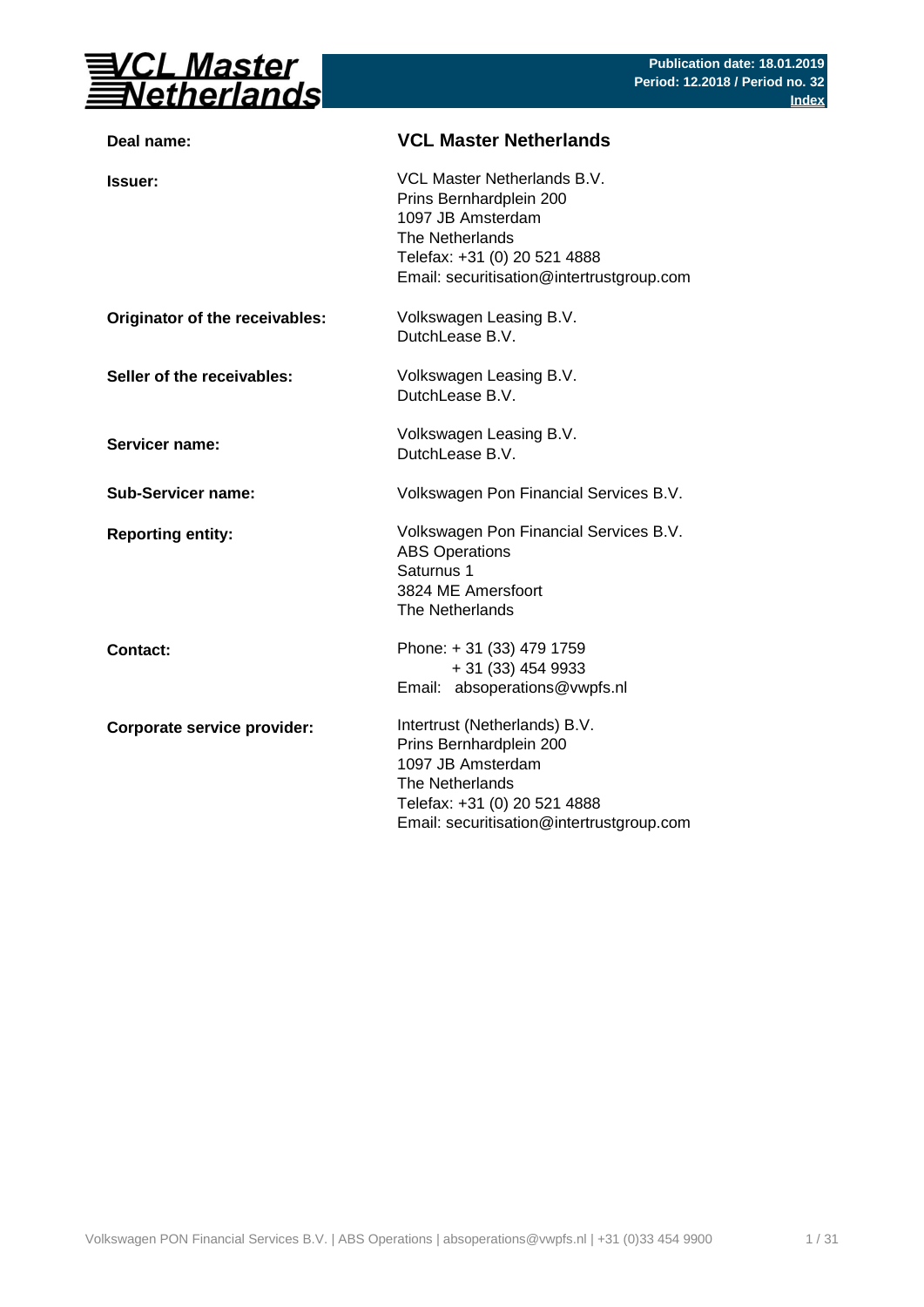

## **Contents**

| Page           | <b>Table of contents</b>           |
|----------------|------------------------------------|
| 1              | <b>Cover</b>                       |
| $\overline{2}$ | <b>Contents</b>                    |
| 3              | <b>Reporting details</b>           |
| 4              | <b>Parties overview</b>            |
| 5              | <b>Transaction events I</b>        |
| $\,6$          | <b>Transaction events II</b>       |
| $\overline{7}$ | <b>Transaction events III</b>      |
| 8              | Information regarding the notes I  |
| 9              | Information regarding the notes II |
| 10             | <b>Cash collateral account</b>     |
| 11             | Swap fixing / Waterfall            |
| 12             | <b>Retention</b>                   |
| 13             | <b>Amortisation profile I</b>      |
| 14             | <b>Amortisation profile II</b>     |
| 15             | Run out schedule I                 |
| 16             | Run out schedule II                |
| 17             | <b>Outstanding contracts</b>       |
| 18             | Delinquencies & defaults I         |
| 19             | Delinquencies & defaults II        |
| 20             | Delinquencies & defaults III       |
| 21             | <b>Write-Offs</b>                  |
| 22             | <b>Prepayments</b>                 |
| 23             | Pool data I                        |
| 24             | Pool data II                       |
| 25             | Pool data III                      |
| 26<br>27       | Pool data IV                       |
| 28             | Pool data V<br>Pool data VI        |
| 29             | Lease level data                   |
|                |                                    |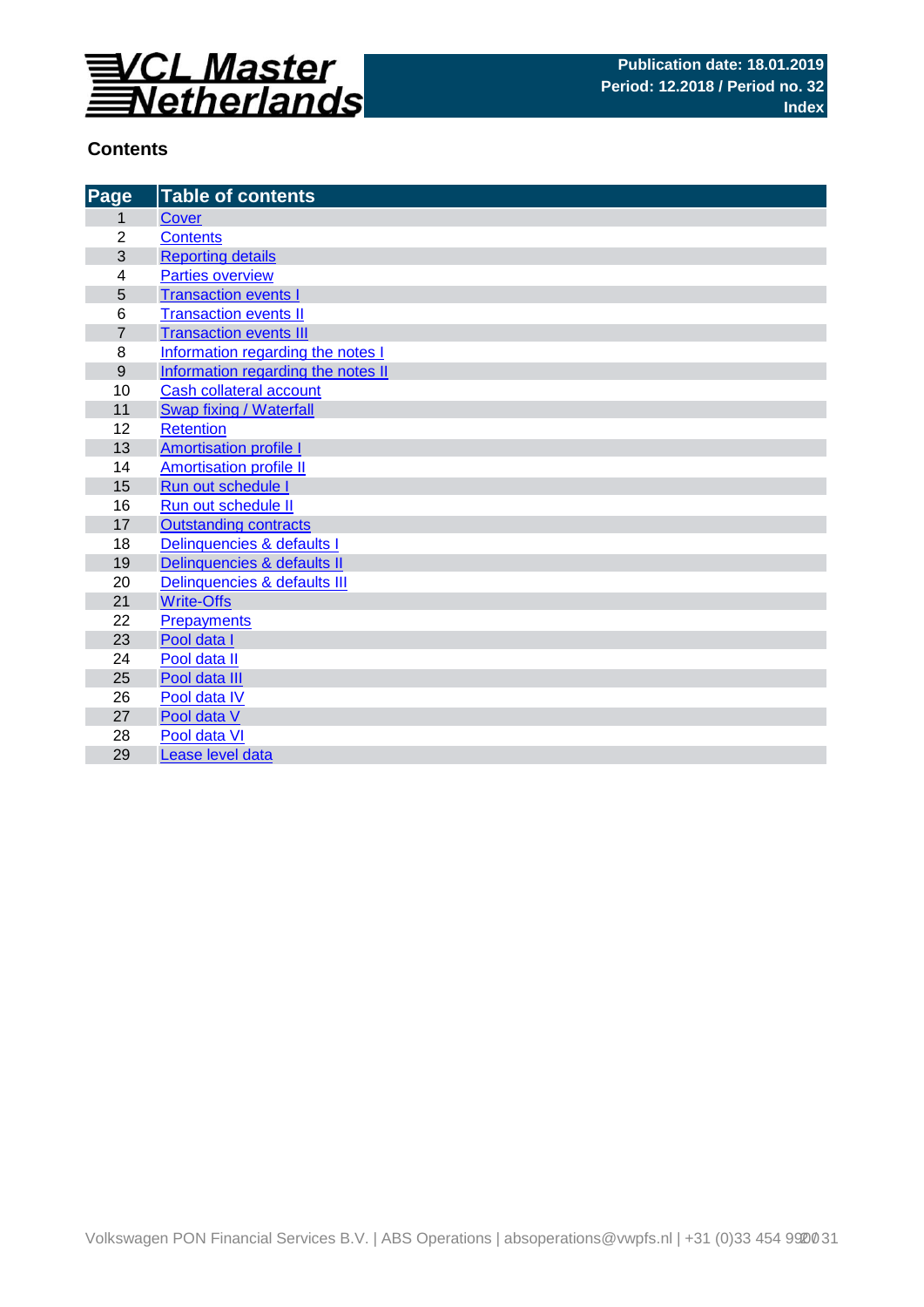

### **Reporting details**

| Deal overview                       |                                    |                                     |
|-------------------------------------|------------------------------------|-------------------------------------|
| Cut-Off-Date                        | 30-4-2016 Publication date:        | 18.01.2019 (18th of each month)     |
| Scheduled date of Clean-Up-<br>Call | n.a. Payment date:                 | 25.01.2019 (25th of each month)     |
| Legal final maturity date           | 25-6-2027 Reporting date:          | 31.12.2018 (last day of each month) |
| <b>Issue date</b>                   | 31-5-2016 Asset collection period: | from 01.12.2018 until 31.12.2018    |
| Period no.:                         | 32 Interest accrual period         | from 27.12.2018 until 25.01.2019    |
| Reporting frequency:                | Monthly Note payment period:       | from 27.12.2018 until 25.01.2019    |
| Next payment date:                  | 25-2-2019 Days accrued:            | 29                                  |

| Type of car at pool cut | Number of<br>contracts | Percentage of<br>contracts | Outstanding<br>discounted<br>balance | Percentage outstanding<br>discounted balance |
|-------------------------|------------------------|----------------------------|--------------------------------------|----------------------------------------------|
| New cars                | 13.108                 | 94.62%                     | €244.342.851.74                      | 96,01%                                       |
| Used cars               | 746                    | 5.38%                      | €10.167.048.13                       | 3.99%                                        |
| <b>Total</b>            | 13.854                 | 100.00%                    | €254.509.899.87                      | 100.00%                                      |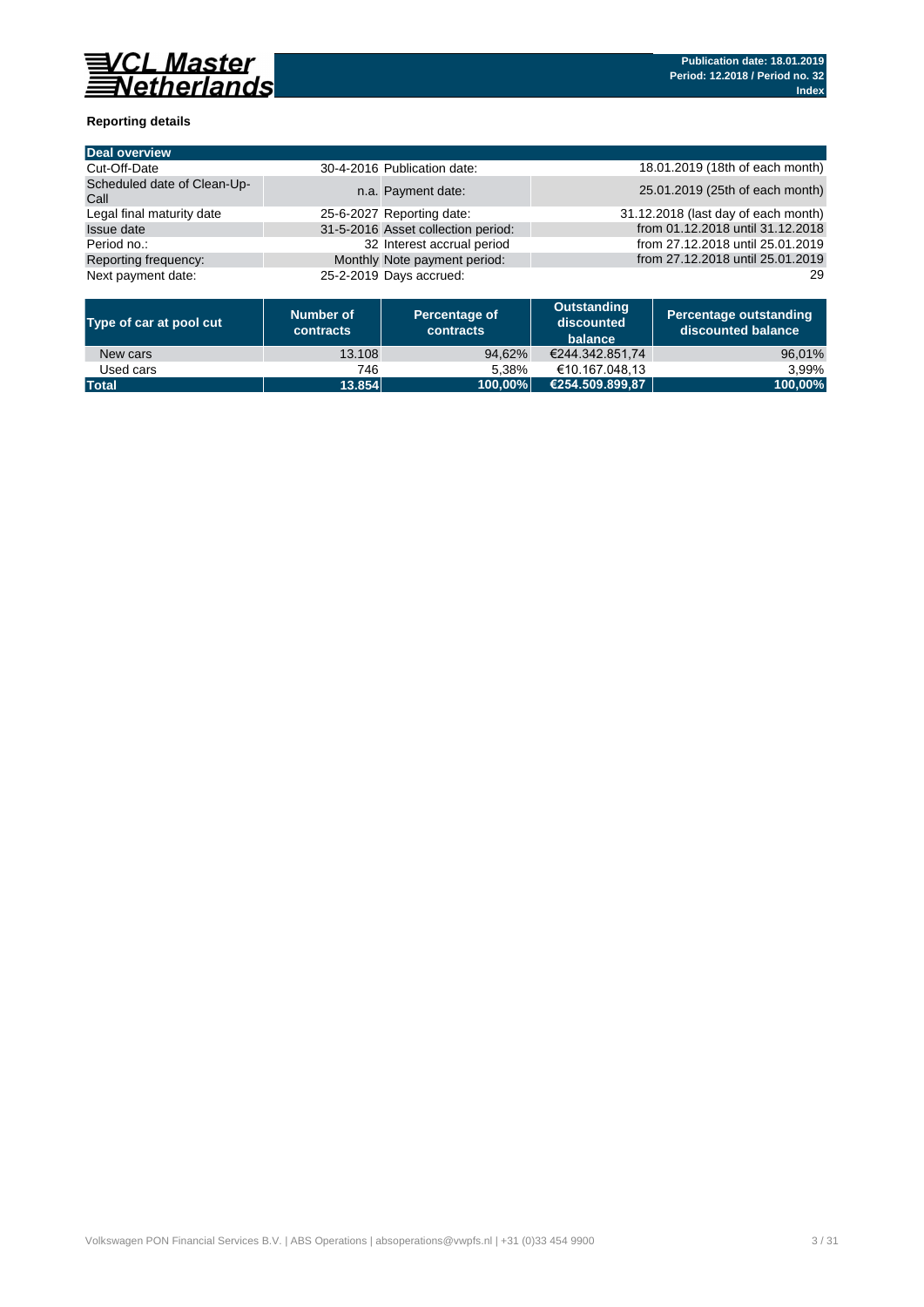

**Parties overview**

| Issuer:                                                                                                                                           | <b>VCL Master Netherlands B.V.</b><br>Attn.: Directors<br>Prins Bernhardplein 200<br>1097 JB Amsterdam<br>The Netherlands<br>Telefax: +31 (0)20 521 48888<br>Email: securitisation@intertrustgroup.com                                                                                                                                       | <b>Lead Manager</b>                                                  | <b>ING Bank N.V.</b><br>Attn.: N. Spieker/ S de Visser<br>Bijlmerplein 888 (AMP E05.048)<br>1102 MG Amsterdam<br>The Netherlands<br>Telephone: +31 (0)20 56 38117<br>Email: niels.spieker@ing.com                                                                                                        |
|---------------------------------------------------------------------------------------------------------------------------------------------------|----------------------------------------------------------------------------------------------------------------------------------------------------------------------------------------------------------------------------------------------------------------------------------------------------------------------------------------------|----------------------------------------------------------------------|----------------------------------------------------------------------------------------------------------------------------------------------------------------------------------------------------------------------------------------------------------------------------------------------------------|
| Co-Arranger:                                                                                                                                      | <b>Volkswagen Financial Services AG</b><br>Attn.: H. Wiegmann, M. Williamson, A. Dunaszewska<br>Gifhorner Strasse 57<br>38112 Braunschweig<br>Germany<br>Telefax: +49 (531) 212 75423, +49 (531) 212 7 83976<br>Email: heiko.wiegmann@vwfs.com,<br>martin.williamson@vwfs.com<br>agata.dunaszewska@vwfs.com                                  | Co-Arranger:                                                         | <b>ING Bank N.V.</b><br>Attn.: N. Spieker/ S de Visser<br>Bijlmerplein 888 (AMP E05.048)<br>1102 MG Amsterdam<br>The Netherlands<br>Telephone: +31 (0)20 56 38117<br>Email: niels.spieker@ing.com                                                                                                        |
| <b>Principal Paying Agent,</b><br><b>Calculation Agent, Interest</b><br><b>Determination Agent, Account</b><br><b>Bank and Cash Administrator</b> | Elavon Financial Services Limited, UK Branch<br>Attn.: Structures Finance Relationship Management<br>5th Floor, 125 Old Broad Street<br>London EC2N 1AR<br><b>United Kingdom</b><br>Telefax: +44 207 365 2577<br>Email: mbs.relationship.management@usbank.com                                                                               | <b>Security Trustee</b><br><b>Data Proctection</b><br><b>Trustee</b> | <b>Stichting Security Trustee VCL Master Netherlands</b><br>Attn.: Director<br>Prins Bernhardplein 200<br>1097 JB Amsterdam<br>The Netherlands<br>Telefax: +31 (0)20 521 48888<br>Email: securitisation@intertrustgroup.com                                                                              |
| <b>Listing Agent</b>                                                                                                                              | <b>Lucid Issuer Services Limited</b><br>Attn.: Jackie Geisen<br><b>Tankerton Works</b><br>12 Argyle Walk<br>London WC1H 8HA<br>United Kingdom<br>Email: jgeisen@lucid-is.com                                                                                                                                                                 | Registrar                                                            | <b>Elavon Financial Services Limited</b><br>Attn.: Structured Finance Agency Services<br>Block E, Cherrywood Business Park<br>Loughlinstown, Dublin<br>Ireland<br>Telefax: +353 (1) 6569442<br>Email: mbs.relationship.management@usbank.com                                                             |
| Subservicer:                                                                                                                                      | Volkswagen Pon Financial Services B.V.<br>Attn.: ABS Operations<br>Saturnus 1<br>3824 ME Amersfoort<br>The Netherlands<br>Telefax: +31 (0) 33 479 1800<br>Email: absoperations@vwpfs.nl                                                                                                                                                      | Swap counterparty:                                                   | Skandinaviska Enskilda Banken AB<br>Attn.: Structured Derivative Operations<br>Stephanstr. 14 - 16<br>60313 Frankfurt am Main<br>Germany<br>Email: SEBStructIrdOps@seb.se                                                                                                                                |
| Sellers, Servicers, Call Option<br><b>Buyers, Issuer Facility</b><br>Borrowers:                                                                   | Volkswagen Leasing B.V.<br>Attn.: ABS Operations<br>Saturnus 1<br>3824 ME Amersfoort<br>The Netherlands<br>Telefax: +31 (0) 33 479 1800<br>Email: absoperations@vwpfs.nl<br>DutchLease B.V.<br>Attn.: ABS Operations<br>Saturnus 1<br>3824 ME Amersfoort<br>The Netherlands<br>Telefax: +31 (0) 33 479 1800<br>Email: absoperations@vwpfs.nl | <b>Rating agencies:</b>                                              | <b>Fitch Ratings Ltd</b><br>30 North Colonnade<br>London, E14 5GN<br>United Kingdom<br>Email: guy.honebon@fitchratings.com;<br>michael.ecke@fitchratings.com<br>Moody's Investors Service Ltd.<br>One Canada Square<br>Canary Wharf<br>London E14 5FA<br>United Kingdom<br>Email: monitor.abs@moodys.com |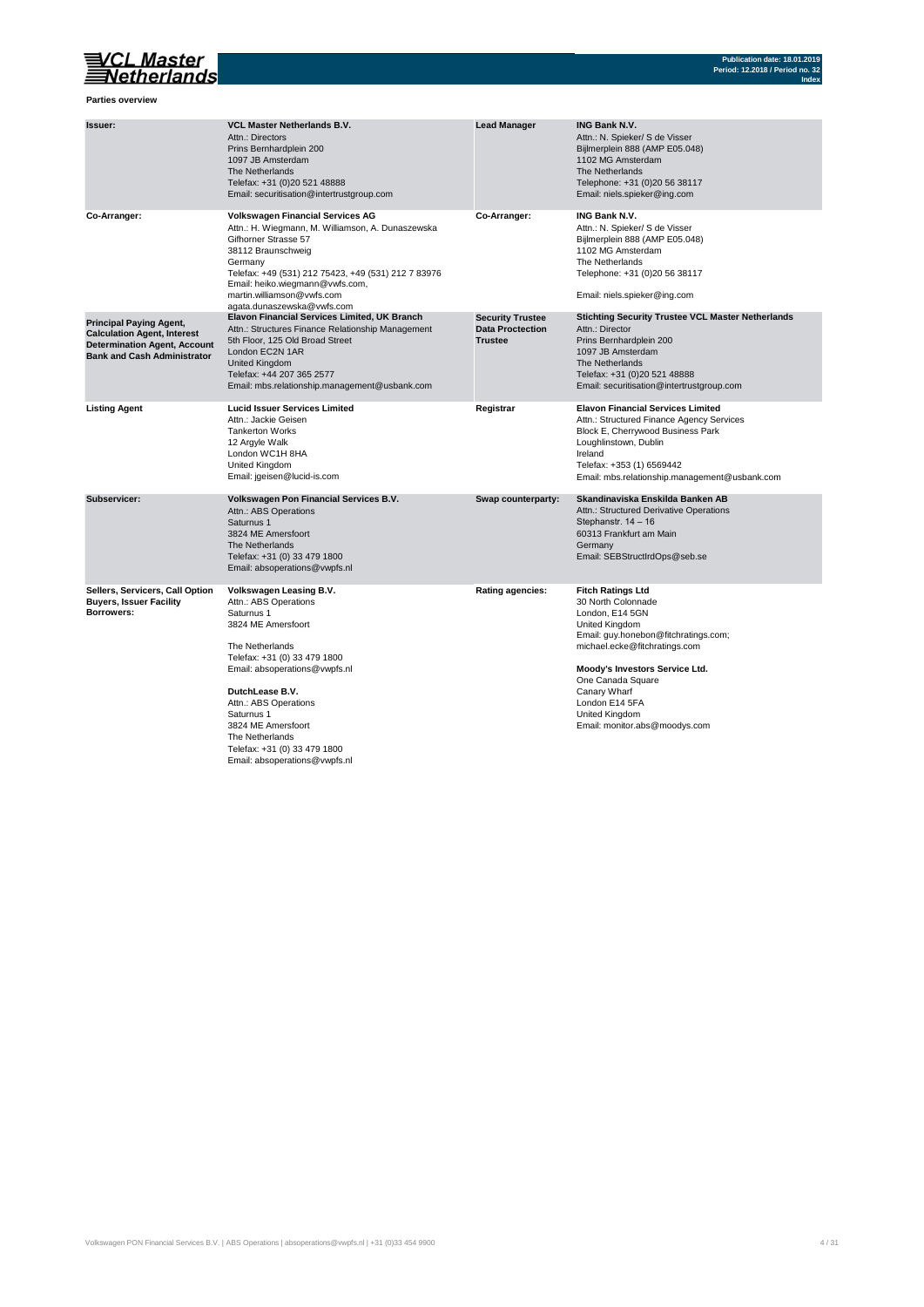

#### **Transaction events I**

#### **Clean-up-call**

| <b>Clean-Up-Call condition</b>                         |         |
|--------------------------------------------------------|---------|
| Percentage of current outstanding discounted portfolio | 307.06% |
| Min. Percentage of outstanding discounted portfolio    | 10.00%  |

\*N.B. This percentage may become greater 100% whenever the current total outstanding discounted balance is larger than the initial discounted balance as of initial Cut-Off-Date.

Fulfilled when the aggregate discounted Balance is less than 10,00% of the initial discounted balance as of initial Cut-Off date provided that all payment obligations under the Compartment 1 notes will be thereby fulfilled.

| <b>Repurchase of receivables</b> | Number of contracts Percentage of contracts | balance | Outstanding discounted Percentage of outstanding<br>discounted balance | <b>Re-Purchase price</b> |
|----------------------------------|---------------------------------------------|---------|------------------------------------------------------------------------|--------------------------|
| Current period                   |                                             |         |                                                                        |                          |
| Previous periods                 |                                             |         |                                                                        |                          |
| <b>Total</b>                     |                                             |         |                                                                        |                          |

If a repurchase of receivables occurred, it would only result from non-eligibility as of the respective Cut-Off-Date (which has been discovered at a later stage).

#### **Transaction party replacements**

| <b>Capacity of transaction party</b> | Date of replacement Reason for replacement | <b>Replaced party</b> | <b>Replaced by</b> |
|--------------------------------------|--------------------------------------------|-----------------------|--------------------|
|                                      |                                            |                       |                    |
|                                      |                                            |                       |                    |
|                                      |                                            |                       |                    |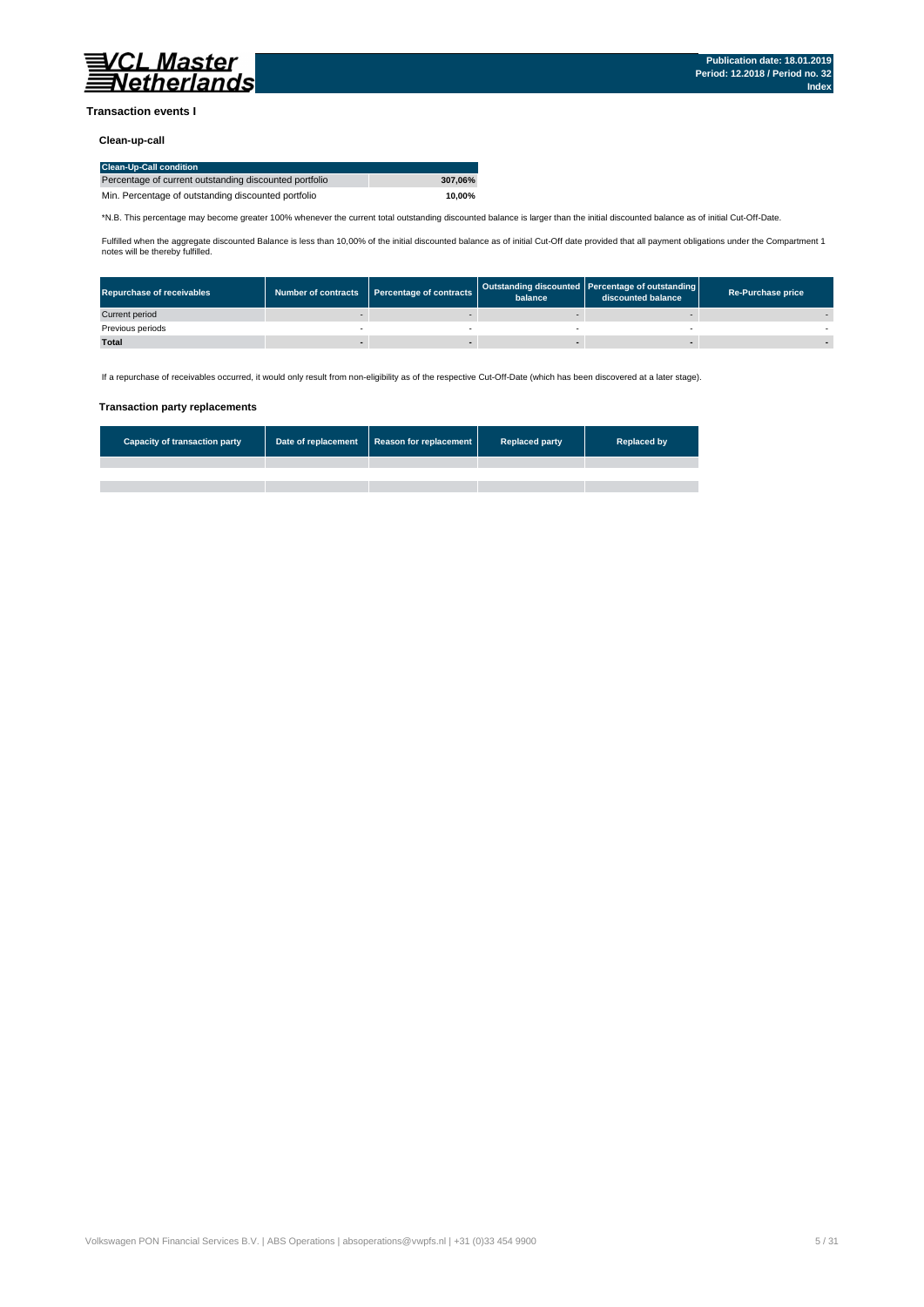**No**

#### **Transaction events II**

| <b>Revolving period</b>                                                            |            |
|------------------------------------------------------------------------------------|------------|
| Series revolving period expiration date of<br>the last outstanding series of notes | 25-11-2019 |
| Date of occurance of an early amortisation<br>event                                | n.a.       |
| Revolving period                                                                   | 25-11-2019 |

| <b>Accumulation account balance</b>                              | 30-11-2018 | 31-12-2018 |
|------------------------------------------------------------------|------------|------------|
| Amounts not invested for the purchase of<br>additional assets    | €0.00      | €0.00      |
| Percentage not invested for the purchase of<br>additional assets | 0.00%      | $0.00\%$   |

| <b>Dynamic gross loss ratio</b> | Ratio    | $>1.0\%$  | $> 2.0\%$ |
|---------------------------------|----------|-----------|-----------|
| 31-10-2018                      | 0.03188% | <b>No</b> | No        |
| 30-11-2018                      | 0.02087% | No        | No        |
| 31-12-2018                      | 0.02634% | <b>No</b> | No        |
|                                 |          |           |           |

| Cumulative gross loss ratio                             | Ratio    | $> 2.00\%$ | $\geq 3.50\%$ | $\geq 4.50\%$ | $\geq 5.50\%$     |
|---------------------------------------------------------|----------|------------|---------------|---------------|-------------------|
| 31-12-2018                                              | 0.36018% | <b>No</b>  | <b>No</b>     | <b>No</b>     | <b>No</b>         |
|                                                         |          |            |               |               |                   |
| Discounted balance as of the previous period            |          |            |               |               | €779.821.185.54   |
| Discounted balance of all initial and additional assets |          |            |               |               | €1.218.463.456.03 |
| Weighted average seasoning                              |          |            |               |               | 19.87             |
| Late delingency ratio                                   |          |            |               |               | 0.00000%          |

#### **Enforcement event**

| <b>Credit enhancement increase condition</b>                                                          |       | <b>Not in effect</b> |
|-------------------------------------------------------------------------------------------------------|-------|----------------------|
| a) the dynamic gross loss ratio for three consecutive payment dates exceeds                           |       |                      |
| (i) if weighted average seasoning is less 12 months                                                   | 1.00% | No                   |
| (ii) if weighted average seasoning is $>= 12$ months                                                  | 2.00% | No                   |
| b) the cumulative gross loss ratio exceeds                                                            |       | -                    |
| (i) if weighted average seasoning is less then 12 months                                              | 2.00% | <b>No</b>            |
| (ii) if weighted average seasoning is between 12 (incl.) - 24 (incl.) months                          | 3.50% | No                   |
| (iii) if weighted average seasoning is between 24 (excl.) - 36 (incl.) months                         | 4.50% | <b>No</b>            |
| (iv) if weighted average seasoning is $>$ 36 months                                                   | 5.50% | <b>No</b>            |
| c) the late delinguency ratio exceeds at any payment date                                             | 2.00% | No                   |
| d) the occurence of a servicer replacement event                                                      |       | No                   |
| e) the occurence of an insolvency event with respect to VWL/DL                                        |       | No                   |
| f) the cash collateral account does not contain the specified general cash collateral account balance |       | No                   |

| <b>Early amortisation event</b>                                                                                                                                                                                                                                                                                                                                                                                                                                                                                                                                                                                                                    | No        |
|----------------------------------------------------------------------------------------------------------------------------------------------------------------------------------------------------------------------------------------------------------------------------------------------------------------------------------------------------------------------------------------------------------------------------------------------------------------------------------------------------------------------------------------------------------------------------------------------------------------------------------------------------|-----------|
| (i) Occurence of a foreclosure event                                                                                                                                                                                                                                                                                                                                                                                                                                                                                                                                                                                                               | <b>No</b> |
| (ii) VCL Master accumulation account balance > 10% of total discounted receivables balance on two consecutive months                                                                                                                                                                                                                                                                                                                                                                                                                                                                                                                               | <b>No</b> |
| (iii) the Credit Enhancement Increase Condition is in effect                                                                                                                                                                                                                                                                                                                                                                                                                                                                                                                                                                                       | <b>No</b> |
| (iv) In case of default/termination event: failure to replace swap counterparty or failure to post collatereal by swap counterparty                                                                                                                                                                                                                                                                                                                                                                                                                                                                                                                | <b>No</b> |
| (v) Any payment date after six consecutive payment dates following the initial issue date, the sum of Class A Actual Overcollateralisation<br>Percentage is lower than 31,75% or the Class B Actual Overcollateralisation Percentage is lower than 24,25%                                                                                                                                                                                                                                                                                                                                                                                          | No        |
| (vi) Either of the Sellers ceases to be an Affiliate of the Volkswagen AG or any successor thereto                                                                                                                                                                                                                                                                                                                                                                                                                                                                                                                                                 | <b>No</b> |
| (vii) The 403-declaration with respect to a Seller is withdrawn by Volkswagen Pon Financial Services B.V. by depositing a declarartion to<br>this effect with the Trade Register of the Chamber of Commerce unless Volkswagen Pon Financial B.V. has provided to the relevant<br>Seller, no later than 30 Business Days following the depositing of the declaration to this effect, replacement security by other means in<br>form and substance sufficient to the Issuer and the Issuer and the Security Trustee (which may, at the sole discretion of Volkswagen Pon<br>Financial Services B.V., take the form of a quarantee or any other form. | No        |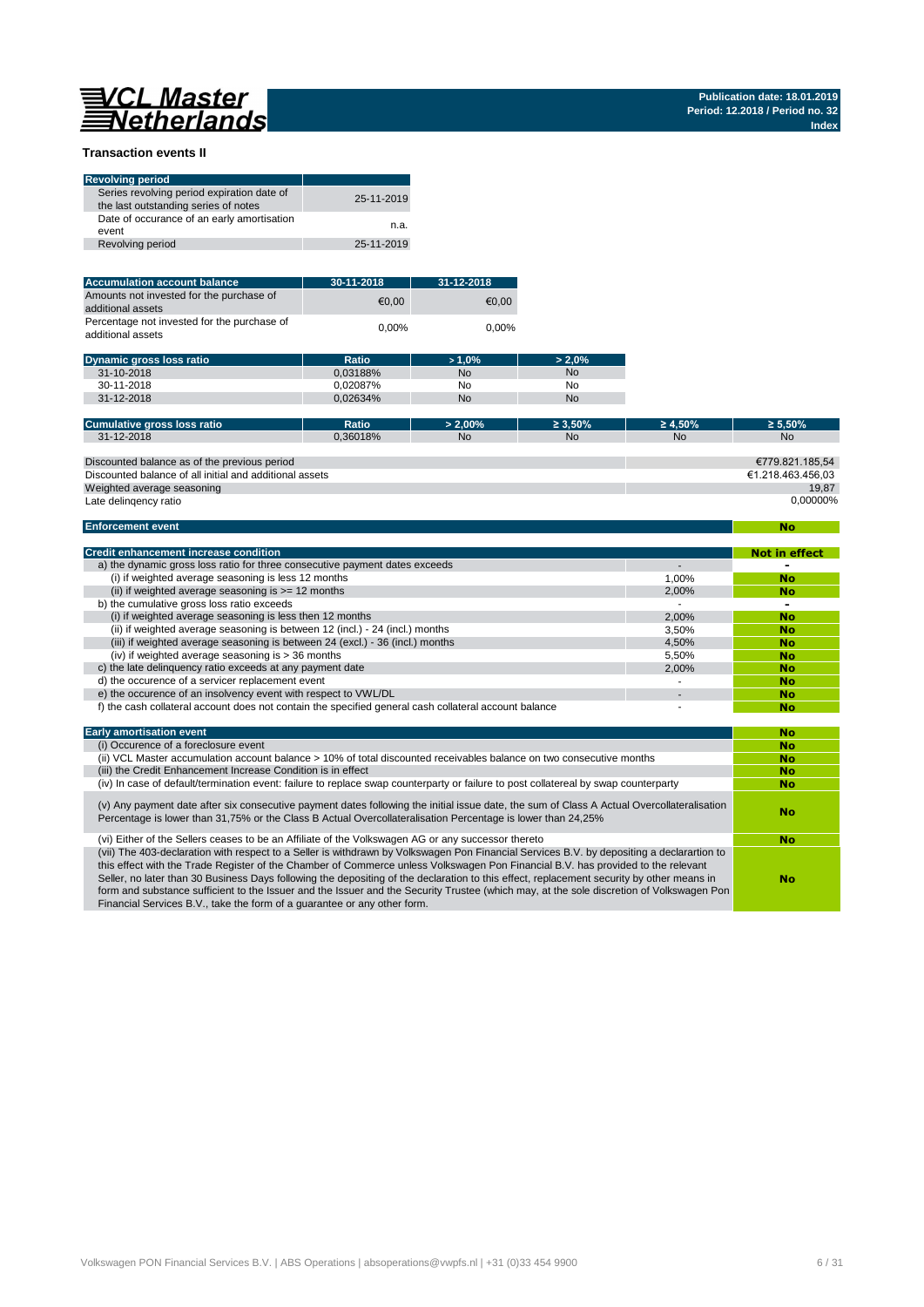

## **Publication date: 18.01.2019 Period: 12.2018 / Period no. 32 Index**

| <b>Account bank</b>                                                        |                | Moody's                                                                                                                                                                                                                                                                                           |                |                                                                                                                                                                                                                                                                                                    | Fitch                                                                                                                                                                                                                                                                                                                                           |                |                                                                                                                                                                                                                                                                               |                  |
|----------------------------------------------------------------------------|----------------|---------------------------------------------------------------------------------------------------------------------------------------------------------------------------------------------------------------------------------------------------------------------------------------------------|----------------|----------------------------------------------------------------------------------------------------------------------------------------------------------------------------------------------------------------------------------------------------------------------------------------------------|-------------------------------------------------------------------------------------------------------------------------------------------------------------------------------------------------------------------------------------------------------------------------------------------------------------------------------------------------|----------------|-------------------------------------------------------------------------------------------------------------------------------------------------------------------------------------------------------------------------------------------------------------------------------|------------------|
| Elavon Financial Services Limited UK branch                                | Lona term      | <b>Short term</b>                                                                                                                                                                                                                                                                                 | <b>Outlook</b> | Long term                                                                                                                                                                                                                                                                                          | <b>Short term</b>                                                                                                                                                                                                                                                                                                                               | <b>Outlook</b> |                                                                                                                                                                                                                                                                               |                  |
| Current rating                                                             | A1             | $P-1$                                                                                                                                                                                                                                                                                             | <b>Stable</b>  | AA                                                                                                                                                                                                                                                                                                 | $F1+$                                                                                                                                                                                                                                                                                                                                           | <b>Stable</b>  |                                                                                                                                                                                                                                                                               |                  |
| Minimum required rating                                                    | Baa1           | P-1                                                                                                                                                                                                                                                                                               |                | A                                                                                                                                                                                                                                                                                                  | F <sub>1</sub>                                                                                                                                                                                                                                                                                                                                  |                |                                                                                                                                                                                                                                                                               |                  |
| ** if not subject to short-term rating, long term rating of at<br>least A+ |                | If the account bank ceases to have the account bank required rating it shall, at its own cost,<br>(iii) take any other action in order to maintain the rating of the Notes or to restore the rating of the Notes.<br>(Please refer to the prospectus for a complete description of the mechanism) |                | (i) procure transfer of the accounts held with it to an Eligible Collateral Bank which is to be appointed by the Issuer once selected by the Account Bank, or<br>(ii) find an irrevocable and unconditional guarantor providing the guarantee from an entity with Account Bank Required Rating, or |                                                                                                                                                                                                                                                                                                                                                 |                | Required rating:                                                                                                                                                                                                                                                              | <b>Fulfilled</b> |
| Swap counterparty                                                          |                | Moody's                                                                                                                                                                                                                                                                                           |                |                                                                                                                                                                                                                                                                                                    | <b>Fitch</b>                                                                                                                                                                                                                                                                                                                                    |                |                                                                                                                                                                                                                                                                               |                  |
| Skandinaviska Enskilda Banken AB                                           | Lona term      | <b>Short term</b>                                                                                                                                                                                                                                                                                 | <b>Outlook</b> | Lona term                                                                                                                                                                                                                                                                                          | <b>Short term</b>                                                                                                                                                                                                                                                                                                                               | Outlook        |                                                                                                                                                                                                                                                                               |                  |
| Current rating                                                             | Aa2            | $P-1$                                                                                                                                                                                                                                                                                             | <b>Stable</b>  | AA-                                                                                                                                                                                                                                                                                                | $F1+$                                                                                                                                                                                                                                                                                                                                           | <b>Stable</b>  |                                                                                                                                                                                                                                                                               |                  |
| Minimum required rating                                                    | A <sub>3</sub> |                                                                                                                                                                                                                                                                                                   |                | A                                                                                                                                                                                                                                                                                                  | F <sub>1</sub>                                                                                                                                                                                                                                                                                                                                  |                |                                                                                                                                                                                                                                                                               |                  |
| * and either posts collateral or obtains garuantee from a                  |                |                                                                                                                                                                                                                                                                                                   |                |                                                                                                                                                                                                                                                                                                    |                                                                                                                                                                                                                                                                                                                                                 |                |                                                                                                                                                                                                                                                                               |                  |
|                                                                            |                | (i) posts an amount of collateral (in the form of cash and/or securities) as set forth in the Swap Agreement; or<br>(ii) obtains a guaranty from an instituton with an acceptable ratng; or<br>(Please refer to the prospectus for a complete description of the mechanism)                       |                | If the swap counterparty ceases to maintain its credit rating at the miniumum required rating, the swap counterparty:<br>(iii) assigns its rights and obligations under the relevant Swap Agreement to a substitute swap counterparty with an acceptable rating.                                   |                                                                                                                                                                                                                                                                                                                                                 |                | Required rating:                                                                                                                                                                                                                                                              | <b>Fulfilled</b> |
|                                                                            |                | Moody's                                                                                                                                                                                                                                                                                           |                |                                                                                                                                                                                                                                                                                                    | <b>Fitch</b>                                                                                                                                                                                                                                                                                                                                    |                |                                                                                                                                                                                                                                                                               |                  |
| Volkswagen Financial Services AG                                           | Lona term      | <b>Short term</b>                                                                                                                                                                                                                                                                                 | <b>Outlook</b> | Long term                                                                                                                                                                                                                                                                                          | <b>Short term</b>                                                                                                                                                                                                                                                                                                                               | Outlook        |                                                                                                                                                                                                                                                                               |                  |
| Current rating                                                             | A <sub>3</sub> | $P-2$                                                                                                                                                                                                                                                                                             | <b>Stable</b>  |                                                                                                                                                                                                                                                                                                    |                                                                                                                                                                                                                                                                                                                                                 |                |                                                                                                                                                                                                                                                                               |                  |
| Minimum required rating                                                    | Baa1           | ٠                                                                                                                                                                                                                                                                                                 |                |                                                                                                                                                                                                                                                                                                    |                                                                                                                                                                                                                                                                                                                                                 |                |                                                                                                                                                                                                                                                                               |                  |
|                                                                            |                |                                                                                                                                                                                                                                                                                                   |                |                                                                                                                                                                                                                                                                                                    |                                                                                                                                                                                                                                                                                                                                                 |                | Required rating:                                                                                                                                                                                                                                                              | <b>Fulfilled</b> |
|                                                                            |                | Moody's                                                                                                                                                                                                                                                                                           |                |                                                                                                                                                                                                                                                                                                    | <b>Fitch</b>                                                                                                                                                                                                                                                                                                                                    |                |                                                                                                                                                                                                                                                                               |                  |
| Volkswagen Pon Financial Services BV                                       | Lona term      | <b>Short term</b>                                                                                                                                                                                                                                                                                 | Outlook        | Long term                                                                                                                                                                                                                                                                                          | <b>Short term</b>                                                                                                                                                                                                                                                                                                                               | Outlook        |                                                                                                                                                                                                                                                                               |                  |
|                                                                            |                | L.                                                                                                                                                                                                                                                                                                |                |                                                                                                                                                                                                                                                                                                    |                                                                                                                                                                                                                                                                                                                                                 |                |                                                                                                                                                                                                                                                                               |                  |
|                                                                            |                |                                                                                                                                                                                                                                                                                                   |                |                                                                                                                                                                                                                                                                                                    | the Monthly Remittance Condition. Please reference the Prospectus for a complete<br>description of this mechanism. If there should be a change in the credit quality of<br>with the conditions set out in the Monthly Remittance Condition, Fitch Ratings will notify<br>the Servicer and the next Investor Report will be amended accordingly. |                | Fitch Ratings currently views the credit quality of Volkswagen Pon Financial Services B.V.<br>to be commensurate with the agreed upon rating requirements set out in the definition of<br>Volkswagen Pon Financial Services B.V. such that it would no longer be commensurate | <b>Fulfilled</b> |

Volkswagen PON Financial Services B.V. | ABS Operations | absoperations@vwpfs.nl | +31 (0)33 454 9900 7 / 31 / 31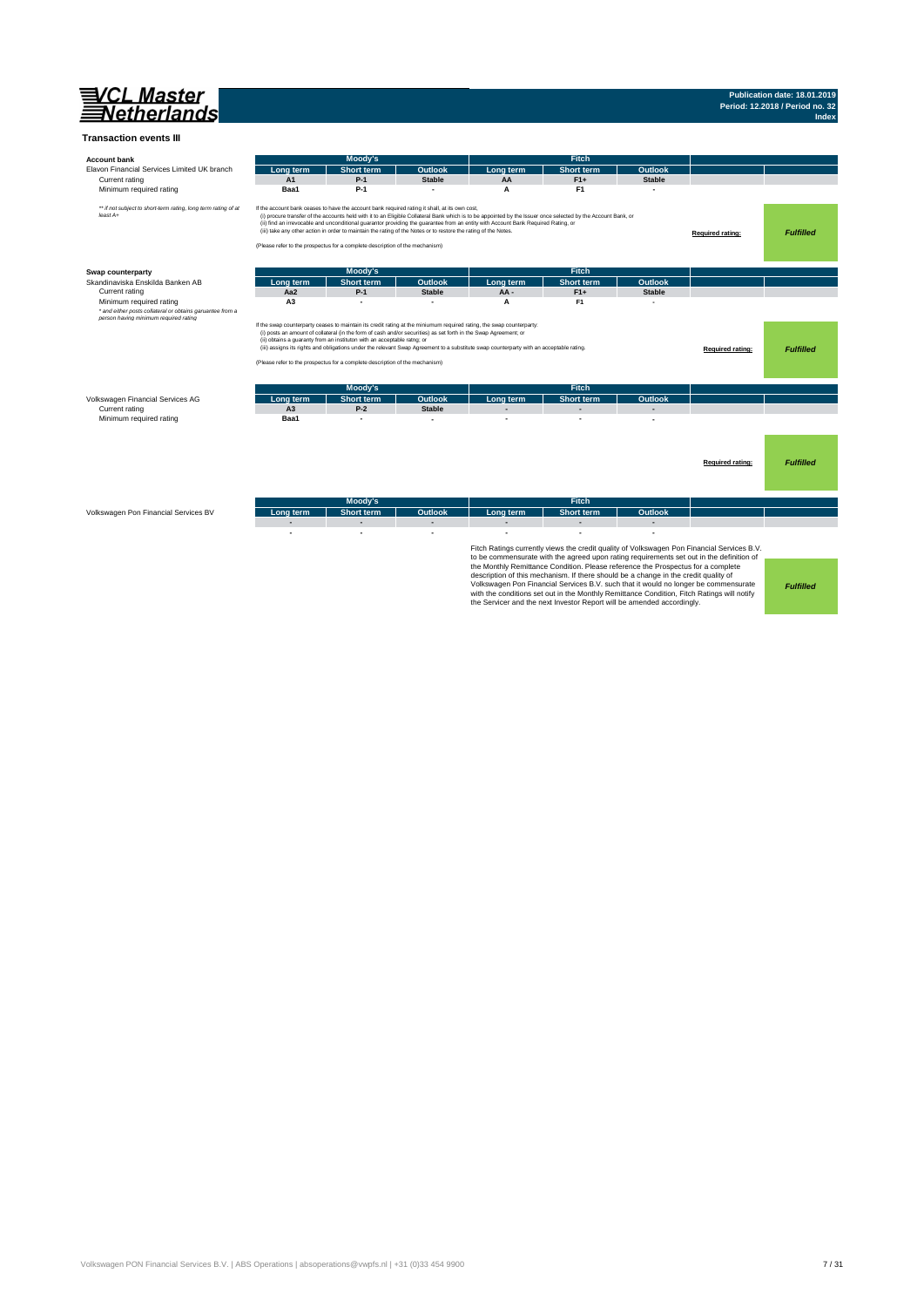

### **Information regarding the notes I**

|                             | <b>Class A Notes</b>   |                        |                        |                        |                        |                        |                        | <b>Class B Notes</b>   |  |
|-----------------------------|------------------------|------------------------|------------------------|------------------------|------------------------|------------------------|------------------------|------------------------|--|
| <b>Rating at issue date</b> | <b>Series A 2016-1</b> | <b>Series A 2016-2</b> | <b>Series A 2016-3</b> | <b>Series A 2016-4</b> | <b>Series A 2016-5</b> | <b>Series A 2016-6</b> | <b>Series B 2016-1</b> | <b>Series B 2016-2</b> |  |
| Moody's                     | Aaa (sf)               | Aaa (sf)               | Aaa (sf)               | Aaa (sf)               | Aaa (sf)               | Aaa (sf)               | Aa1 $(sf)$             | Aa1 $(sf)$             |  |
| <b>DBRS</b>                 | AAA (sf)               | AAA (sf)               | AAA (sf)               | AAA (sf)               | AAA (sf)               | AAA (sf)               | A (high) (sf)          | A (high) (sf)          |  |
| <b>Current rating</b>       |                        |                        |                        |                        |                        |                        |                        |                        |  |
| Moody's                     |                        | Aaa (sf)               | Aaa (sf)               | Aaa (sf)               | Aaa (sf)               | Aaa (sf)               | Aa2 $(sf)$             | Aa2 $(sf)$             |  |
| Fitch                       |                        | AAA (sf)               | AAA (sf)               | AAA (sf)               | AAA (sf)               | AAA (sf)               | AA (sf)                | AA (sf)                |  |
| <b>Information on notes</b> |                        |                        |                        |                        |                        |                        |                        |                        |  |
| <b>ISIN</b>                 | XS1417315725           | XS1419661035           | XS1419662272           | XS1419662603           | XS1419662942           | XS1452378745           | XS1417318588           | XS1419666851           |  |
| Common code                 | 141731572              | 141966103              | 141966227              | 141966260              | 141966294              | 145237874              | 141731858              | 141966685              |  |
| Original face value         | €16.200.000.00         | €48,600,000,00         | €32.400.000.00         | €16.200.000.00         | €58.300.000.00         | €37.100.000.00         | €13.600.000.00         | €5.400.000.00          |  |
| Spread / Margin             | 0.450%                 | 0,450%                 | 0,450%                 | 0,450%                 | 0,450%                 | 0,450%                 | 0,900%                 | 0.900%                 |  |
| Current coupon              | 0.084%                 | 0.084%                 | 0.084%                 | 0.084%                 | 0,084%                 | $0.084\%$              | 0.534%                 | 0,534%                 |  |

| <b>Information on notes</b>  | <b>Class A-Series</b> | <b>Class B-Series</b> |
|------------------------------|-----------------------|-----------------------|
| Legal final maturity date    | $nov-24$              | $nov-24$              |
| Fixed/Floating               | floating              | floating              |
| Day count convention         | actual/360            | actual/360            |
| Index rate (1-Month-Euribor) | $-0.366\%$            | $-0.366%$             |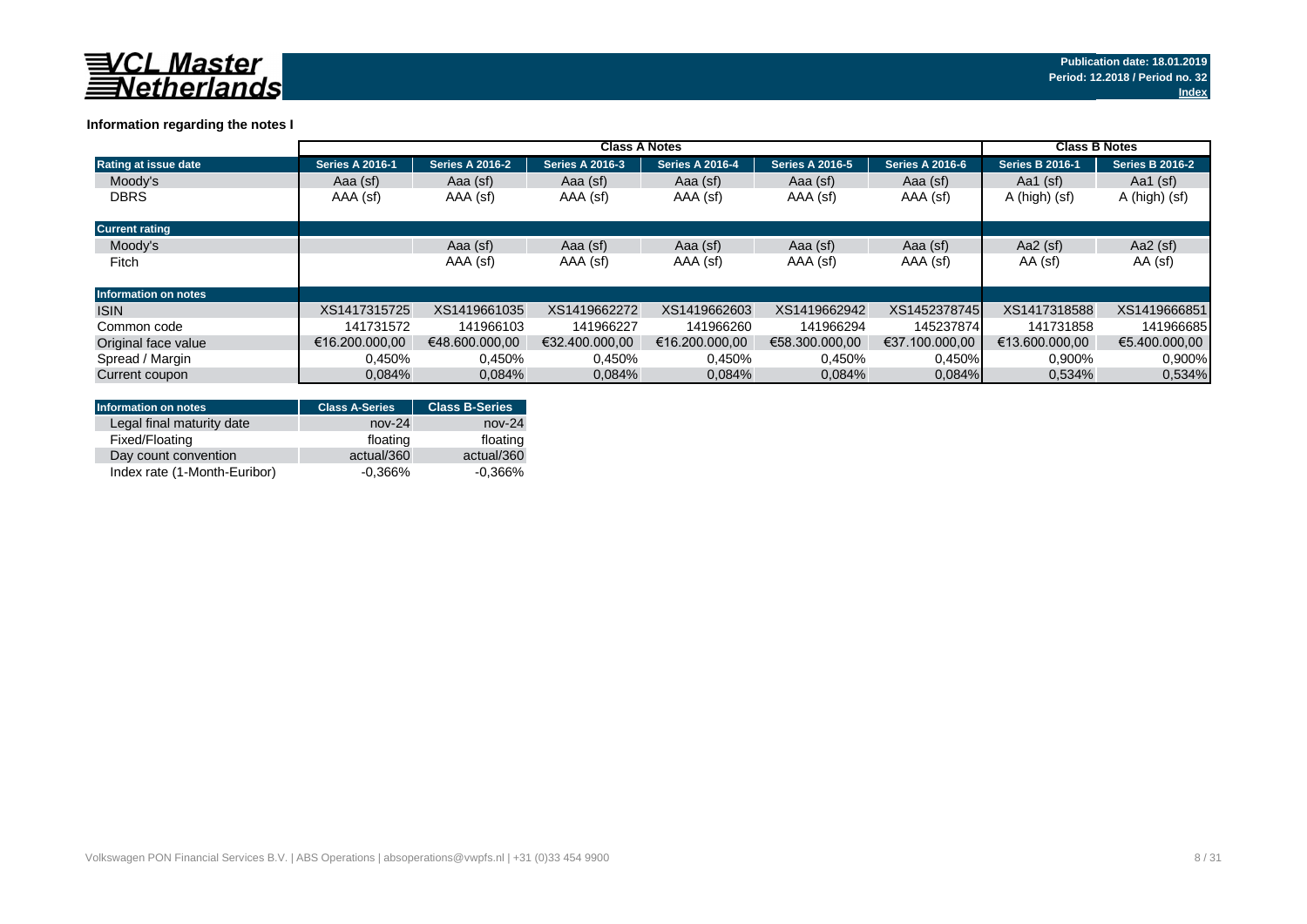#### **Information regarding the notes II**

| Monthly period:                      | 12-2018                     |
|--------------------------------------|-----------------------------|
| Payment date:                        | 25-1-2019                   |
| Interest accrual period (from/until) | 27.12.2018 until 25.01.2019 |
| Davs accrued                         | 29                          |
| Index rate                           | 1-Month Euribor             |
| Base interest rate:                  | $-0.3660%$                  |
| Day count convention                 | actual/360                  |

|                                                           |                            | <b>Class A Notes</b>   |                        |                        |                        |                        |                        | <b>Class B Notes</b> |                        |                 |                      |
|-----------------------------------------------------------|----------------------------|------------------------|------------------------|------------------------|------------------------|------------------------|------------------------|----------------------|------------------------|-----------------|----------------------|
| <b>Interest payments</b>                                  | <b>Total Class A and B</b> | <b>Series A 2016-1</b> | <b>Series A 2016-2</b> | <b>Series A 2016-3</b> | <b>Series A 2016-4</b> | <b>Series A 2016-5</b> | <b>Series A 2016-6</b> | <b>Total Class A</b> | <b>Series B 2016-1</b> | Series B 2016-2 | <b>Total Class B</b> |
| Note balance                                              | €574.500.000.00            | €0.00                  | €124.500.000.00        | €82,800,000,00         | €54,800,000,00         | €172.800.000.00        | €82.800.000,00         | €517.700.000.00      | €40.600.000.00         | €16.200.000,00  | €56.800.000,00       |
| Paid interest                                             | €59.464.50                 | €0,00                  | €8.424,50              | €5.602,80              | €3.708,13              | €11.692,80             | €5.602,80              | €35.031,03           | €17.464,77             | €6.968,70       | €24.433,47           |
| <b>Unpaid Interest</b>                                    |                            |                        |                        |                        |                        |                        |                        |                      |                        |                 |                      |
| Unpaid interest of the reporting period                   | €0.00                      | €0,00                  | $\epsilon$ 0,00        | €0,00                  | €0,00                  | €0,00                  | €0,00                  | €0,00                | €0,00                  | €0,00           | €0,00                |
| Cumulative unpaid interest                                | €0.00                      | €0,00                  | €0,00                  | €0,00                  | €0,00                  | €0,00                  | €0,00                  | €0.00                | €0,00                  | €0,00           | €0,00                |
| <b>Note balance</b>                                       |                            |                        |                        |                        |                        |                        |                        |                      |                        |                 |                      |
| Note balance as of the beginning of the period            | €574.500.000.00            | €0.00                  | €124.500.000.00        | €82.800.000.00         | €54.800.000.00         | €172.800.000.00        | €82.800.000,00         | €517.700.000.00      | €40.600.000.00         | €16.200.000,00  | €56.800.000,00       |
| Additional issue amount                                   | €0.00                      | €0,00                  | €0.00                  | €0,00                  | €0,00                  | €0.00                  | €0,00                  | €0.00                | €0.00                  | €0,00           | €0,00                |
| Redemption amount due to amortizing series                | €0.00                      | €0.00                  | €0.00                  | €0.00                  | €0.00                  | €0.00                  | €0,00                  | €0.00                | €0.00                  | €0,00           | €0,00                |
| Term take out redemption                                  | €0.00                      | €0,00                  | €0,00                  | €0,00                  | €0,00                  | €0,00                  | €0,00                  | €0,00                | €0,00                  | €0,00           | €0,00                |
| Class balance as of the end of the period                 | €574.500.000.00            | €0.00                  | €124.500.000.00        | €82.800.000.00         | €54.800.000.00         | €172.800.000.00        | €82.800.000.00         | €517.700.000.00      | €40.600.000.00         | €16.200.000.00  | €56.800.000.00       |
| Payments to Investors per note                            |                            |                        |                        |                        |                        |                        |                        |                      |                        |                 |                      |
| Interest                                                  |                            | €6,77                  | €6.77                  | €6,77                  | €6.77                  | €6.77                  | €6,77                  |                      | €43.02                 | €43,02          |                      |
| Principal repayment by note                               |                            | €0,00                  | €0,00                  | €0.00                  | €0,00                  | €0,00                  | €0,00                  |                      | €0.00                  | €0,00           |                      |
| <b>Total</b>                                              |                            | €6.77                  | €6.77                  | €6.77                  | €6.77                  | €6.77                  | €6.77                  |                      | €0.00                  | €0.00           |                      |
|                                                           |                            |                        |                        |                        |                        |                        |                        |                      |                        |                 |                      |
| <b>Notes</b>                                              |                            |                        |                        |                        |                        |                        |                        |                      |                        |                 |                      |
| Number of notes as of the beginning of the period         | 5.745                      |                        | 1.245                  | 828                    | 548                    | 1.728                  | 828                    | 5.177                | 406                    | 162             | 568                  |
| Increase of outstanding notes from tap-up                 |                            |                        |                        |                        |                        |                        |                        |                      |                        |                 |                      |
| Reduction of outstanding notes from term take out         |                            |                        |                        |                        |                        |                        |                        |                      |                        |                 |                      |
| Number of notes as of the end of the period               | 5.745                      |                        | 1.245                  | 828                    | 548                    | 1.728                  | 828                    | 5.177                | 406                    | 162             | 568                  |
| Face value per note                                       |                            | €100.000,00            | €100.000,00            | €100.000,00            | €100.000,00            | €100.000,00            | €100.000,00            | €100.000,00          | €100.000,00            | €100.000,00     | €100.000,00          |
| Balance per note                                          |                            | €100.000.00            | €100.000.00            | €100.000.00            | €100.000.00            | €100.000.00            | €100.000.00            | €100.000.00          | €100,000.00            | €100.000.00     | €100.000,00          |
| <b>Note factor</b>                                        |                            | 1.000000               | 1.000000               | 1.000000               | 1.000000               | 1.000000               | 1.000000               | 1.000000             | 1.000000               | 1.000000        | 1.000000             |
|                                                           |                            |                        |                        |                        |                        |                        |                        |                      |                        |                 |                      |
| Overcollateralisation                                     |                            |                        |                        |                        |                        |                        |                        |                      |                        |                 |                      |
| Current OC amount (before TU / TTO)                       |                            | €0.00                  | €57.703.824.79         | €38.376.519.62         | €25.398.952.60         | €80.090.127.90         | €38.376.519.62         | €239.945.944.52      | €130.910.657.53        | €52.235.286.99  | €183.145.944.52      |
| Current OC percentage (before TU / TTO)                   |                            | 31.6699%               | 31,6699%               | 31,6699%               | 31,6699%               | 31,6699%               | 31.6699%               | 31.6699%             | 23.4856%               | 23.4856%        | 23.4856%             |
| Target OC percentage (revolving period/amortising period) |                            | 34% / 43%              | 34% / 43%              | 34% / 43%              | 34% / 43%              | 34% / 43%              | 34% / 43%              | 34% / 43%            | 26.5% / 35.5%          | 26.5% / 35.5%   | 26.5% / 35.5%        |
| Current OC amount (after TU / TTO)                        |                            | €0,00                  | €63.441.755.56         | €42.192.589.24         | €27.924.563.89         | €88.054.099.29         | €42.192.589.24         | €263.805.597.23      | €147.965.268.44        | €59.040.328.79  | €207.005.597,23      |
| Current OC percentage (after TU / TTO)                    |                            | 0.0000%                | 33.7561%               | 33,7561%               | 33.7561%               | 33.7561%               | 33,7561%               | 33.7561%             | 26.4881%               | 26.4881%        | 26.4881%             |

|     | <b>Subordinated loan</b>                  |                      |                      |
|-----|-------------------------------------------|----------------------|----------------------|
|     | Balance as of the beginning of the period | €179.030.616.98      |                      |
|     | Balance increase from tap up              | €0.00                |                      |
|     | Redemption payments from term take out    | €0.00                |                      |
|     | Regular redemption from waterfall         | €0.00                |                      |
|     | Redemption from cash collateral account   | €0.00                |                      |
|     | Balance as of the end of the period       | €179.030.616.98      |                      |
|     | Capitalization of interest                | €2.278.904.67        |                      |
| O/C |                                           | <b>Class A Notes</b> | <b>Class B Notes</b> |
|     | Current OC amount (before TU / TTO)       | € 239.945.944.52     | € 183.145.944.52     |
|     | Current OC percentage (before TU / TTO)   | 31.6699%             | 23.4856%             |
|     | Current OC amount (after TU / TTO)        | €263.805.597.23      | €207.005.597.23      |
|     | Current OC percentage (after TU / TTO)    | 33.7561%             | 26.4881%             |
|     |                                           |                      |                      |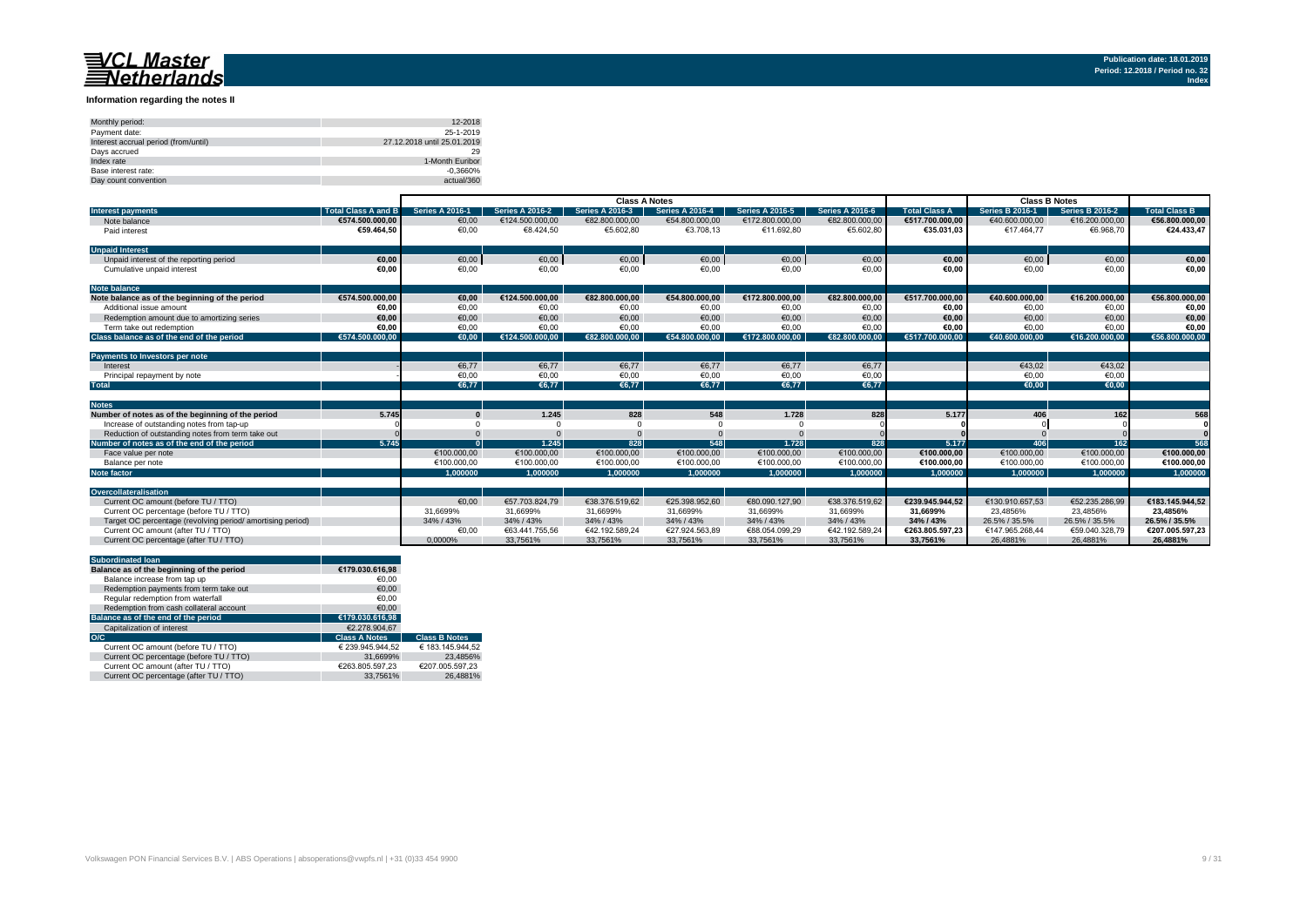

## **Credit enhancement**

| <b>Cash collateral account (CCA)</b>                             | in EUR           |
|------------------------------------------------------------------|------------------|
| Initial balance at poolcut                                       | €9.158.618,28    |
| Thereof general cash reserve                                     | €2.288.400,00    |
| Thereof maintenance reserve                                      | €6.870.218,28    |
| Targeted balance (floor after Top Up)                            | €51.193.494,24   |
| Thereof general cash reserve                                     | €6.894.000,00    |
| Thereof maintenance reserve                                      | €44.299.494,24   |
| Balance as of the beginning of the period                        | €51.665.617,84   |
| Thereof general cash reserve                                     | €6.894.000,00    |
| Thereof maintenance reserve                                      | €44.771.617,84   |
| <b>Payments</b>                                                  | (€472.123,60)    |
| General payment from CCA                                         | €0,00            |
| General payment to CCA                                           | €0,00            |
| Payment from CCA due to TTO                                      | €0,00            |
| Payment to CCA due to tap-up                                     | €0,00            |
| Payment from CCA due to maintenance reserve                      | (65.969.996, 40) |
| Payment to CCA due to maintenance reserve                        | €5.380.804,23    |
| Payment to CCA due to top-up                                     | €117.068,57      |
| Balance as of the end of the period                              | €51.193.494,24   |
| Thereof general cash reserve                                     | €6.894.000,00    |
| Thereof maintenance reserve                                      | €44.299.494,24   |
| General cash reserve in percent of total current note<br>balance | 1,200%           |
| Specified general cash collateral amount                         | €6.894.000,00    |
| <b>Accrued interest</b>                                          | €0,00            |

## **Set off risk**

There is no set off risk applicable.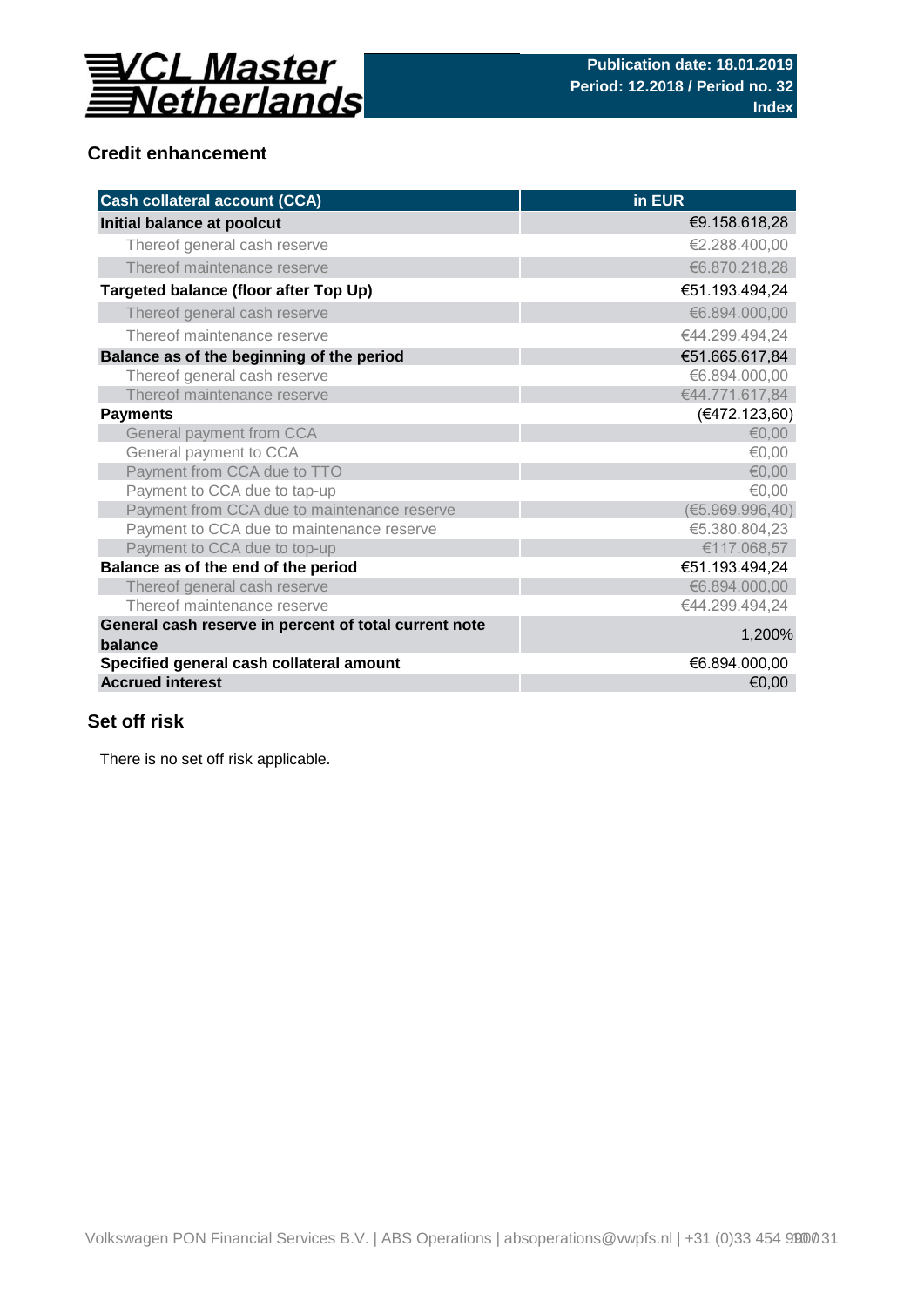

### **Swap fixing / Waterfall**

| Amortising interest rate swap                                                               | <b>Class A</b>                         | <b>Class B</b>          |
|---------------------------------------------------------------------------------------------|----------------------------------------|-------------------------|
| Underlying principal for reporting period                                                   | €517.700.000,00                        | €56.800.000,00          |
| Paying leg                                                                                  | Fix interest rate                      | Fix interest rate       |
| Receiving leg                                                                               | Floating interest rate                 | Floating interest rate  |
| Net swap payments / receipts                                                                | (€134.041, 17)                         | (€16.770,20)            |
|                                                                                             |                                        |                         |
| Available distribution amount calculation                                                   | Payment to waterfall position          | <b>Remaining amount</b> |
| (i) Lease Collections, minus (A) amounts credited to the Maintenance Surplus Reserve Ledger |                                        |                         |
| and (B) amounts of any Issuer Increase Advance                                              | €30.862.944,10                         | €30.862.944,10          |
| (ii) amounts of interest paid or principal repaid under the Issuer Facility Agreement       | €0,00                                  | €30.862.944,10          |
| (iii) Vehicle Realisation Proceeds                                                          | €8.654.900,19                          | €39.517.844,29          |
| (iv) Lease Incidental Shortfall payments                                                    | €0.00                                  | €39.517.844,29          |
| (vi) payments from the CCA                                                                  | €0.00                                  | €39.517.844,29          |
| (vii) amounts debited from the Maintenance Reserve Ledger                                   | €5.969.996,40                          | €45.487.840.69          |
| (viii) Maintenance Surplus debited from the Maintenance Reserve Ledger                      | €0,00                                  | €45.487.840,69          |
| (ix) Net Swap Receipts                                                                      | €0.00                                  | €45.487.840,69          |
| (x) transfers from the Accumulation Account to the Distribution Account                     | €0,00                                  | €45.487.840,69          |
|                                                                                             | (€1.739.204,26)                        |                         |
| (xi) the Buffer Release Amount                                                              |                                        | €43.748.636,43          |
|                                                                                             |                                        |                         |
| Waterfall                                                                                   | Payment to waterfall position          | <b>Remaining amount</b> |
| Available distribution amount                                                               |                                        | €43.748.636,43          |
| 1) Taxes and Issuer Profit Amount                                                           | €0,00                                  | €43.748.636,43          |
| 1.i) Taxes                                                                                  | €0.00                                  | €43.748.636,43          |
| 1.ii) Issuer Profit Amount                                                                  | €0,00                                  | €43.748.636,43          |
| 2) Senior Maintenance Coordinator Fee                                                       | (E19.667.651,92)                       | €24.080.984,51          |
| 3) Payments in respect of fees I                                                            | (€693.980,49)                          | €23.387.004,02          |
| 3.i) Payment to directors of the issuer                                                     | €0,00                                  | €24.080.984,51          |
| 3.ii) Servicer Fee - Volkswagen Leasing B.V.                                                | (6555.221, 84)                         | €23.525.762,67          |
| Servicer Fee - DutchLease B.V.                                                              | (€94.629,14)                           | €23.431.133.52          |
| 3.iii) Payment to Maintenance Coordinator - Volkswagen Leasing B.V.                         | € $0,00$                               | €23.431.133,52          |
| Payment to Maintenance Coordinator - DutchLease B.V.                                        | €0,00                                  | €23.431.133,52          |
| 3.iv) Payment to Rating Agencies                                                            | €0.00                                  | €23.431.133,52          |
| 3.v) Payment to Process Agent                                                               | €0,00                                  | €23.431.133,52          |
| 3.vi) Payment to Account Bank                                                               | (637.505,00)                           | €23.393.628,52          |
| 3.vii) Payment to Agents                                                                    | €0,00                                  | €23.393.628,52          |
| 3.viii) Payment in respect of listing of the notes                                          | (65.280,00)                            | €23.388.348,52          |
| 3.ix) Payment in respect of auditors' fees and legal counsel fees                           | €0,00                                  | €23.388.348,52          |
| 3.x) Payment in respect administration costs and expenses                                   | (6544, 50)                             | €23.387.804,02          |
| 3.xi) Payment to other third parties providing services                                     | (E800,00)                              | €23.387.004,02          |
| 4) Net Swap Payments or Swap Termination Payments - Series A and B                          | (€150.811,37)                          | €23.236.192,65          |
| - Net swap payments on series A 2016-1                                                      | €0,00                                  | €23.387.004,02          |
| - Net swap payments on series A 2016-2                                                      | (632.235, 13)                          | €23.354.768,89          |
| - Net swap payments on series A 2016-3                                                      | (E21.438,30)                           | €23.333.330,59          |
| - Net swap payments on series A 2016-4                                                      | (€14.188,64)                           | €23.319.141,95          |
| - Net swap payments on series A 2016-5                                                      | (€44.740.80)                           | €23.274.401,15          |
| - Net swap payments on series A 2016-6                                                      | (E21.438,30)                           | €23.252.962,85          |
| - Net swap payments on series B 2016-1                                                      | (E11.987, 15)                          | €23.240.975,70          |
| - Net swap payments on series B 2016-2                                                      | (€4.783,05)                            | €23.236.192,65          |
| 5) Interest payment class A                                                                 | (€35.031,03)                           | €23.201.161,62          |
| (a) Accrued interest & (b) interest shortfalls on series A 2016-1                           | €0,00                                  | €23.236.192,65          |
| (a) Accrued interest & (b) interest shortfalls on series A 2016-2                           | (68.424, 50)                           | €23.227.768,15          |
| (a) Accrued interest & (b) interest shortfalls on series A 2016-3                           | (65.602, 80)                           | €23.222.165,35          |
| (a) Accrued interest & (b) interest shortfalls on series A 2016-4                           | (63.708, 13)                           | €23.218.457,22          |
| (a) Accrued interest & (b) interest shortfalls on series A 2016-5                           | (€11.692,80)                           | €23.206.764,42          |
| (a) Accrued interest & (b) interest shortfalls on series A 2016-6                           | (65.602, 80)                           | €23.201.161.62          |
| 6) Interest payment class B                                                                 | (E24.433, 47)                          | €23.176.728,15          |
| (a) Accrued interest & (b) interest shortfalls on series B 2016-1                           | (E17.464, 77)                          | €23.183.696.85          |
| (a) Accrued interest & (b) interest shortfalls on series B 2016-2                           | (6.968, 70)                            | €23.176.728,15          |
| 7) Payment to cash collateral account until the general CCA equals specified general CCA    | €0,00                                  | €23.176.728,15          |
| 8) Redemption amount class A                                                                | €0,00                                  | €23.176.728,15          |
| (a) Redemption on series A 2016-1                                                           | €0,00                                  | €23.176.728,15          |
| (a) Redemption on series A 2016-2                                                           | €0,00                                  | €23.176.728,15          |
| (a) Redemption on series A 2016-3                                                           | €0,00                                  | €23.176.728,15          |
| (a) Redemption on series A 2016-4                                                           | €0,00                                  | €23.176.728,15          |
| (a) Redemption on series A 2016-5                                                           | €0,00                                  | €23.176.728,15          |
| (a) Redemption on series A 2016-6                                                           | €0,00                                  | €23.176.728,15          |
| Class A accumulation account                                                                | (€23.176.728,15)                       | €0,00                   |
| 9) Redemption amount class B                                                                | €0,00                                  | €0,00                   |
| (a) Redemption on series B 2014-1                                                           | €0,00                                  | €0,00                   |
| (a) Redemption on series B 2014-2                                                           | € $0,00$                               | €0,00                   |
| Class B accumulation account                                                                | €0,00                                  | €0,00                   |
| 10) Payments to swap counterparties, other than those made under item 4                     |                                        | €0,00                   |
| 11) Accrued and unpaid interest on the subordinated loan                                    | €0,00                                  | €0,00                   |
| (a) Interest subordinated loan                                                              | €0,00                                  | €0,00                   |
|                                                                                             | €0,00                                  | €0,00                   |
| (b) Unpaid interest subordinated loan                                                       |                                        |                         |
| 12) Redemption subordinated loan                                                            | €0,00                                  | €0,00                   |
| 13) Final success fee                                                                       | €0,00                                  | €0,00                   |
|                                                                                             |                                        |                         |
| Distribution of cash collateral account surplus                                             | Payment to waterfall position<br>€0,00 | <b>Remaining amount</b> |
| Payment in respect of accrued and unpaid interest on the Subordinated Loan                  |                                        | €0,00                   |
| Payment in respect of reduction of outstanding principal amount of Subordinated Loan        | €0,00                                  | €0,00                   |
| Payment in respect of Sellers final success fee                                             | €0,00                                  | €0,00                   |
|                                                                                             |                                        |                         |
| Payments due to term take out - not part of the waterfall                                   | <b>Payment</b>                         | <b>Remaining amount</b> |
| Purchase price from term take out                                                           | €0,00<br>€0,00                         | €0,00<br>€0,00          |
| Redemption class A                                                                          |                                        |                         |
| Redemption class B                                                                          | €0,00                                  | €0,00                   |
| Redemption subordinated loan                                                                | €0,00                                  | €0,00                   |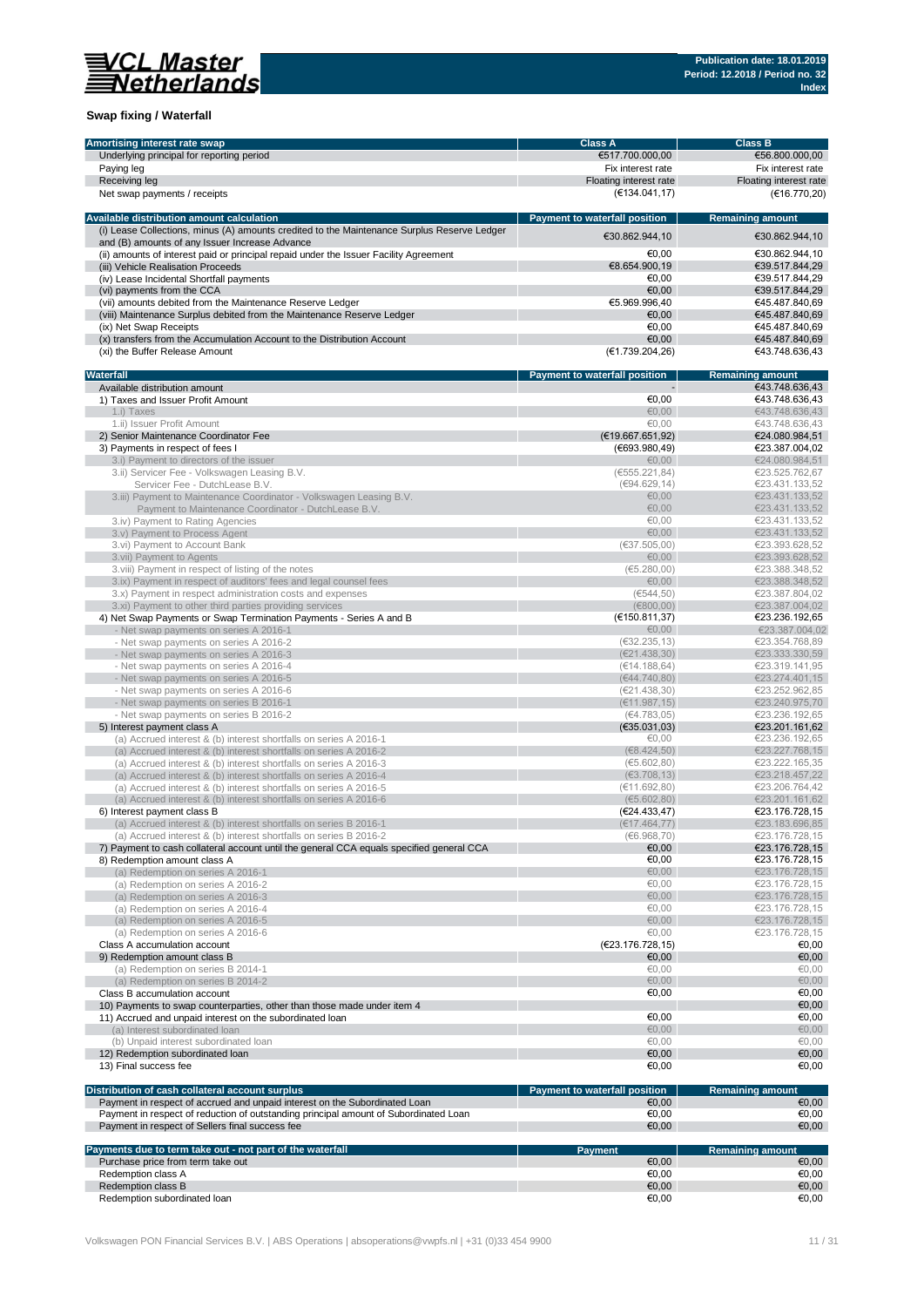

## **Retention of net economic interest**

### **Retention amount at poolcut**

| <b>Type of asset</b>     | Number of<br><b>contracts</b> | Percentage of<br><b>contracts</b> | <b>Outstanding</b><br>nominal balance | Percentage of<br>nominal balance |
|--------------------------|-------------------------------|-----------------------------------|---------------------------------------|----------------------------------|
| Portfolio sold to SPV    | 13.854                        | 95,05%                            | €280.729.495,18                       | 95,00%                           |
| Retention of VWL/DLN     | 722                           | 4.95%                             | €14.783.720,00                        | 5,00%                            |
| <b>Total</b>             | 14.576                        | 100,00%                           | €295.513.215,18                       | 100,00%                          |
|                          |                               |                                   |                                       |                                  |
| <b>Retention amounts</b> |                               |                                   |                                       |                                  |
| Minimum retention        | €14.775.660,76                | 5,00%                             |                                       |                                  |
| Actual retention         | €14.783.720,00                | 5.00%                             |                                       |                                  |

### **Retention amount end of reporting period**

| Type of asset         | Number of<br><b>contracts</b> | Percentage of<br><b>contracts</b> | Outstanding<br>nominal balance | Percentage of<br>nominal balance |
|-----------------------|-------------------------------|-----------------------------------|--------------------------------|----------------------------------|
| Portfolio sold to SPV | 47.474                        | 95,03%                            | €841.646.611,00                | 94,95%                           |
| Retention of VWL/DLN  | 2.482                         | 4.97%                             | €44.782.208,05                 | 5.05%                            |
| <b>Total</b>          | 49.956                        | 100,00%                           | €886.428.819,05                | 100,00%                          |

| <b>Retention amounts</b> |                |       |
|--------------------------|----------------|-------|
| Minimum retention        | €44.297.190.05 | 5.00% |
| Actual retention         | €44.782.208.05 | 5.05% |

article 405 Abs. 1 c CRR. In its capacity as originator and original lender, Volkswagen Leasing B.V. and DutchLease B.V. comply with the retention requirements of a material net economic interest in accordance with

By adhering to option c) of the direction, Volkwagen Leasing B.V. and DutchLease B.V. keep the exposure designated for retention on its balance sheet on an ongoing basis.

The latest end of month level of retention will be published on a monthly basis within the investor report.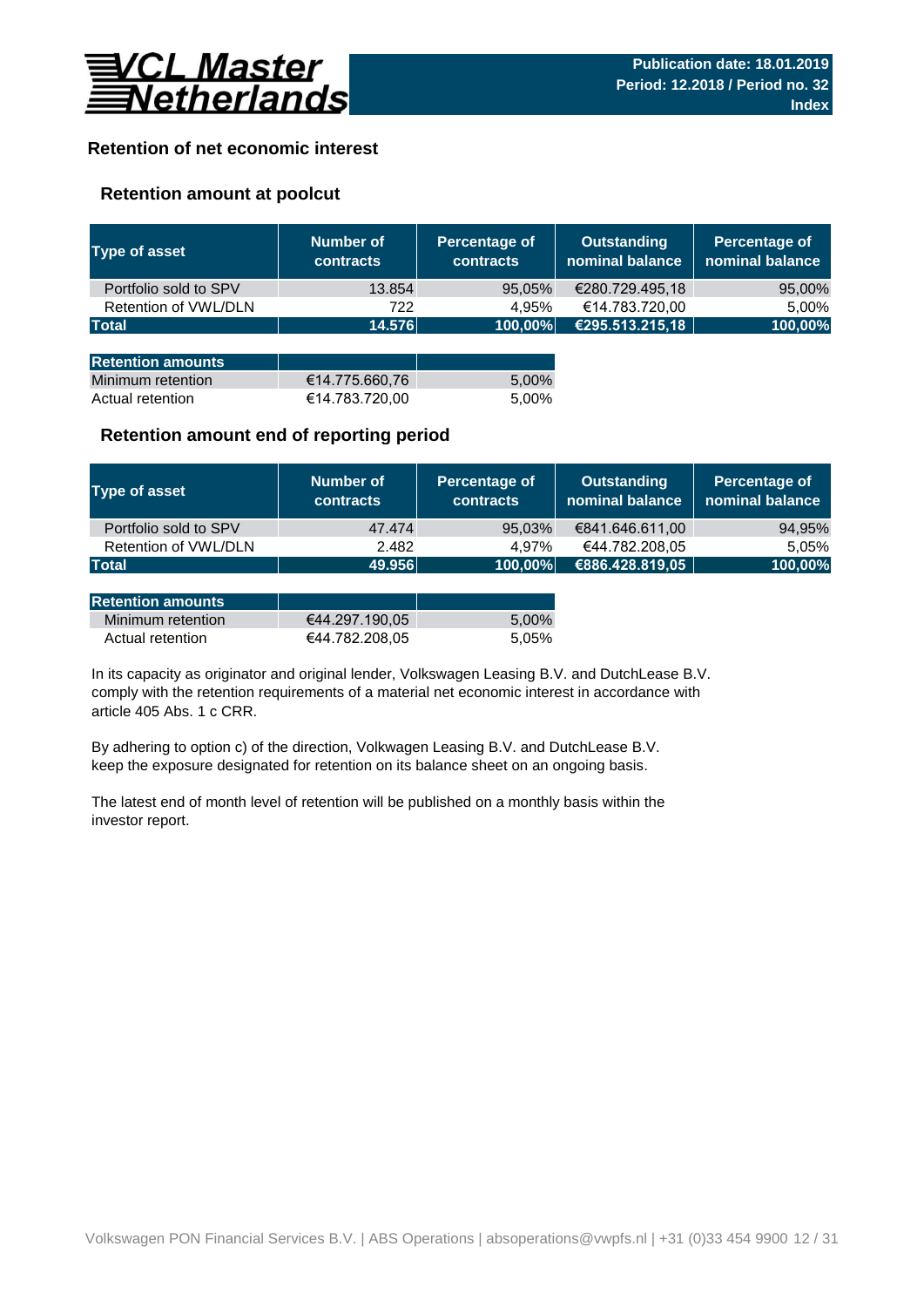**Amortisation profile I**

#### **Class A Class B Class B Class B Class B Class B Class B Class B Class B Class B Eq. 1 Note class Payment date and the Sale of the Case of the Sale of the Sale of the Sale of the Sale of the Sale of the Sale of the Sale of the Sale of the Sale of the Sale of the Sale of the Sale of the Sale of the Sale of the Sale of** Poolcut ∈19.000.000,00 ∈171.700.000,00 ∈171.700.000,00 ∈19.000.000,00 ∈19.000.000,00 ∈19.000.000,00 ∈19.000.000,00 ∈19.000.000,00 ∈19.000.000,00 ∈19.000.000,00 ∈19.000.000,00 ∈19.000.000,00 ∈19.000.000,00 ∈19.000.000,00 ∈ r 06-2016 €171.700.000,00 €19.000.000,00  $\begin{array}{r}\n 07-2016 \\
\hline\n 623.200.000,00 \\
\hline\n 625.800.000,00 \\
\hline\n 625.800.000,00 \\
\hline\n 625.800.000,00 \\
\hline\n 625.800.000,00 \\
\hline\n 625.800.000,00 \\
\hline\n 625.800.000,00 \\
\hline\n 625.800.000,00 \\
\hline\n 625.800.000,00 \\
\hline\n 625.800.000,00 \\
\h$ Ì. 08-2016 €233.200.000,00 €25.800.000,00 09-2016 €275.000.000,00 €30.400.000,00 10-2016 €275.000.000,00 €30.400.000,00 11-2016 €296.600.000,00 €32.800.000,00 11-2016<br>  $C296.600.000,00$ <br>  $C296.600.000,00$ <br>  $C296.600.000,00$ <br>  $C296.600.000,00$ <br>  $C296.600.000,00$ <br>  $C296.600.000,00$ <br>  $C296.600.000,00$ <br>  $C296.600.000,00$ <br>  $C286.600.000,00$ <br>  $C286.600.000,00$ <br>  $C286.600.000,00$ <br>  $C$ 12-2016 €296.600.000,00 €32.800.000,00 01-2017 €296.600.000,00 €32.800.000,00  $6346.700.000,00$  ∈38.300.000,00 ∈38.300.000,00 × 0**4-2017** €38.300.000,00 €346.700.000,00 €346.700.000,00 €38.300.000,00 €38.300.000,00 €38.300.000,00 €38.300.000,00<br>05-2017 €38.300.000,00 €346.700.000,00 €346.700.000,00 €346.700.000,00 €346.700 €38.300.000,00 €38.300.0 × 06-2017 €375.300.000,00 €41.400.000,00  $\epsilon$ 375.300.000,00  $\epsilon$  (and the set of  $\epsilon$ 41.400.000,00  $\epsilon$ 0**8-2017 ∈**41.400.000,00 ∈375.300.000,00 ∈375.300.000,00 ∈41.400.000,00 ∈41.400.000,00 ∈41.400.000,00 ∈41.400.000,00 ∈41.400.000,00 ∈41.400.000,00 ∈41.400.000,00 ∈41.400.000,00 ∈41.400.000,00 ∈41.400.000,00 ∈41.400.000,00 п 10-2017 €404.500.000,00 €44.600.000,00 11-2017 €404.500.000,00 €404.500.000,00 €404.500.000,00 €404.500.000,00 €404.500.000,00 €44.600.000,00 €44.600.000,00 r. 12-2017 €404.500.000,00 €404.500.000,00 €404.500.000,00 €404.500.000,00 €44.600.000,00 €44.600.000,00  $01-2018$  ∈404.500.000,00 ∈404.500.000,00 ∈404.500.000,00 ∈404.600.000,00 × 02-2018 €404.500.000,00 **€44.600.000,00** 03-2018 €451.400.000,00 €49.700.000,00 п 04-2018 €451.400.000,00 €49.700.000,00  $65-2018$  ∈451.400.000,00 ∈451.400.000,00 ∈451.400.000,00 ∈49.700.000,00 × 06-2018 €49.700.000,00 €451.400.000,00 € 451.400.000,00 € 5451.400.000,00 € 5451.400.000,00 € 549.700.000,00 07-2018 €451.400.000,00 €49.700.000,00 r  $\frac{6483.400.000,00}{6483.400.000,00}$   $\frac{6483.400.000,00}{6483.400,000,00}$   $\frac{653.200.000,00}{653.200,000,00}$  $6483.400.000,00$   $6483.400.000,00$   $653.200.000,00$ 10-2018 €53.200.000,00<br>11-2018 €53.200.000,00 € 6313.400.000,00<br>12-2018 €56.800.000,00 €517.700.000,00 €56.800.000,00 €56.800.00,00 01-2019 €517.700.000,00 €517.700.000,00 €517.700.000,00 €517.700.000,00 €517.700.000,00 €517.700.000,00 €517.700.000,00 €517.700.000,00 €517.700.000,00 €517.700.000,00 €517.700.000,00 €517.700.000,00 €517.700.000,00 €517 × 02-2019 €517.700.000,00 €517.700.000,00 €517.700.000,00 €617.700.000,00 €617.700.000,00 €617.700.000,00 €6.800.000,00  $03-2019$  ∈56.800.000,00 i. 0**4-2019** €56.800.000,00 €517.700.000,00 €517.700.000,00 €517.700.000,00 €517.700.000,00 €517.700.000,00 €56.800.000,00  $0.2019$  ∈517.700.000,00 ∈517.700.000,00 ∈ €517.700.000,00 ∈ €517.700.000,00 ∈ €517.700.000,00 ∈ €51.700.000,00 ∈ €51.700.000,00 ∈ €51.700.000,00 ∈ €51.700.000,00 ∈ ∈ €51.700.000,00 ∈ ∈ €51.700.000,00 ∈ ∈ €51.700.000,00 ×. 06-2019 €56.800.000,00 €517.700.000,00 €517.700.000,00 €517.700.000,00 €517.700.000,00 €517.700.000,00 €56.800.000,00  $07-2019$  ∈56.800.000,00 i. 08-2019 €517.700.000,00 €56.800.000,00  $09-2019$  ∈56.800.000,00 10-2019 €517.700.000,00 €56.800.000,00 11-2019 €517.700.000,00 €56.800.000,00 12-2019 €489.819.087,73 €56.800.000,00 01-2020 ∈56.800.000,00 п 02-2020 €56.800.000,00,00 € 56.800.000,00 € 57.5 € 57.5 € 57.5 € 57.5 € 57.5 € 57.5 € 57.5 € 57.5 € 57.5 € 57.5 € 57.5 € 57.5 € 57.5 € 57.5 € 57.5 € 57.5 € 57.5 € 57.5 € 57.5 € 57.5 € 57.5 € 57.5 € 57.5 € 57.5 € 57.5 € 5  $03$ -2020 ∈56.800.000,00 Ì. 04-2020 €56.800.000,00 € 66.800.000,00 € 66.800.000,00 € 66.800.000,00 € 66.800.000,00 € 66.800.000,00 € 65.800  $6347.344.497,27$   $649.155.967,4020$   $6347.344.497,27$   $649.155.967,4020$ п 06-2020 ∈43.472.883,60 €43.472.883,60 € 533.292.107,62 € 533.292.107,62 € 43.472.883,60  $07$ -2020 ∈41.613.928,46 ∈41.613.928,46 r. 08-2020 €39.481.036,09 €302.687.943,34 €302.687.943,34 €302.687.943,34 €302.687.943,34 €30.481.036,09  $09-2020$  ∈37.479.590,79 €37.479.590,79 п 10-2020 €273.829.753,61 €35.716.924,38 11-2020 €259.721.114,97 €33.876.667,17 12-2020 €31.954.443,61 €31.954.443,61 €31.954.443,61 €31.954.443,61 €31.954.443,61 €31.954.443,61 €31.954.443,61 01-2021 ∈29.917.029,40 €229.363.892,08 ∈229.363.892,08 ∈29.917.029,40 02-2021 €28.179.355,43  $03$ -2021 ∈27.019.624,46 ∈27.019.624,46 04-2021 €186.552.799,50 €24.332.973,85  **∈22.709.830,83** 06-2021 €163.725.350,98 €21.355.480,56  $07-2021$  ∈19.899.060,43 08-2021 €141.548.617,99 €18.462.863,22  $09-2021$  ∈ 130.045.181,29  $\blacksquare$   $045.181,29$   $\blacksquare$   $05.2021$   $\blacksquare$   $05.2414,95$ 10-2021 €119.980.797,76 €15.649.669,27 11-2021 €111.221.489,28 €14.507.150,78 12-2021 €101.899.785,58 €13.291.276,38 01-2022 ∈93.656.575,03 ∈93.656.575,03 ∈93.656.575,03 €93.656.575,03 €93.656.575,03 €13.291.276,38 02-2022 €86.774.586,68 €11.318.424,35  $03-2022$  ∈11.318.424,35 I. 04-2022  $\epsilon$  68.636.557,10  $05-2022$  ∈58.233.667,36  $\epsilon$ 58.233.667,36  $\epsilon$ 7.595.695,74 06-2022  $\epsilon$ 51.289.924,54  $\epsilon$ 51.289.924,54  $\epsilon$ 51.289.924,54  $\epsilon$ 51.289.924,54  $\epsilon$ 5.689.990,16  $07-2022$  ∈39.064.936,34 ∈6.689.990,16 08-2022 €26.337.416,37 €6.689.990,16  $09-2022$  ∈ 6.689.990,16 10-2022 €8.689.990,16 €8.770.496,04 €8.770.496,04 €8.770.496,04 €8.770.496,04 €8.770.496,04 €8.689.990,16 11-2022 ∈ 3.574.545,88 ∈ 3.574.545,88 ∈ 3.574.545,88 ∈ 3.574.545,88 ∈ 3.574.545,88 ∈ 3.574.545,88 ∈ 3.574.545,88 ∈ 3.574.545,88 ∈ 3.574.545,88 ∈ 3.574.545,88 ∈ 3.574.545,88 ∈ 3.574.545,88 ∈ 3.574.545,88 ∈ 3.574.545,88 ∈

12-2022 €6.600.029,44  $01$ -2023  $\in$  0.00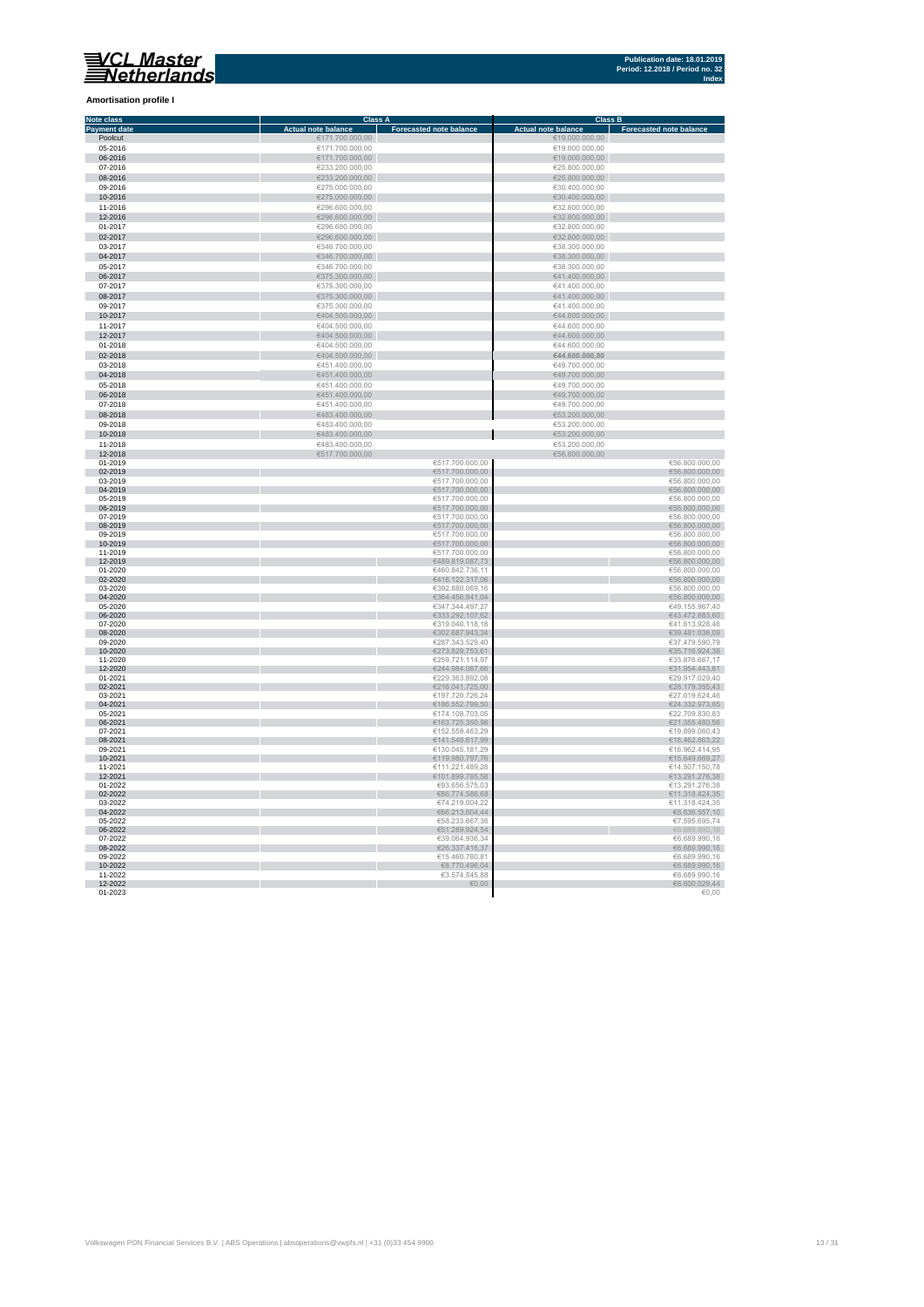

**Amortisation profile I**

**Note class Payment date Actual note balance Forecasted note balance Actual note balance2 Forecasted note balance3 Class A Class B**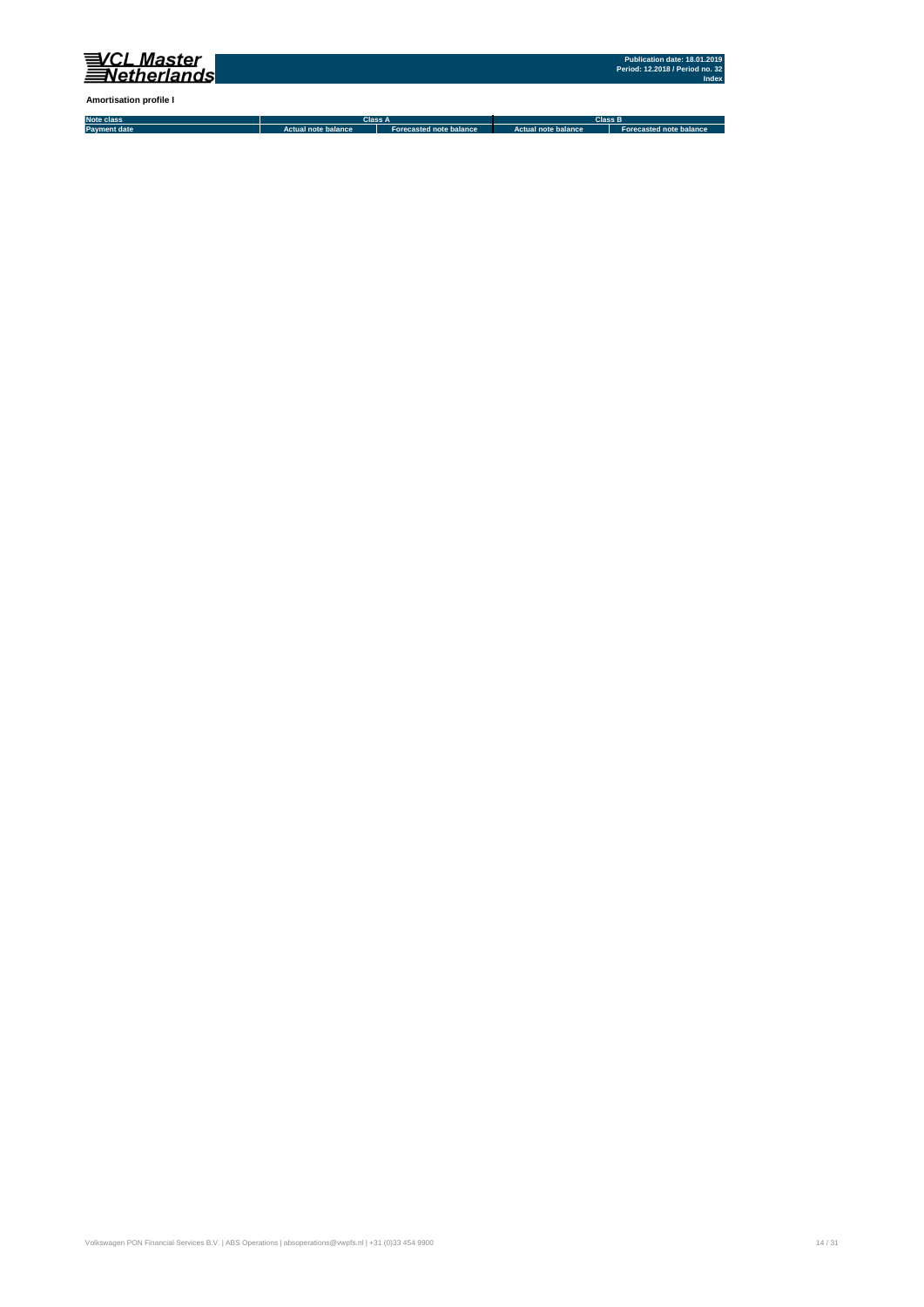# <u>VCL Master</u><br>∃Netherlands

#### **Amortisation profile II**



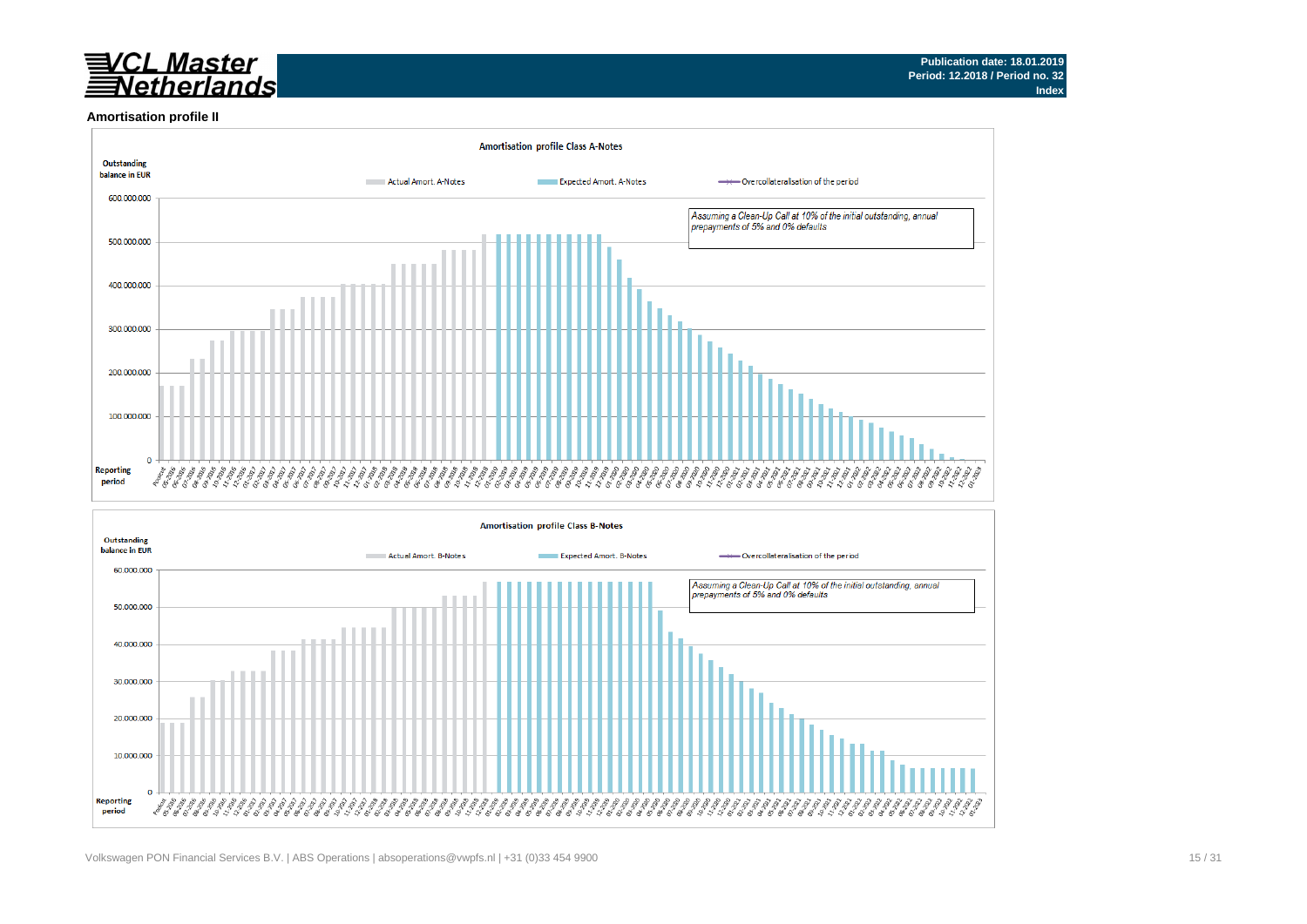

### **Run out schedule I**

| <b>Reporting period</b> | <b>Principal</b>                 | <b>Interest</b>                | <b>Instalment</b>                |
|-------------------------|----------------------------------|--------------------------------|----------------------------------|
| arrears                 | €1.355.062,83                    | €313.492,53                    | €1.668.555,36                    |
| 01-2019                 | €19.993.962,17                   | €2.874.009.13                  | €22.867.971,30                   |
| 02-2019                 | €15.617.204,81                   | €2.503.643,61                  | €18.120.848,42                   |
| 03-2019                 | €19.639.704,06                   | €3.040.621,52                  | €22.680.325,58                   |
| 04-2019                 | €19.293.043,99                   | €2.659.515,07                  | €21.952.559.06                   |
| 05-2019                 | €19.132.675,00                   | €2.610.390,50                  | €21.743.065,50                   |
| 06-2019                 | €20.066.711,77                   | €2.528.912,76                  | €22.595.624,53                   |
| 07-2019                 | €20.699.025,63                   | €2.454.990,49                  | €23.154.016,12                   |
| 08-2019                 | €21.896.110,95                   | €2.378.735,70                  | €24.274.846,65                   |
| 09-2019                 | €22.063.125,79                   | €2.298.071.63                  | €24.361.197,42                   |
| 10-2019                 | €24.348.300,90                   | €2.216.793,96                  | €26.565.094,86                   |
| 11-2019                 | €27.456.936.45                   | €2.127.094.77                  | €29.584.031,22                   |
| 12-2019                 | €21.361.230,06                   | €2.025.947,38                  | €23.387.177,44                   |
| 01-2020                 | €31.350.739,75                   | €1.947.253,38                  | €33.297.993,13                   |
| 02-2020                 | €18.623.687,71                   | €1.711.333,99                  | €20.335.021,70                   |
| 03-2020                 | €20.803.430,43                   | €1.884.021,62                  | €22.687.452,05                   |
| 04-2020                 | €18.233.823,35                   | €1.686.513,30                  | €19.920.336,65                   |
| 05-2020                 | €18.453.205,05                   | €1.619.342,91                  | €20.072.547,96                   |
| 06-2020                 | €21.113.208.83                   | €1.551.362,66                  | €22.664.571,49                   |
| 07-2020                 | €19.836.098.07                   | €1.473.581,88                  | €21.309.679,95                   |
| 08-2020                 | €17.426.515,22                   | €1.400.508,34                  | €18.827.023,56                   |
| 09-2020                 | €18.320.921,42                   | €1.336.311,22                  | €19.657.232,64                   |
| 10-2020<br>11-2020      | €19.272.638,54<br>€20.100.851.27 | €1.268.817,33                  | €20.541.455,87<br>€21.298.669.94 |
| 12-2020                 | €17.294.719,57                   | €1.197.818,67<br>€1.123.768,73 | €18.418.488,30                   |
| 01-2021                 | €23.609.976,82                   | €1.060.057,03                  | €24.670.033.85                   |
| 02-2021                 | €14.458.225,71                   | €883.071,03                    | €15.341.296,74                   |
| 03-2021                 | €16.085.324,80                   | €1.010.157,85                  | €17.095.482,65                   |
| 04-2021                 | €13.574.341,03                   | €856.902,52                    | €14.431.243,55                   |
| 05-2021                 | €14.502.627,01                   | €814.223,06                    | €15.316.850,07                   |
| 06-2021                 | €14.215.946,38                   | €757.126,42                    | €14.973.072,80                   |
| 07-2021                 | €15.035.361,14                   | €704.755,50                    | €15.740.116,64                   |
| 08-2021                 | €13.356.873,01                   | €649.367,18                    | €14.006.240,19                   |
| 09-2021                 | €11.768.552,43                   | €600.161,71                    | €12.368.714,14                   |
| 10-2021                 | €12.631.059,02                   | €556.807,55                    | €13.187.866,57                   |
| 11-2021                 | €13.762.954,75                   | €510.275,40                    | €14.273.230,15                   |
| 12-2021                 | €6.253.510,74                    | €459.573,85                    | €6.713.084,59                    |
| 01-2022                 | €17.207.325,79                   | €436.536,88                    | €17.643.862,67                   |
| 02-2022                 | €9.388.438,40                    | €344.474,72                    | €9.732.913,12                    |
| 03-2022                 | €10.404.839.91                   | €367.336,26                    | €10.772.176,17                   |
| 04-2022                 | €9.124.906,70                    | €299.505,87                    | €9.424.412,57                    |
| 05-2022                 | €10.093.444,42                   | €267.339,69                    | €10.360.784,11                   |
| 06-2022                 | €9.342.101,35                    | €229.430,23                    | €9.571.531,58                    |
| 07-2022                 | €9.898.371,32                    | €195.015,38                    | €10.093.386,70                   |
| 08-2022                 | €8.455.542,78                    | €158.550,64                    | €8.614.093,42                    |
| 09-2022                 | €5.740.042,17                    | €127.400,52                    | €5.867.442,69                    |
| 10-2022                 | €5.293.303,20                    | €106.254,89                    | €5.399.558,09                    |
| 11-2022                 | €3.400.791,28                    | €86.754,75                     | €3.487.546,03                    |
| 12-2022                 | €856.350,53                      | €74.226,44                     | €930.576,97                      |
| 01-2023                 | €3.228.244,52                    | €71.071,67                     | €3.299.316,19                    |
| 02-2023                 | €2.164.249,12                    | €55.274,48                     | €2.219.523,60                    |
| 03-2023                 | €1.964.752.64                    | €55.125,35                     | €2.019.877,99                    |
| 04-2023                 | €1.732.490,55                    | €43.965,79                     | €1.776.456,34                    |
| 05-2023                 | €1.957.658,43                    | €37.588,48                     | €1.995.246,91                    |
| 06-2023                 | €1.868.021,25                    | €30.374,07                     | €1.898.395,32                    |
| 07-2023                 | €1.605.171,55                    | €23.492,34                     | €1.628.663,89                    |
| 08-2023                 | €1.429.705,13                    | €17.579,19                     | €1.447.284,32                    |
| 09-2023                 | €2.056.750,84                    | €12.312,36                     | €2.069.063,20                    |
| 10-2023                 | €982.658,01                      | €4.735,39                      | €987.393,40                      |
| 11-2023                 | €293.362,14                      | €1.115,31                      | €294.477,45                      |
| 12-2023                 | €272,64                          | €34,59                         | €307,23                          |
| 01-2024                 | €273,65                          | €33,58                         | €307,23                          |
| 02-2024                 | €274,66                          | €32,57                         | €307,23                          |
| 03-2024                 | €275,67                          | €31,56                         | €307,23                          |
| 04-2024                 | €276,68                          | €30,55                         | €307,23                          |
| 05-2024                 | €277,70                          | €29,53                         | €307,23                          |
| 06-2024                 | €7.737,74                        | €28,51                         | €7.766,25                        |
| <b>Total</b>            | €<br>781.505.597,23   €          | 60.141.013,77 $\epsilon$       | 841.646.611,00                   |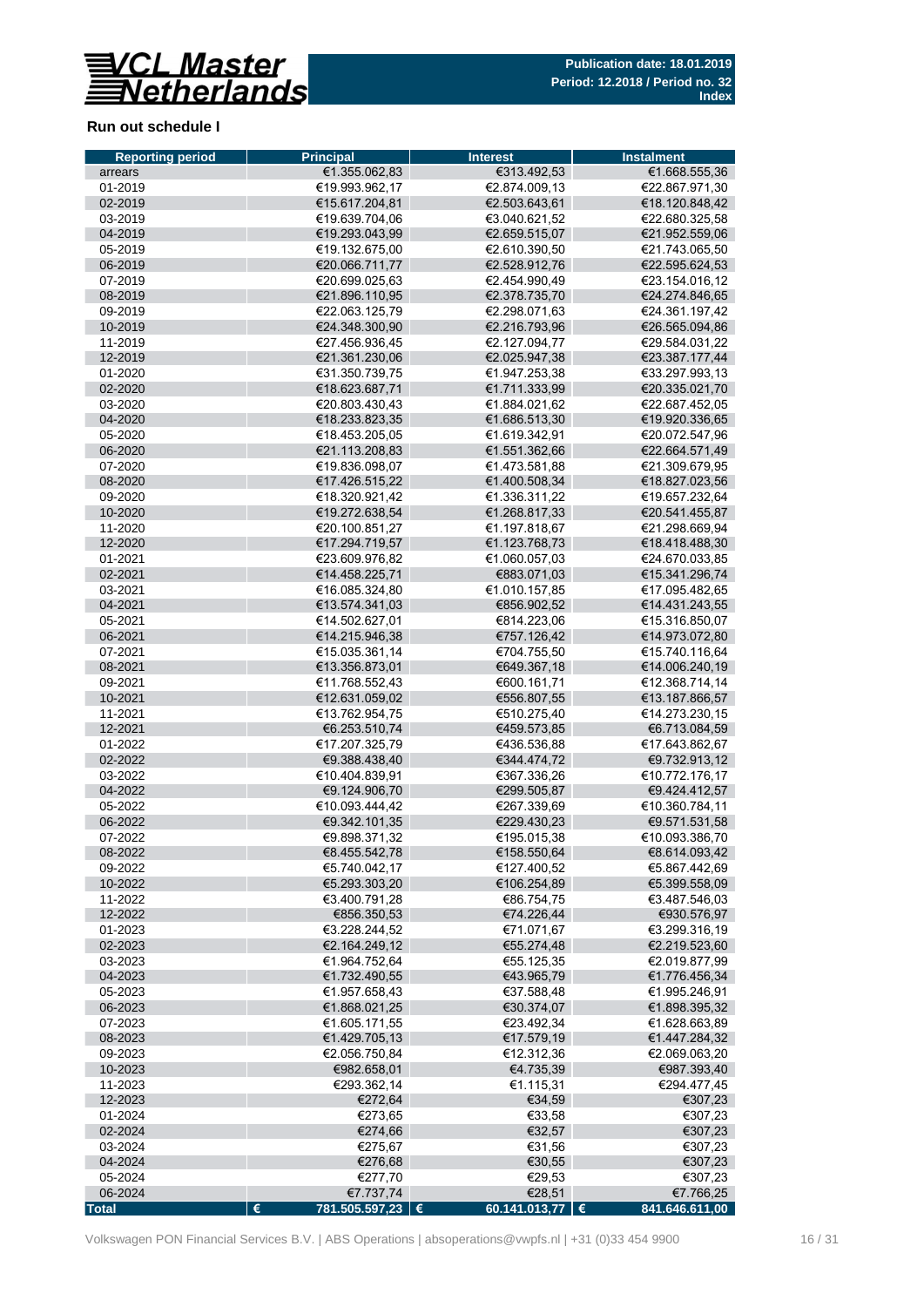

### **Run out schedule II**

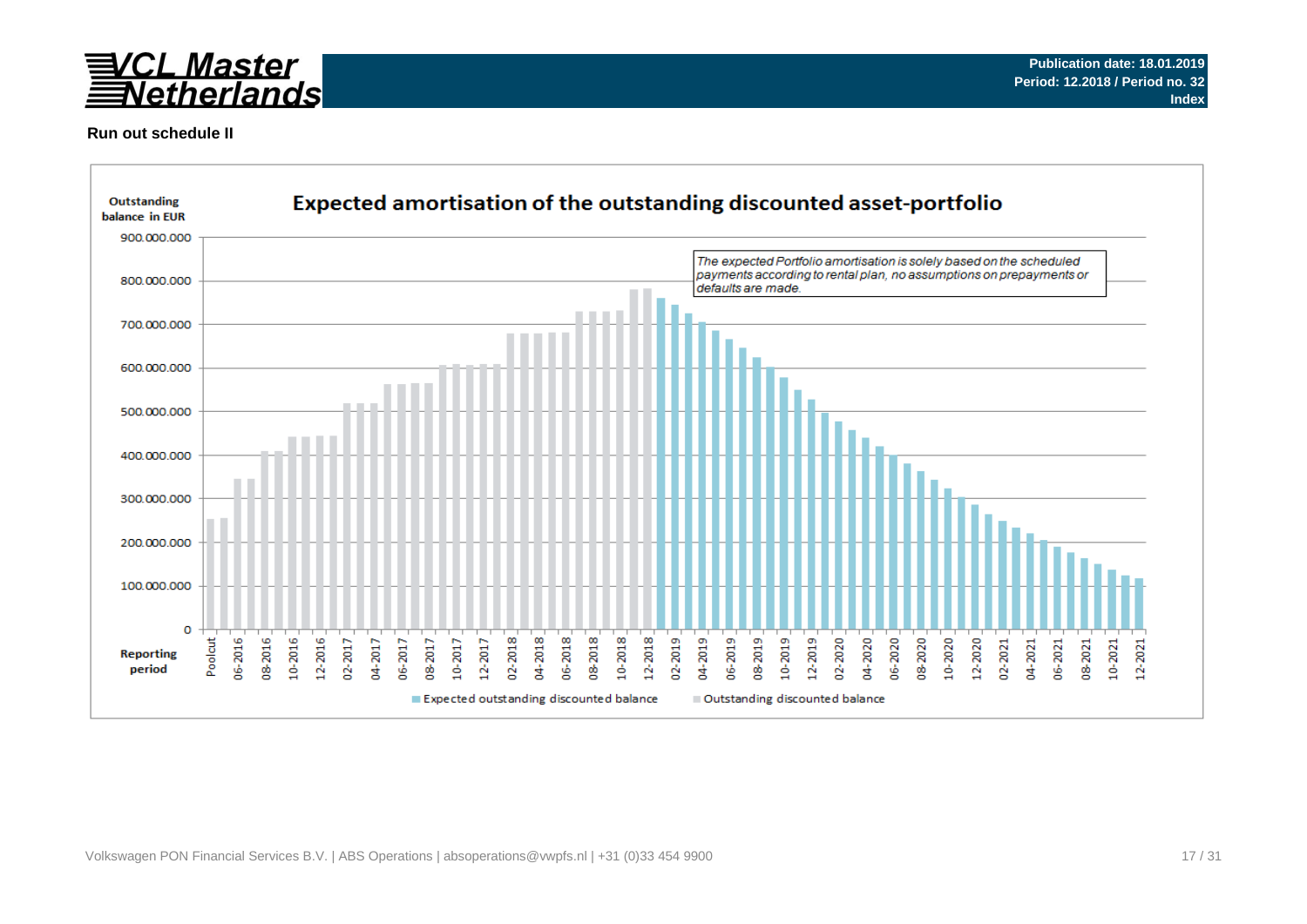#### **Outstanding contracts**

| <b>Collections by source</b>                | <b>Collections</b> |
|---------------------------------------------|--------------------|
| Paid instalments of monthly period          | €15.868.085.26     |
| therof capital                              | €12.777.908.81     |
| therof interest                             | €3.090.176.45      |
| Paid instalments of previous periods        | €1.322.648.19      |
| Payment due from early settlement           | €422.275.50        |
| Compensation Payments from contract changes | (€92.752.82)       |
| thereof payments from the Issuer to VWL/DLN | (€300.167.63)      |
| therof payments from VWL/DLN to the Issuer  | €207.414.81        |
| Servicing collections                       | €12.946.480.57     |
| VAT collections                             | €5.777.011.63      |
| <b>Total Lease Collections</b>              | €36.243.748.33     |

| <b>Collections by status</b> | <b>Number of</b><br>contracts | <b>Collections</b> |
|------------------------------|-------------------------------|--------------------|
| Current                      | 44.804                        | €34.387.140.27     |
| Delinquent                   | 1.526                         | €786.608.00        |
| Early settlement             | 287                           | €521.688.20        |
| Default                      | 40                            | €3.854.33          |
| End of term                  | 469                           | €539.892.54        |
| Write Off                    | 11                            | €4.564.99          |
| <b>Total</b>                 | 47.137                        | €36.243.748.33     |

| Evolution of outstanding pool during the reporting<br>period | <b>Number of active</b><br>contracts | Outstanding<br>discounted<br>balance | <b>Outstanding</b><br>nominal balance |
|--------------------------------------------------------------|--------------------------------------|--------------------------------------|---------------------------------------|
| Balance as of the begin of the period                        | 47.137                               | €779.821.185.54                      | €840.470.433.31                       |
| Balance at the end of the period - before top/tap-up         | 46.382                               | €757.645.944.52                      | €815.164.997.95                       |
| Top/tap-up of the period                                     | 1.092                                | €23.859.652.71                       | €26.481.613.05                        |
| Term take out                                                | $\overline{\phantom{a}}$             |                                      |                                       |
| Balance as of the end of the period                          | 47.474                               | €781.505.597.23                      | €841.646.611.00                       |

| Total portfolio as of pool cut date  |           |                           |           | Type of car        |                     |                           | <b>Customer type</b> |                                  |                  |                           |  |
|--------------------------------------|-----------|---------------------------|-----------|--------------------|---------------------|---------------------------|----------------------|----------------------------------|------------------|---------------------------|--|
|                                      |           |                           |           | <b>New vehicle</b> | <b>Used vehicle</b> |                           | <b>Commercial</b>    |                                  | Private          |                           |  |
| <b>Contract status development I</b> | Number of | Outstanding<br>discounted | Number of | Outstanding        | <b>Number of</b>    | Outstanding<br>discounted | Number of            | <b>Outstanding</b><br>discounted | <b>Number of</b> | Outstanding<br>discounted |  |
|                                      | contracts | balance                   | contracts | discounted balance | contracts           | halance                   | contracts            | halance                          | contracts        | <b>halance</b>            |  |
| Current                              | 13.854    | €254.509.899.87           | 13.108    | €244.342.851.74    | 746                 | €10.167.048.13            | 7.789                | €178.013.878.55                  | 6.065            | €76.496.021.32            |  |
| Delinquent                           |           | €0,00                     |           | €0,00              |                     | €0.00                     |                      | €0,00                            |                  | €0,00                     |  |
| Early settlement                     |           | €0,00                     |           | €0,00              |                     | €0.00                     |                      | €0,00                            |                  | €0,00                     |  |
| Default                              |           | €0,00                     |           | €0,00              |                     | €0.00                     |                      | €0,00                            |                  | €0,00                     |  |
| End of term                          |           | €0,00                     |           | €0.00              |                     | €0.00                     |                      | €0.00                            |                  | €0,00                     |  |
| Write Off                            |           | €0.00                     |           | €0.00              |                     | €0.00                     |                      | €0.00                            |                  | €0.00                     |  |
| <b>Total</b>                         |           | 13.854 €254.509.899.87    | 13.108    | €244.342.851.74    | 746                 | €10.167.048.13            | 7.789                | €178.013.878.55                  | 6.065            | €76.496.021,32            |  |

|                                       | Total portfolio as of current reporting period |                                      |                                                                           |                    |                               |                                      | <b>Customer type</b>   |                                      |                               |                                      |  |
|---------------------------------------|------------------------------------------------|--------------------------------------|---------------------------------------------------------------------------|--------------------|-------------------------------|--------------------------------------|------------------------|--------------------------------------|-------------------------------|--------------------------------------|--|
|                                       |                                                |                                      |                                                                           | <b>New vehicle</b> |                               | <b>Used vehicle</b>                  |                        | Commercial                           |                               | <b>Private</b>                       |  |
| <b>Contract status development II</b> | Number of<br>contracts                         | Outstanding<br>discounted<br>balance | <b>Number of</b><br><b>Outstanding</b><br>discounted balance<br>contracts |                    | <b>Number of</b><br>contracts | Outstanding<br>discounted<br>balance | Number of<br>contracts | Outstanding<br>discounted<br>balance | <b>Number of</b><br>contracts | Outstanding<br>discounted<br>balance |  |
| Current                               | 46.278                                         | €754.066.039.33                      | 43.082                                                                    | €705.737.595.93    | 3.196                         | €48.328.443.40                       | 27.165                 | €525.957.840.68                      | 19.113                        | €228.108.198.65                      |  |
| Delinquent                            | 1.543                                          | €26.865.378.74                       | 1.428                                                                     | €25.109.248.71     | 115                           | €1.756.130.03                        | 1.218                  | €22.941.905.99                       | 325                           | €3.923.472.75                        |  |
| Early settlement                      | 6.126                                          | €119.285.34                          | 5.440                                                                     | €119.285.34        | 686                           | €0.00                                | 3.577                  | €72.939.94                           | 2.549                         | €46.345.40                           |  |
| Default                               | 148                                            | €205.849.92                          | 135                                                                       | €202.629.58        | 13                            | €3.220.34                            | 147                    | €205.849.92                          |                               | €0.00                                |  |
| End of term                           | 5.549                                          | €69.287.41                           | 4.628                                                                     | €45.148.66         | 921                           | €24.138.75                           | 3.628                  | €62.133.96                           | 1.921                         | €7.153.45                            |  |
| Write Off                             | 254                                            | €179.756.49                          | 235                                                                       | €143.976.22        | 19                            | €35.780.27                           | 213                    | €0.00                                | 41                            | €179.756.49                          |  |
| <b>Total</b>                          | 59.898                                         | €781.505.597.23                      | $54.948$ $($                                                              | 731.357.884.44     | 1.950 E                       | 50.147.712.79                        | 35.948 €               | 549.240.670.49                       | 23.950                        | €232.264.926.74                      |  |

| <b>Contract status development III</b>        | Contract status as of the end of the current period |                                      |                        |                                   |                         |                                      |                        |                                      |                               |                                      |                        |                                   |
|-----------------------------------------------|-----------------------------------------------------|--------------------------------------|------------------------|-----------------------------------|-------------------------|--------------------------------------|------------------------|--------------------------------------|-------------------------------|--------------------------------------|------------------------|-----------------------------------|
|                                               | <b>Current</b>                                      |                                      |                        | <b>Delinguent</b>                 | <b>Early settlement</b> |                                      |                        | <b>Default</b>                       | End of term                   |                                      | <b>Write Off</b>       |                                   |
| Contract status as of the begin of the period | <b>Number of</b><br>contracts                       | Outstanding<br>discounted<br>balance | Number of<br>contracts | Outstanding<br>discounted balance | Number of<br>contracts  | Outstanding<br>discounted<br>balance | Number of<br>contracts | Outstanding<br>discounted<br>balance | <b>Number of</b><br>contracts | Outstanding<br>discounted<br>balance | Number of<br>contracts | Outstanding<br>discounted balance |
| Top-/Tap-Up contracts                         | 1.092                                               | €23.859.652.71                       |                        | €0.00                             |                         | €0.00                                |                        | €0.00                                |                               | €0.00                                |                        | €0,00                             |
| Current                                       | 44.58                                               | €720.398.752.22                      | 1.013                  | €18.088.901.92                    | 290                     | €22.967.14                           |                        | €44.945.86                           | 453                           | €19.242.48                           |                        | €0,00                             |
| Delinquent                                    | 572                                                 | €9.807.634.40                        | 529                    | €8.776.141.37                     | 13                      | €0.00                                |                        | €0.00                                | 25                            | €0.00                                |                        | €0,00                             |
| Early settlement                              |                                                     | €0,00                                |                        | €0,00                             | 5.821                   | €96.318,20                           |                        | €0,00                                |                               | €0,00                                |                        | €0,00                             |
| Default                                       |                                                     | €0.00                                |                        | €0,00                             |                         | €0.00                                | 142                    | €160.904.06                          |                               | €0.00                                |                        | €0,00                             |
| End of term                                   | 33                                                  | €0.00                                |                        | €335,45                           |                         | €0,00                                |                        | €0,00                                | 5.071                         | €50.044.93                           |                        | €0.00                             |
| Write Off                                     |                                                     | €0.00                                |                        | €0,00                             |                         | €0,00                                |                        | €0,00                                |                               | €0,00                                | 254                    | €179.756.49                       |
| <b>Total</b>                                  | 46.278                                              | €754.066.039.33                      | 1.543                  | €26.865.378.74                    | 6.126                   | €119.285.34                          | 148                    | €205.849.92                          | 5.549                         | €69.287.41                           | 254                    | €179.756.49                       |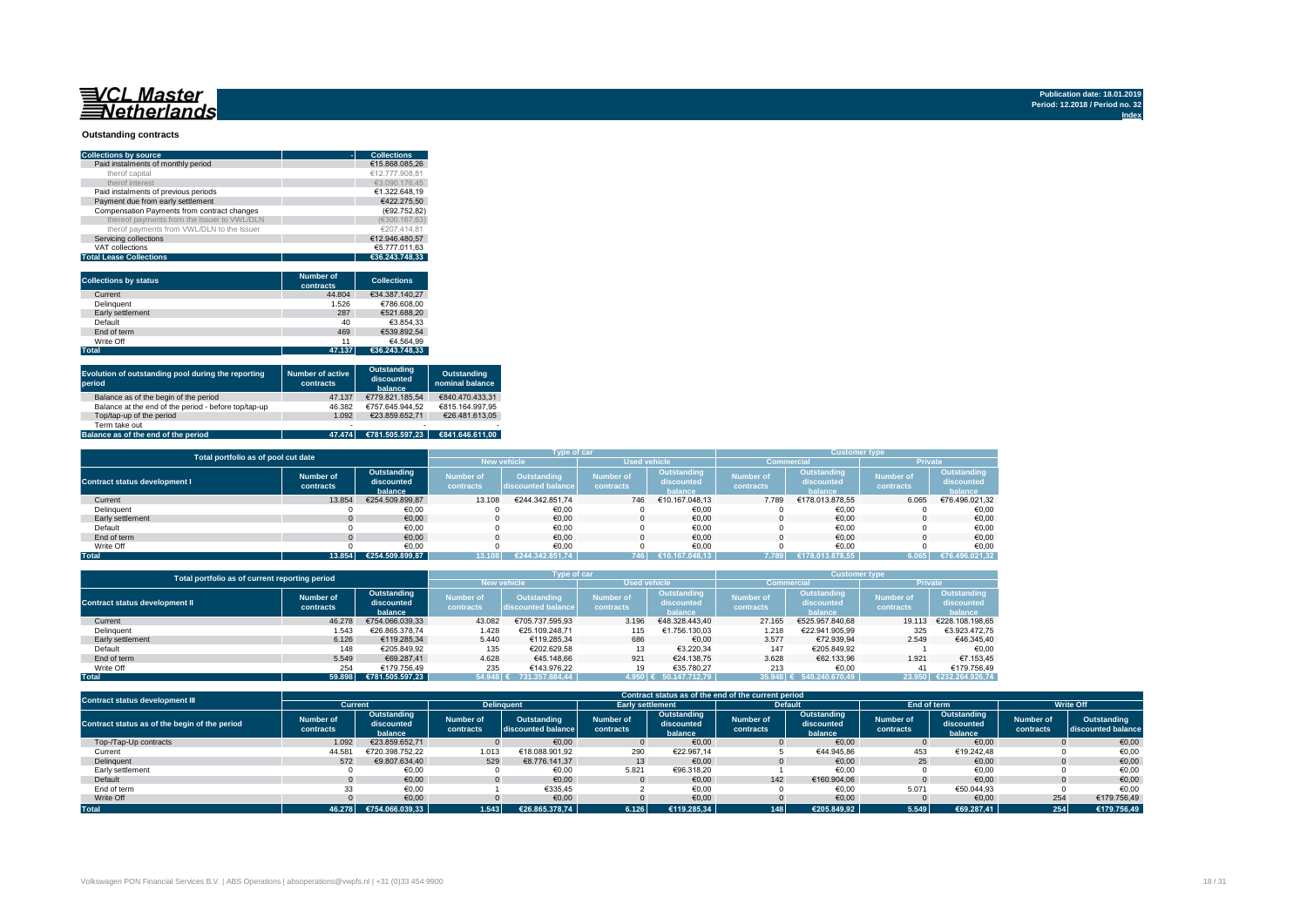

|                        |                        |                            | <b>Delinquent contracts</b>       |                                                    |                               |                                      | <b>Type of car</b>            |                                        | <b>Customer type</b>          |                                      |                               |                                      |  |
|------------------------|------------------------|----------------------------|-----------------------------------|----------------------------------------------------|-------------------------------|--------------------------------------|-------------------------------|----------------------------------------|-------------------------------|--------------------------------------|-------------------------------|--------------------------------------|--|
|                        |                        |                            |                                   |                                                    | <b>New vehicle</b>            |                                      | <b>Used vehicle</b>           |                                        | <b>Commercial</b>             |                                      | <b>Private</b>                |                                      |  |
| Days in arrears        | Number of<br>contracts | Percentage of<br>contracts | Outstanding<br>discounted balance | Percentage of<br>outstanding<br>discounted balance | <b>Number of</b><br>contracts | Outstanding<br>discounted<br>balance | <b>Number of</b><br>contracts | Outstanding<br>discounted<br>balance   | <b>Number of</b><br>contracts | Outstanding<br>discounted<br>balance | <b>Number of</b><br>contracts | Outstanding<br>discounted<br>balance |  |
| < 1 month delinguent   | 1.510                  | 3,18%                      | €26.283.376.23                    | 3,36%                                              | 1.396                         | 24.549.611.79                        | 114 $\in$                     | 1.733.764.44                           | $1.192$ €                     | 22.444.927.49                        | 318 $\epsilon$                | 3.838.448,74                         |  |
| 1 month delinquent     | 33                     | 0,07%                      | €582.002.51                       | 0,07%                                              | 32                            | 559.636,92                           |                               | 22.365,59                              | 26 €                          | 496.978,50                           |                               | 85.024,01                            |  |
| 2 months delinquent    |                        | 0,00%                      | €0,00                             | 0,00%                                              | 0 €                           |                                      | $0 \in$                       | $\overline{\phantom{a}}$               | $0 \in$                       |                                      | 0 €                           |                                      |  |
| 3 months delinquent    |                        | 0,00%                      | €0,00                             | 0,00%                                              | 0 €                           |                                      |                               | €                                      | 0 <sup>1</sup>                |                                      | $0 \in$                       |                                      |  |
| 4 months delinquent    |                        | 0.00%                      | €0.00                             | 0,00%                                              | $0 \in$                       | $\overline{\phantom{a}}$             | $0 \in$                       | $\overline{\phantom{a}}$               | $0 \in$                       |                                      | $0 \in$                       |                                      |  |
| 5 months delinquent    |                        | 0,00%                      | €0,00                             | 0,00%                                              | $0 \in$                       |                                      |                               | $\overline{\phantom{0}}$               | 0                             |                                      | $0 \in$                       |                                      |  |
| 6 months delinquent    |                        | 0,00%                      | €0.00                             | 0,00%                                              | $0 \in$                       |                                      | $\Omega$                      | $\epsilon$<br>$\overline{\phantom{0}}$ | $0 \in$                       |                                      | $0 \in$                       |                                      |  |
| 7 months delinquent    |                        | 0,00%                      | €0,00                             | 0,00%                                              | $0 \in$                       |                                      |                               | €                                      | $0 \in$                       |                                      | $0 \in$                       |                                      |  |
| 8 months delinquent    |                        | 0,00%                      | €0,00                             | 0,00%                                              | $0 \in$                       |                                      | $0 \in$                       | $\overline{\phantom{0}}$               | $0 \in$                       |                                      | $0 \in$                       |                                      |  |
| 9 months delinquent    |                        | 0,00%                      | €0,00                             | 0,00%                                              | $0 \in$                       |                                      |                               | $\overline{\phantom{0}}$               | $\Omega$                      |                                      | $0 \in$                       |                                      |  |
| 10 months delinquent   |                        | 0,00%                      | €0.00                             | 0,00%                                              | $0 \in$                       | $\overline{\phantom{a}}$             | $0 \in$                       | $\overline{\phantom{a}}$               | $0 \in$                       |                                      | $0 \in$                       | $\sim$                               |  |
| > 10 months delinquent |                        | 0,00%                      | €0.00                             | 0,00%                                              |                               |                                      |                               |                                        | $\Omega$                      |                                      | $0 \in$                       |                                      |  |
| <b>Total</b>           | 1.543                  | 3,25%                      | €26.865.378,74                    | 3,44%                                              | 1.428                         | .248.71                              | 115                           | 130.03                                 | 1.218                         | €22.941.905.99                       | 325                           | €3.923.472,75                        |  |

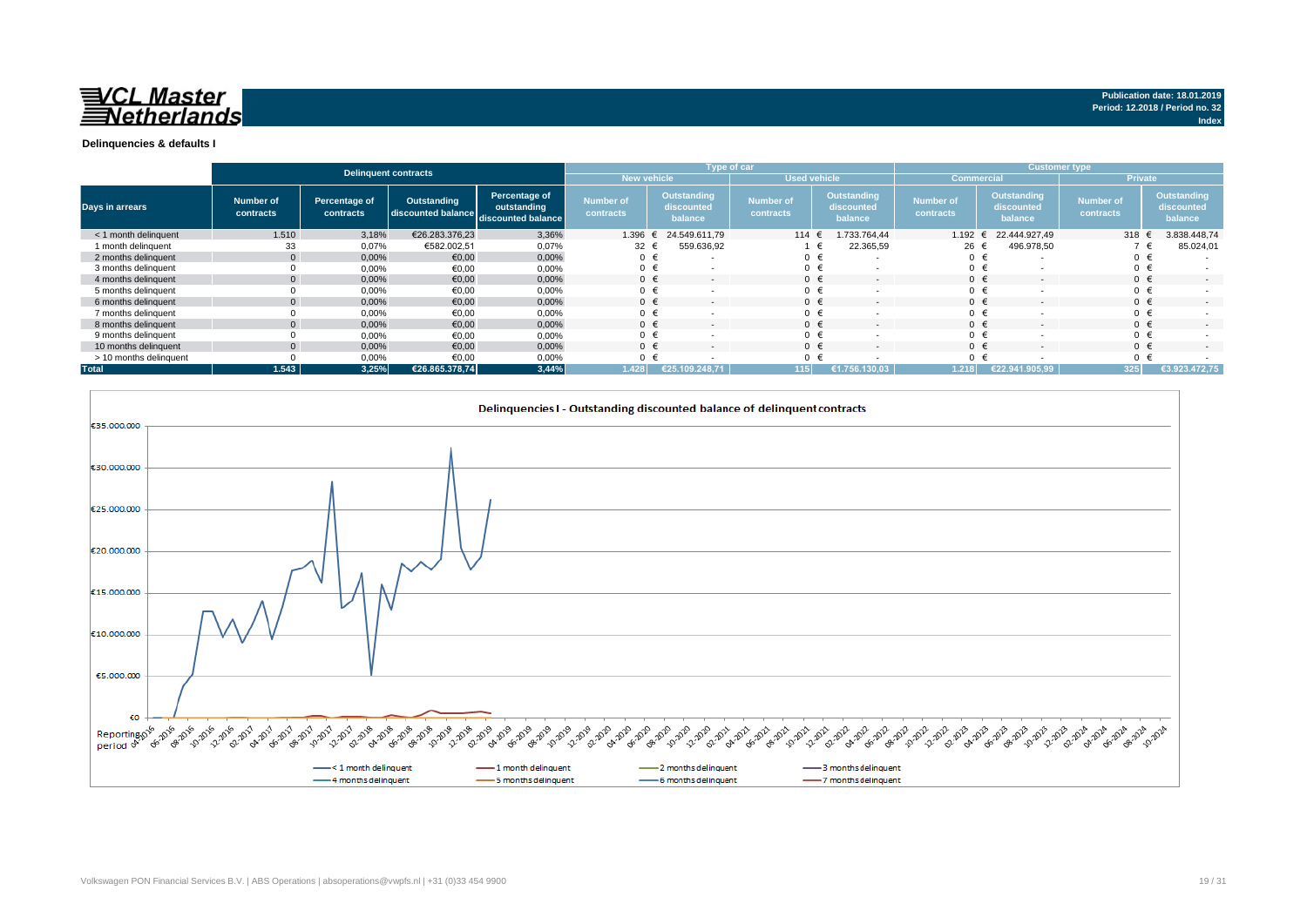

**Index**

**Delinquencies & Defaults II**

|                        |                        |                            |                                   |                                                                      |                                   |                               |                                      | Type of car                   |                                      | <b>Customer type</b>          |                                      |                               |                                      |
|------------------------|------------------------|----------------------------|-----------------------------------|----------------------------------------------------------------------|-----------------------------------|-------------------------------|--------------------------------------|-------------------------------|--------------------------------------|-------------------------------|--------------------------------------|-------------------------------|--------------------------------------|
|                        |                        |                            | Defaulted contracts               |                                                                      |                                   | <b>New vehicle</b>            |                                      | <b>Used vehicle</b>           |                                      | <b>Commercial</b>             |                                      |                               | <b>Private</b>                       |
| <b>Days in arrears</b> | Number of<br>contracts | Percentage of<br>contracts | Outstanding<br>discounted balance | Percentage of<br>outstanding<br>discounted balance at day of default | Outstanding<br>discounted balance | <b>Number of</b><br>contracts | Outstanding<br>discounted<br>balance | <b>Number of</b><br>contracts | Outstanding<br>discounted<br>balance | <b>Number of</b><br>contracts | Outstanding<br>discounted<br>balance | <b>Number of</b><br>contracts | Outstanding<br>discounted<br>balance |
| < 1 month delinquent   | 114                    | 0.24%                      | €205.849.92                       | 0,03%                                                                | €205.849,92                       | 105                           | €202.629.58                          |                               | €3.220,34                            | 114                           | €205.849,92                          |                               | €0,00                                |
| 1 month delinquent     |                        | 0,00%                      | €0,00                             | 0,00%                                                                | €0,00                             |                               | €0,00                                |                               | €0,00                                |                               | €0,00                                |                               | €0,00                                |
| 2 months delinguent    | $\mathbf{0}$           | 0,00%                      | €0.00                             | 0,00%                                                                | €0,00                             |                               | €0.00                                | $\Omega$                      | €0.00                                |                               | €0.00                                |                               | €0,00                                |
| 3 months delinquent    |                        | $0,00\%$                   | €0,00                             | 0,00%                                                                | €0,00                             |                               | €0,00                                |                               | €0,00                                |                               | €0,00                                |                               | €0,00                                |
| 4 months delinquent    | $\mathbf{0}$           | 0,00%                      | €0,00                             | 0,00%                                                                | €0,00                             |                               | €0.00                                |                               | €0.00                                |                               | €0.00                                |                               | €0,00                                |
| 5 months delinguent    |                        | 0,00%                      | €0,00                             | 0,00%                                                                | €0,00                             |                               | €0.00                                |                               | €0.00                                |                               | €0.00                                |                               | €0,00                                |
| 6 months delinquent    | $\Omega$               | 0,00%                      | €0,00                             | 0,00%                                                                | €0,00                             |                               | €0,00                                |                               | €0,00                                |                               | €0,00                                |                               | €0,00                                |
| 7 months delinquent    |                        | $0,00\%$                   | €0,00                             | 0,00%                                                                | €0,00                             |                               | €0,00                                |                               | €0,00                                |                               | €0,00                                |                               | €0,00                                |
| 8 months delinquent    | $\mathbf{0}$           | 0,00%                      | €0,00                             | 0,00%                                                                | €0,00                             |                               | €0.00                                |                               | €0.00                                |                               | €0.00                                |                               | €0.00                                |
| 9 months delinquent    |                        | 0,00%                      | €0,00                             | 0,00%                                                                | €0,00                             |                               | €0,00                                |                               | €0,00                                |                               | €0,00                                |                               | €0,00                                |
| 10 months delinguent   | $\Omega$               | 0,00%                      | €0,00                             | 0,00%                                                                | €0,00                             |                               | €0.00                                |                               | €0.00                                |                               | €0.00                                |                               | €0,00                                |
| > 10 months delinquent |                        | 0,00%                      | €0,00                             | 0,00%                                                                | €0,00                             |                               | €0.00                                |                               | €0,00                                |                               | €0,00                                |                               | €0,00                                |
| <b>Total</b>           | 114                    | 0.24%                      | €205.849,92                       | 0,03%                                                                | €205.849,92                       | 105                           | €202.629.58                          |                               | €3.220.34                            | 114                           | €205.849.92                          |                               | €0,00                                |

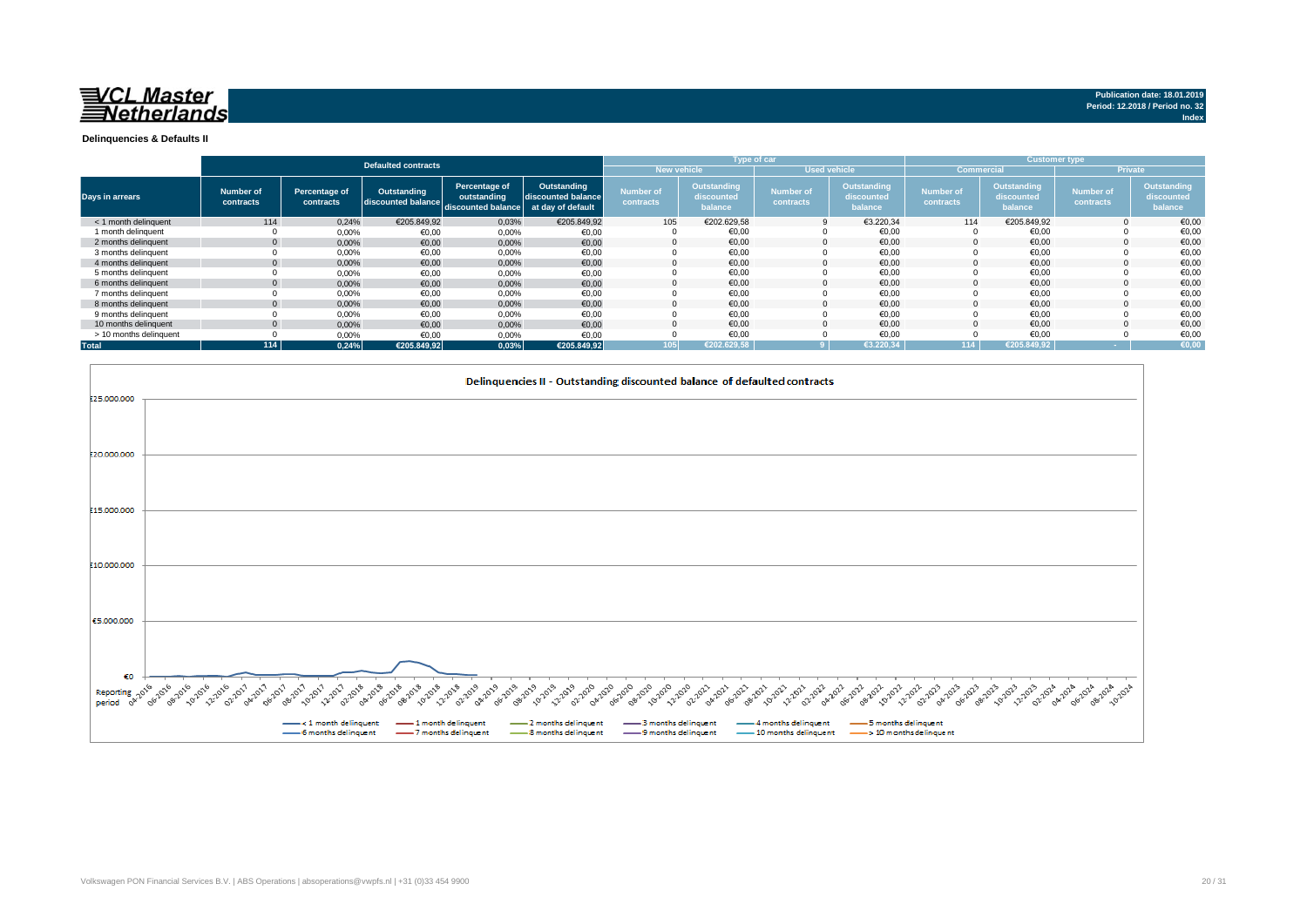#### **Delinquencies & defaults III**

|                        |                        | Delinguent and defaulted contracts |                                      |                                                       |                                      |                                      | Type of car                   |                                             | <b>Customer type</b>          |                                          |                               |                                      |  |
|------------------------|------------------------|------------------------------------|--------------------------------------|-------------------------------------------------------|--------------------------------------|--------------------------------------|-------------------------------|---------------------------------------------|-------------------------------|------------------------------------------|-------------------------------|--------------------------------------|--|
|                        |                        |                                    |                                      |                                                       | <b>New vehicle</b>                   |                                      | <b>Used vehicle</b>           |                                             | <b>Commercial</b>             |                                          | <b>Private</b>                |                                      |  |
| <b>Days in arrears</b> | Number of<br>contracts | Percentage of<br>contracts         | Outstanding<br>discounted<br>balance | Percentage of<br>outstanding<br>discounted<br>balance | <b>Number of</b><br><b>contracts</b> | Outstanding<br>discounted<br>balance | <b>Number of</b><br>contracts | <b>Outstanding</b><br>discounted<br>balance | <b>Number of</b><br>contracts | <b>Outstanding</b><br>discounted balance | <b>Number of</b><br>contracts | Outstanding<br>discounted<br>balance |  |
| < 1 month delinquent   | 1.624                  | 3,42%                              | €26.489.226,15                       | 3,39%                                                 | 1.501                                | 24.752.241.37<br>ŧ                   | 123                           | .736.984,78                                 | 1.306                         | 22.650.777.41                            | 318                           | 3.838.448,74                         |  |
| 1 month delinquent     | 33                     | 0,07%                              | €582.002,51                          | 0,07%                                                 | 32 $\epsilon$                        | 559.636,92                           |                               | 22.365,59                                   | 26 €                          | 496.978,50                               |                               | 85.024,01                            |  |
| 2 months delinquent    |                        | 0,00%                              | €0,00                                | 0,00%                                                 | $0 \in$                              | $\sim$                               | $0 \in$                       | $\overline{\phantom{a}}$                    |                               | $0 \in$                                  | $0 \in$                       | $\sim$                               |  |
| 3 months delinquent    |                        | 0,00%                              | €0,00                                | 0,00%                                                 | $0 \in$                              |                                      | $0 \in$                       |                                             |                               | $0 \in$                                  |                               |                                      |  |
| 4 months delinguent    |                        | 0,00%                              | €0,00                                | 0,00%                                                 | $0 \in$                              | $\sim$                               | $0 \in$                       |                                             | $0 \in$                       | $\overline{\phantom{a}}$                 | $0 \in$                       | $\sim$                               |  |
| 5 months delinguent    |                        | 0,00%                              | €0,00                                | 0,00%                                                 | 0 <sup>1</sup>                       |                                      | $0 \in$                       |                                             | $0 \in$                       |                                          |                               |                                      |  |
| 6 months delinguent    |                        | 0,00%                              | €0,00                                | 0,00%                                                 | $0 \in$                              |                                      | $0 \in$                       |                                             | $0 \in$                       |                                          | $0 \in$                       | $\sim$                               |  |
| 7 months delinguent    |                        | 0,00%                              | €0,00                                | 0,00%                                                 | 0 <sup>1</sup>                       |                                      | $0 \in$                       |                                             |                               | $0 \in$                                  |                               |                                      |  |
| 8 months delinguent    |                        | 0,00%                              | €0,00                                | 0,00%                                                 | $0 \in$                              |                                      | $0 \in$                       |                                             | $0 \in$                       |                                          | $0 \in$                       | $\sim$                               |  |
| 9 months delinquent    |                        | 0,00%                              | €0,00                                | 0,00%                                                 | $\mathbf{0}$                         |                                      | $0 \in$                       |                                             |                               | $0 \in$                                  |                               |                                      |  |
| 10 months delinquent   |                        | 0,00%                              | €0,00                                | 0,00%                                                 | $0 \in$                              |                                      | $0 \in$                       |                                             | $0 \in$                       |                                          | $0 \in$                       | $\sim$                               |  |
| > 10 months delinquent |                        | 0,00%                              | €0,00                                | 0,00%                                                 | $\Omega$                             |                                      |                               |                                             |                               | $0 \in$                                  |                               |                                      |  |
| <b>Total</b>           | 1.657.                 | 3,49%                              | €27.071.228.66                       | 3,46%                                                 | 1.533                                | 25.311.878.29                        | 124                           |                                             | 1.332                         |                                          | 325                           | 3.923.472.75                         |  |

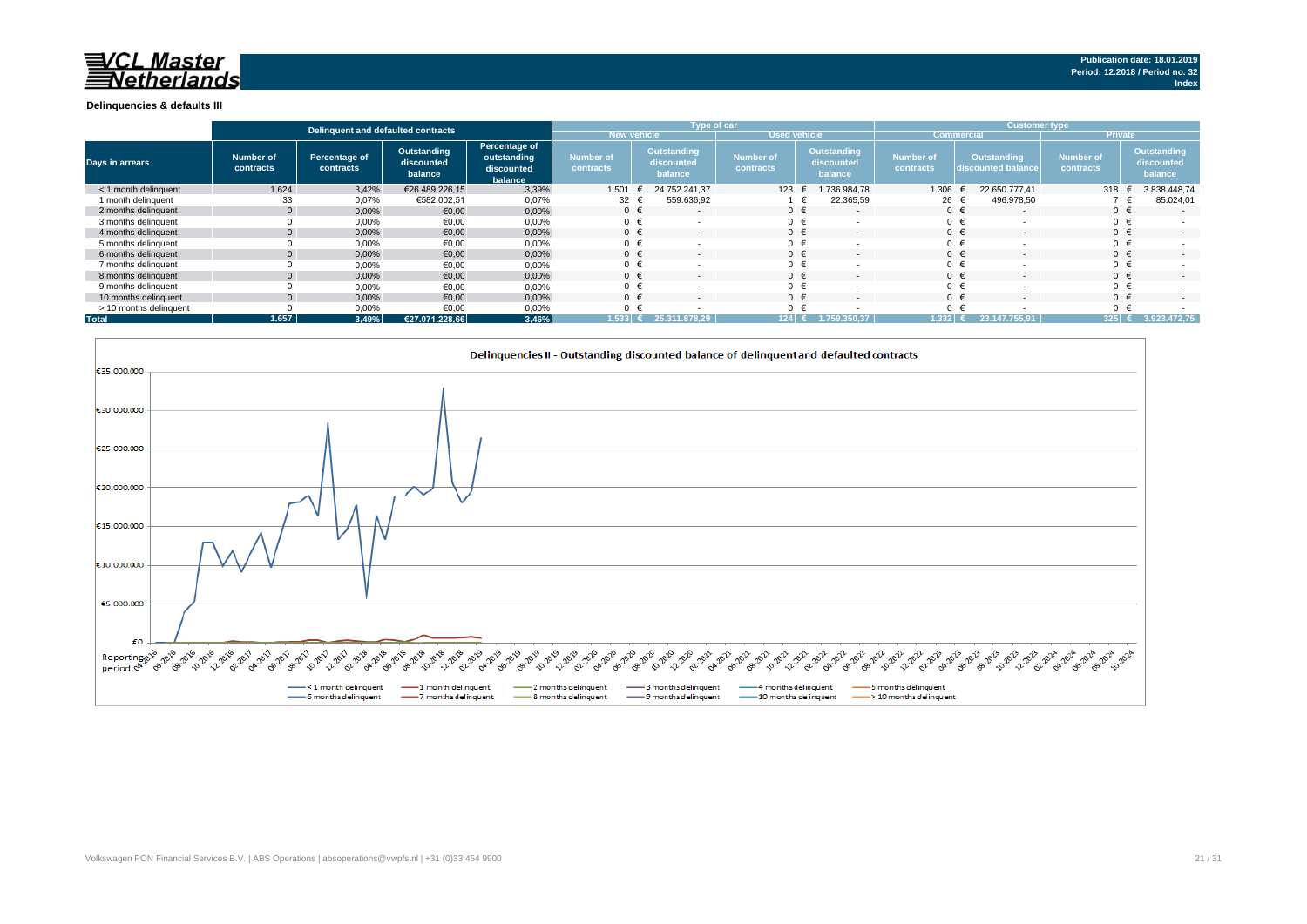

### **Write-Offs**

| Write-Offs of the monthly<br>period | <b>Number of contracts</b> | Amount |
|-------------------------------------|----------------------------|--------|
| 31-12-2018                          |                            | €0.00  |

**Cumulative Write-Offs as of the end of the monthly period Discounted balance of all initial and additional assets Cumulative net loss ratio**

€48.627,68 €1.218.463.456,03 0,00399%

|                       | <b>Current period</b>      |                   | <b>Cumulative Write-Offs</b> |                   |
|-----------------------|----------------------------|-------------------|------------------------------|-------------------|
| <b>Monthly period</b> | <b>Number of contracts</b> | <b>Write-Offs</b> | <b>Number of contracts</b>   | <b>Write-Offs</b> |
| 30-4-2016             | $\mathbf 0$                | €0,00             | $\mathbf 0$                  | €0,00             |
| 31-5-2016             | $\mathbf 0$                | €0,00             | 0                            | €0,00             |
| 30-6-2016             | $\mathbf 0$                | €0,00             | 0                            | €0,00             |
| 31-7-2016             | 0                          | €0.00             | 0                            | €0,00             |
| 31-8-2016             | $\mathbf 0$                | €0,00             | 0                            | €0,00             |
| 30-9-2016             | 1                          | €467,06           | $\mathbf{1}$                 | €467,06           |
| 31-10-2016            | $\mathbf{0}$               | €0,00             | $\mathbf{1}$                 | €467,06           |
| 30-11-2016            | 1                          | €0,00             | $\overline{2}$               | €467,06           |
| 31-12-2016            | 3                          | €2.508,91         | 5                            | €2.975,97         |
| 31-1-2017             | $\mathbf 0$                | €0.00             | 5                            | €2.975,97         |
| 28-2-2017             | $\mathbf{0}$               | €0,00             | 5                            | €2.975,97         |
| 31-3-2017             | 1                          | €311,30           | 6                            | €3.287,27         |
| 30-4-2017             | $\mathbf 0$                | €0,00             | 6                            | €3.287,27         |
| 31-5-2017             | $\mathbf 0$                | €0,00             | 6                            | €3.287,27         |
| 30-6-2017             | $\mathbf 0$                | €0,00             | 6                            | €3.287,27         |
| 31-7-2017             | $\mathbf 0$                | €0,00             | 6                            | €3.287,27         |
| 31-8-2017             | $\overline{0}$             | €0,00             | 6                            | €3.287,27         |
| 30-9-2017             | $\mathbf 0$                | €0,00             | 6                            | €3.287,27         |
| 31-10-2017            | $\mathbf 0$                | €0,00             | 6                            | €3.287,27         |
| 30-11-2017            | $\mathbf 0$                | €0,00             | 6                            | €3.287,27         |
| 31-12-2017            | 22                         | €13.371,69        | 28                           | €16.658,96        |
| 31-1-2018             | $\mathbf 0$                | €0,00             | 28                           | €16.658,96        |
| 28-2-2018             | $\overline{0}$             | €0.00             | 28                           | €16.658,96        |
| 31-3-2018             | $\mathbf 0$                | €0,00             | 28                           | €16.658,96        |
| 30-4-2018             | $\mathbf 0$                | €0,00             | 28                           | €16.658,96        |
| 31-5-2018             | 1                          | €344.61           | 29                           | €17.003,57        |
| 30-6-2018             | $\overline{2}$             | €504,76           | 31                           | €17.508,33        |
| 31-7-2018             | $\Omega$                   | €0,00             | 31                           | €17.508,33        |
| 31-8-2018             | 43                         | €29.609.22        | 74                           | €47.117,55        |
| 30-9-2018             | $\overline{2}$             | €1.510,13         | 76                           | €48.627,68        |
| 31-10-2018            | $\mathbf 0$                | €0,00             | 76                           | €48.627,68        |
| 30-11-2018            | $\mathbf 0$                | €0,00             | 76                           | €48.627.68        |
| 31-12-2018            | $\mathbf{0}$               | €0,00             | 76                           | €48.627,68        |
| <b>Total</b>          | 76                         | €48.627,68        |                              |                   |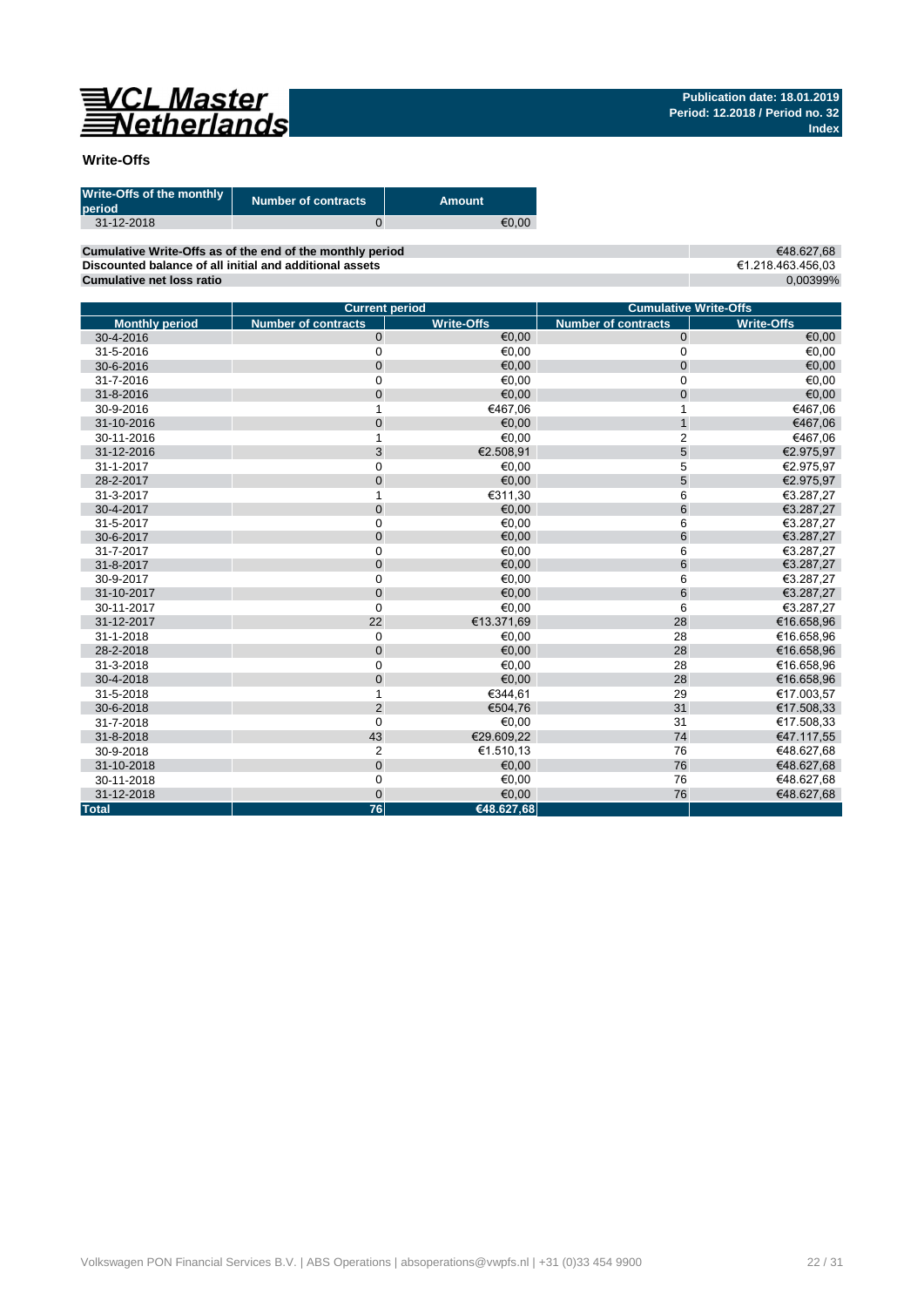## VCL Master<br>ENetherlands

**Pool data I**

|                               |                                                                                                                                              |          | <b>Total porfolio</b>         |                                      |                                    | <b>Type of car</b>                   |                               |                                             | <b>Customer type</b>          |                                             |        |                         |
|-------------------------------|----------------------------------------------------------------------------------------------------------------------------------------------|----------|-------------------------------|--------------------------------------|------------------------------------|--------------------------------------|-------------------------------|---------------------------------------------|-------------------------------|---------------------------------------------|--------|-------------------------|
|                               |                                                                                                                                              |          |                               |                                      | <b>Used vehicle</b><br>New vehicle |                                      | <b>Commercial</b>             |                                             | <b>Private</b>                |                                             |        |                         |
| Distribution by payment type  | Percentage of<br>Outstanding<br>Percentage of<br>Number of contracts<br>outstanding<br>discounted balance<br>contracts<br>discounted balance |          | <b>Number of</b><br>contracts | Outstanding<br>discounted<br>balance | Number of<br>contracts             | Outstanding<br>discounted<br>balance | <b>Number of</b><br>contracts | <b>Outstanding</b><br>discounted<br>balance | <b>Number of</b><br>contracts | <b>Outstanding</b><br>discounted<br>balance |        |                         |
| Direct borrower account debit | 41.119                                                                                                                                       | 86.61% € | 660.971.881.09                | 84,58%                               |                                    | 38.282 € 617.728.788.21              |                               | 2.837 € 43.243.092,88                       |                               | 21.880 € 430.185.627,64                     |        | 19.239 € 230.786.253,45 |
| Others                        | 6.355                                                                                                                                        | 13,39% € | 120.533.716.14                | 15,42%                               |                                    | 5.907 € 113.629.096,23               | 448                           | 6.904.619,91                                |                               | 6.232 € 119.055.042,85                      | 123    | 1.478.673,29            |
| <b>Total</b>                  | 47.474                                                                                                                                       | 100,00%  | €781.505.597.23               | 100,00%                              |                                    | 44.189 € 731.357.884.44              |                               | $3.285$ € 50.147.712,79                     | 28.112                        | €549.240.670.49                             | 19.362 | €232.264.926,74         |

|                                                  |                     |                            | <b>Total porfolio</b>             |                                                    |                                           | Type of car                          |                                      |                                      | <b>Customer type</b>          |                                             |                               |                                      |
|--------------------------------------------------|---------------------|----------------------------|-----------------------------------|----------------------------------------------------|-------------------------------------------|--------------------------------------|--------------------------------------|--------------------------------------|-------------------------------|---------------------------------------------|-------------------------------|--------------------------------------|
|                                                  |                     |                            |                                   |                                                    | <b>New vehicle</b><br><b>Used vehicle</b> |                                      |                                      |                                      |                               | <b>Commercial</b>                           | <b>Private</b>                |                                      |
| <b>Distribution by contract</b><br>concentration | Number of contracts | Percentage of<br>contracts | Outstanding<br>discounted balance | Percentage of<br>outstanding<br>discounted balance | <b>Number of</b><br>contracts             | Outstanding<br>discounted<br>balance | <b>Number of</b><br><b>contracts</b> | Outstanding<br>discounted<br>balance | <b>Number of</b><br>contracts | <b>Outstanding</b><br>discounted<br>balance | <b>Number of</b><br>contracts | Outstanding<br>discounted<br>balance |
|                                                  | 23.616              | 49,75%                     | 330.083.605.89                    | 42,24%                                             |                                           | 22.278 € 310.657.297,31              | 1.338                                | € 19.426.308.58                      |                               | 4.394 € 99.596.466.43                       |                               | 19.222 € 230.487.139,46              |
| $2 - 10$                                         | 10.902              | 22,96%                     | 220.894.414.75                    | 28.27%                                             |                                           | 9.776 € 202.760.599.41               |                                      | 1.126 € 18.133.815.34                |                               | 10.762 € 219.116.627.47                     | 140                           | 1.777.787.28                         |
| $11 - 20$                                        | 4.477               | 9,43% $\in$                | 86.673.069.47                     | 11,09%                                             |                                           | 4.121 € 81.033.444.66                | 356 €                                | 5.639.624.81                         |                               | 4.477 € 86.673.069.47                       | $0 \in$                       | $-$                                  |
| $21 - 50$                                        | 5.514               | 11.61%                     | 102.553.503.78                    | 13,12%                                             |                                           | 5.181 € 97.227.846.31                | 333 $\epsilon$                       | 5.325.657.47                         |                               | 5.514 € 102.553.503.78                      | $0 \in$                       |                                      |
| > 50                                             | 2.965               | 6,25%                      | 41.301.003,34                     | 5,28%                                              |                                           | 2.833 € 39.678.696,75                | $132 \epsilon$                       | 1.622.306,59                         |                               | 2.965 € 41.301.003.34                       | $0 \in$                       |                                      |
| <b>Total</b>                                     | 47.474              | 100.00%                    | €781.505.597.23                   | 100,00%                                            | 44.189                                    | €731.357.884.44                      | 3.285                                | €50.147.712.79                       |                               | 28.112 €549.240.670.49                      | 19.362                        | €232.264.926.74                      |

|                                       |                            |                            | <b>Total porfolio</b>             |                                                    |                               |                                      | Type of car                   |                                      | <b>Customer type</b>          |                                             |                               |                                             |
|---------------------------------------|----------------------------|----------------------------|-----------------------------------|----------------------------------------------------|-------------------------------|--------------------------------------|-------------------------------|--------------------------------------|-------------------------------|---------------------------------------------|-------------------------------|---------------------------------------------|
|                                       |                            |                            |                                   |                                                    |                               | <b>New vehicle</b>                   | <b>Used vehicle</b>           |                                      | <b>Commercial</b>             |                                             | Private                       |                                             |
| <b>Distribution by largest lessee</b> | <b>Number of contracts</b> | Percentage of<br>contracts | Outstanding<br>discounted balance | Percentage of<br>outstanding<br>discounted balance | <b>Number of</b><br>contracts | Outstanding<br>discounted<br>balance | <b>Number of</b><br>contracts | Outstanding<br>discounted<br>balance | <b>Number of</b><br>contracts | <b>Outstanding</b><br>discounted<br>balance | <b>Number of</b><br>contracts | <b>Outstanding</b><br>discounted<br>balance |
|                                       | 61                         | $0,13%$ €                  | 1.247.037,85                      | 0,16%                                              | 61 €                          | 1.247.037,85                         | $0 \in$                       | $\overline{\phantom{a}}$             | 61 €                          | 1.247.037,85                                | $0 \in$                       | $\sim$                                      |
|                                       | 46                         | $0,10%$ €                  | 999.835,20                        | 0,13%                                              | 41 €                          | 886.690,08                           |                               | $5 \in$<br>113.145,12                | 46 €                          | 999.835,20                                  | $0 \in$                       |                                             |
| -3                                    | 49                         | $0,10%$ €                  | 998.657,16                        | 0,13%                                              | 48 €                          | 967.706,31                           |                               | $1 \in$<br>30.950,85                 | 49 €                          | 998.657,16                                  | $0 \in$                       | $\sim$                                      |
|                                       | 96                         | $0,20%$ €                  | 998.559,80                        | 0,13%                                              | 86 €                          | 895.480,32                           | 10 €                          | 103.079,48                           | 96 €                          | 998.559,80                                  | $0 \in$                       |                                             |
|                                       | 49                         | $0,10%$ €                  | 998.269,50                        | 0,13%                                              | 46 €                          | 939.349,44                           |                               | $3 \in$<br>58.920,06                 | 49 €                          | 998.269,50                                  | $0 \in$                       | $\sim$                                      |
|                                       | 61                         | $0,13%$ €                  | 998.038,56                        | 0,13%                                              | 57 €                          | 927.786,70                           | $4 \in$                       | 70.251,86                            | 61 €                          | 998.038,56                                  | $0 \in$                       |                                             |
|                                       | 40                         | $0,08%$ €                  | 997.703,37                        | 0,13%                                              | 11 €                          | 395.074,66                           | 29 €                          | 602.628,71                           | 40 €                          | 997.703.37                                  | $0 \in$                       | $\overline{\phantom{a}}$                    |
|                                       | 41                         | $0.09%$ €                  | 997.164,22                        | 0,13%                                              | 36 €                          | 922.235,02                           | $5 \in$                       | 74.929,20                            | 41 €                          | 997.164,22                                  | $0 \in$                       |                                             |
| 9                                     | 35                         | $0,07%$ €                  | 996.270,50                        | 0,13%                                              | 35 $\epsilon$                 | 996.270,50                           | $0 \in$                       | $\overline{\phantom{a}}$             | 35 $\epsilon$                 | 996.270,50                                  | $0 \in$                       | $\sim$                                      |
| 10                                    | 49                         | $0,10%$ €                  | 996.152,58                        | 0,13%                                              | 45 €                          | 935.403,86                           |                               | 60.748,72<br>$4 \in$                 | 49 €                          | 996.152,58                                  | $0 \in$                       |                                             |
| 11                                    | 67                         | $0,14%$ €                  | 995.244,66                        | 0,13%                                              | 66 €                          | 973.687,10                           |                               | 21.557,56<br>1 €                     | 67 €                          | 995.244.66                                  | $0 \in$                       | $\overline{\phantom{a}}$                    |
| 12                                    | 54                         | $0,11\%$ €                 | 994.856,15                        | 0,13%                                              | 54 €                          | 994.856,15                           | $0 \in$                       |                                      | $54 \in$                      | 994.856,15                                  | $0 \in$                       |                                             |
| 13                                    | 69                         | $0,15%$ €                  | 994.627,82                        | 0,13%                                              | 69 €                          | 994.627,82                           |                               | $0 \in$<br>$\sim$                    | 69 €                          | 994.627,82                                  | $0 \in$                       | $\sim$                                      |
| 14                                    | 59                         | $0,12%$ €                  | 993.689,84                        | 0,13%                                              | 59 €                          | 993.689,84                           |                               | $0 \in$                              | 59                            | 993.689,84                                  | $0 \in$                       |                                             |
| 15                                    | 40                         | $0,08%$ €                  | 992.795,14                        | 0,13%                                              | 40 €                          | 992.795,14                           | $0 \in$                       | $\overline{\phantom{a}}$             | 40 €                          | 992.795,14                                  | $0 \in$                       | $\overline{\phantom{a}}$                    |
| 16                                    | 73                         | $0,15%$ €                  | 992.733,73                        | 0,13%                                              | 73 €                          | 992.733,73                           | $0 \in$                       | $\overline{\phantom{a}}$             | 73 €                          | 992.733,73                                  | $0 \in$                       |                                             |
| 17                                    | 62                         | $0,13%$ €                  | 992.145,40                        | 0,13%                                              | 62 $\epsilon$                 | 992.145,40                           |                               | $0 \in$<br>$\sim$                    | 62 €                          | 992.145,40                                  | $0 \in$                       | $\sim$                                      |
| 18                                    | 72                         | $0,15%$ €                  | 991.754,57                        | 0,13%                                              | 72 €                          | 991.754,57                           |                               | $0 \in$                              | 72 €                          | 991.754.57                                  | $0 \in$                       |                                             |
| 19                                    | 61                         | $0,13%$ €                  | 990.576,51                        | 0,13%                                              | 59 €                          | 959.988,06                           |                               | $2 \in$<br>30.588,45                 | 61 €                          | 990.576,51                                  | $0 \in$                       | $\overline{\phantom{a}}$                    |
| 20                                    | 67                         | $0,14%$ €                  | 990.368,14                        | 0,13%                                              | 67 €                          | 990.368,14                           | $0 \in$                       |                                      | 67 €                          | 990.368,14                                  | $0 \in$                       |                                             |
| <b>Total 1 - 20</b>                   | 1.151                      | 2,42%                      | €20.156.480,70                    | 2,58%                                              |                               | $1.087$ € 18.989.680,69              | $64 \in$                      | 1.166.800.01                         |                               | $1.151$ € 20.156.480,70                     | $0 \in$                       | <b>Contract</b>                             |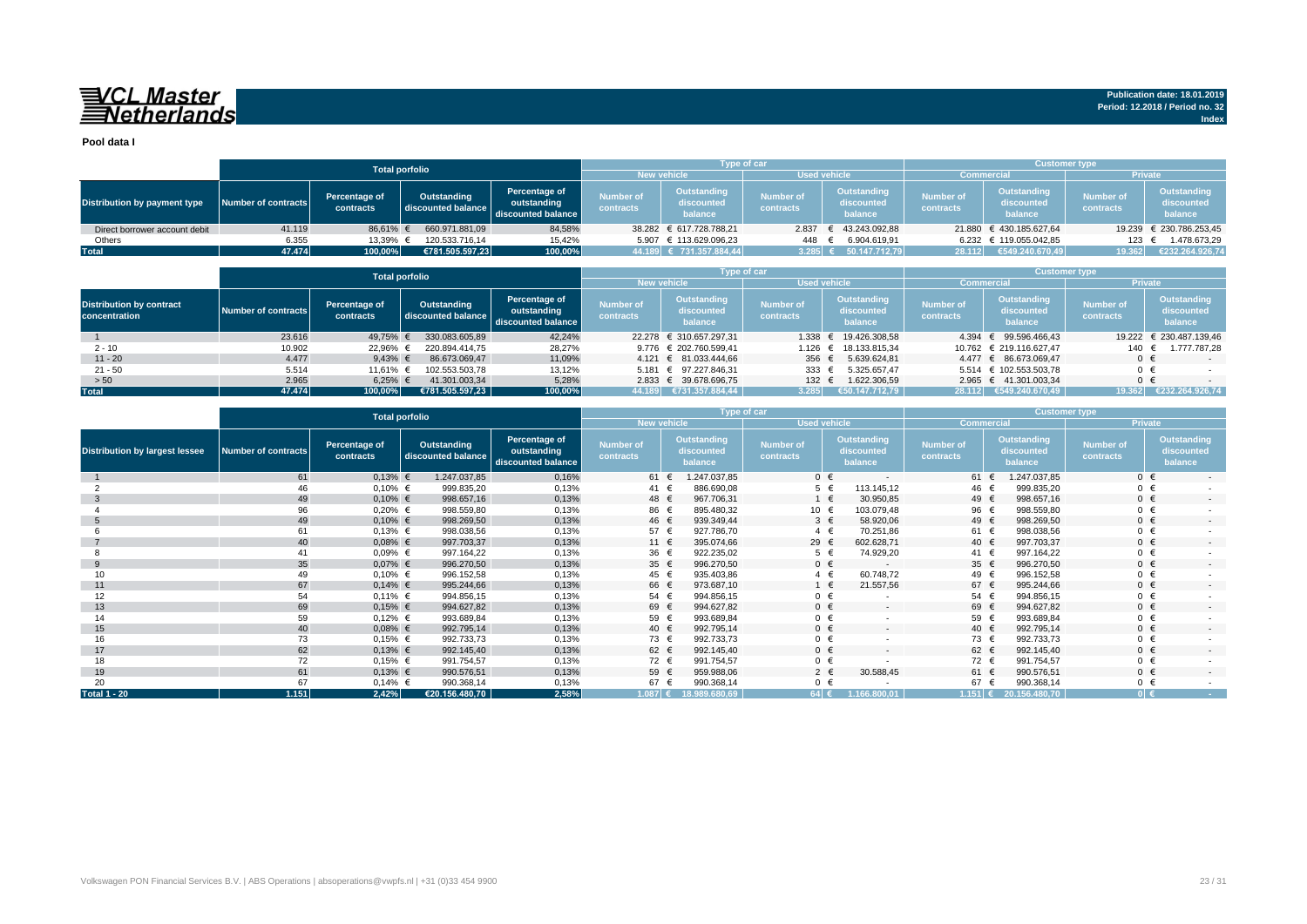#### **Pool data II**

|                                                             |                        |                            | <b>Total porfolio</b>             |                                                       |                               |                                             | Type of car                   |                                      | <b>Customer type</b>          |                                             |                               |                                             |
|-------------------------------------------------------------|------------------------|----------------------------|-----------------------------------|-------------------------------------------------------|-------------------------------|---------------------------------------------|-------------------------------|--------------------------------------|-------------------------------|---------------------------------------------|-------------------------------|---------------------------------------------|
|                                                             |                        |                            |                                   |                                                       | <b>New vehicle</b>            |                                             | <b>Used vehicle</b>           |                                      | <b>Commercial</b>             |                                             | <b>Private</b>                |                                             |
| <b>Distribution by</b><br>outstanding discounted<br>balance | Number of<br>contracts | Percentage of<br>contracts | Outstanding<br>discounted balance | Percentage of<br>outstanding<br>discounted<br>balance | <b>Number of</b><br>contracts | <b>Outstanding</b><br>discounted<br>balance | <b>Number of</b><br>contracts | Outstanding<br>discounted<br>balance | <b>Number of</b><br>contracts | <b>Outstanding</b><br>discounted<br>balance | <b>Number of</b><br>contracts | <b>Outstanding</b><br>discounted<br>balance |
| $0.01 - 5.000.00$                                           | 462                    | $0,97%$ €                  | 1.663.061.15                      | 0,21%                                                 | 418 €                         | 1.510.441.28                                | 44 €                          | 152.619.87                           | 241 $\in$                     | 714.973.51                                  | 221                           | 948.087,64                                  |
| 5.000.01 - 10.000.00                                        | 11.870                 | 25.00% €                   | 95.186.641.89                     | 12,18%                                                | 11.035 €                      | 88.546.198.97                               | 835 €                         | 6.640.442.92                         | 3.303 $\epsilon$              | 26.906.195.48                               | 8.567                         | 68.280.446.41                               |
| 10.000.01 - 15.000.00                                       | 13.144                 | 27,69% €                   | 163.591.236.34                    | 20,93%                                                |                               | 12.146 € 151.183.841.14                     | 998                           | 12.407.395.20                        | 6.540 $€$                     | 82.623.172.98                               | 6.604                         | 80.968.063.36                               |
| 15.000.01 - 20.000.00                                       | 8.504                  | 17.91% €                   | 147.431.575.65                    | 18,87%                                                |                               | 7.893 € 136.772.135.27                      | 611                           | 10.659.440.38                        |                               | 6.386 € 111.275.059.59                      | 2.118                         | 36.156.516.06                               |
| 20.000.01 - 25.000.00                                       | 6.571                  | 13.84% €                   | 146.942.714.19                    | 18,80%                                                |                               | 6.100 € 136.416.224.87                      | 471                           | 10.526.489.32                        |                               | 5.375 € 120.427.842.06                      | 1.196                         | 26.514.872.13                               |
| 25.000.01 - 30.000.00                                       | 3.734                  | 7.87% €                    | 101.713.144.12                    | 13,02%                                                |                               | 3.495 € 95.251.771.06                       | 239 €                         | 6.461.373.06                         |                               | 3.289 € 89.666.668.93                       | 445                           | 12.046.475.19                               |
| >30.000,00                                                  | 3.189                  | $6,72%$ €                  | 124.977.223,89                    | 15,99%                                                |                               | 3.102 € 121.677.271.85                      | 87 €                          | 3.299.952,04                         |                               | 2.978 € 117.626.757.94                      | 211                           | 7.350.465,95                                |
| <b>Total</b>                                                | 47.474                 | 100,00%                    | €781.505.597.23                   | 100,00%                                               |                               | $ 44.189 $ €731.357.884,44                  | 3.285                         | 650.147.712.79                       |                               | 28.112 € 549.240.670,49                     |                               | $19.362$ € 232.264.926,74                   |
|                                                             |                        |                            |                                   |                                                       |                               |                                             |                               |                                      |                               |                                             |                               |                                             |

| <b>Statistics</b>                      |            |
|----------------------------------------|------------|
| Minimum outstanding discounted balance | 5.23       |
| Maximum outstanding discounted balance | 171.833.68 |
| Average outstanding discounted balance | 16.461.76  |

|                                                          |                        |                            | <b>Total porfolio</b>             |                                                              |                        | <b>Type of car</b>                   |                               |                                      | <b>Customer type</b>          |                                      |                               |                                      |
|----------------------------------------------------------|------------------------|----------------------------|-----------------------------------|--------------------------------------------------------------|------------------------|--------------------------------------|-------------------------------|--------------------------------------|-------------------------------|--------------------------------------|-------------------------------|--------------------------------------|
|                                                          |                        |                            |                                   |                                                              |                        | <b>New vehicle</b>                   |                               | <b>Used vehicle</b>                  |                               | <b>Commercial</b>                    | <b>Private</b>                |                                      |
| <b>Distribution by</b><br>outstanding nominal<br>balance | Number of<br>contracts | Percentage of<br>contracts | Outstanding<br>discounted balance | <b>Percentage of</b><br>outstanding<br>discounted<br>balance | Number of<br>contracts | Outstanding<br>discounted<br>balance | <b>Number of</b><br>contracts | Outstanding<br>discounted<br>balance | <b>Number of</b><br>contracts | Outstanding<br>discounted<br>balance | <b>Number of</b><br>contracts | Outstanding<br>discounted<br>balance |
| $0.01 - 5.000.00$                                        | 411                    | 0.87%                      | €1.411.183.96                     | 0,18%                                                        | 372 €                  | 1.283.238.22                         | 39 $\epsilon$                 | 127.945.74                           | 221 €                         | 616.496.87                           | 190 €                         | 794.687.09                           |
| 5.000.01 - 10.000.00                                     | 10.175                 | 21,43%                     | €78.629.962.19                    | 10,06%                                                       | 9.432 $\epsilon$       | 72.912.379.29                        | 743 €                         | 5.717.582.90                         | $2.681 \in$                   | 20.814.349.84                        | 7.494 €                       | 57.815.612.35                        |
| 10.000.01 - 15.000.00                                    | 12.506                 | 26,34%                     | €146.106.575.21                   | 18.70%                                                       |                        | 11.540 € 134.630.707.11              | 966                           | 11.475.868.10<br>€                   |                               | 5.930 € 70.735.089.94                |                               | 6.576 € 75.371.485.27                |
| 15.000.01 - 20.000.00                                    | 8.912                  | 18.77%                     | €143.761.580.94                   | 18.40%                                                       |                        | 8.316 € 134.013.172.58               | 596 €                         | 9.748.408.36                         |                               | $6.159 \text{ } \in 100.865.016.22$  | $2.753$ €                     | 42.896.564.72                        |
| 20.000.01 - 25.000.00                                    | 6.366                  | 13.41%                     | €132.707.540.97                   | 16,98%                                                       |                        | 5.868 € 122.212.403.36               | 498 €                         | 10.495.137.61                        |                               | 5.073 € 106.234.241.67               | $1.293$ €                     | 26.473.299.30                        |
| 25.000.01 - 30.000.00                                    | 4.339                  | 9,14%                      | €108.916.573.55                   | 13,94%                                                       |                        | 4.049 € 101.523.787.19               | 290                           | 7.392.786.36                         | $3.681 \in$                   | 92.656.099.24                        | 658 €                         | 16.260.474.31                        |
| >30.000,00                                               | 4.765                  | 10,04%                     | €169.972.180.41                   | 21,75%                                                       |                        | 4.612 € 164.782.196.69               | 153 €                         | 5.189.983.72                         |                               | 4.367 € 157.319.376,71               | 398 $\epsilon$                | 12.652.803,70                        |
| <b>Total</b>                                             | 47.474                 | 100.00%                    | €781.505.597.23                   | 100.00%                                                      | 44.189                 | €731.357.884,44                      | 3.285                         | €50.147.712.79                       | 28.112                        | €549.240.670,49                      | 19.362                        | €232.264.926.74                      |

| <b>Statistics</b>                   |            |
|-------------------------------------|------------|
| Minimum outstanding nominal balance | 5.25       |
| Maximum outstanding nominal balance | 188.951.36 |
| Average outstanding nominal balance | 17.728.58  |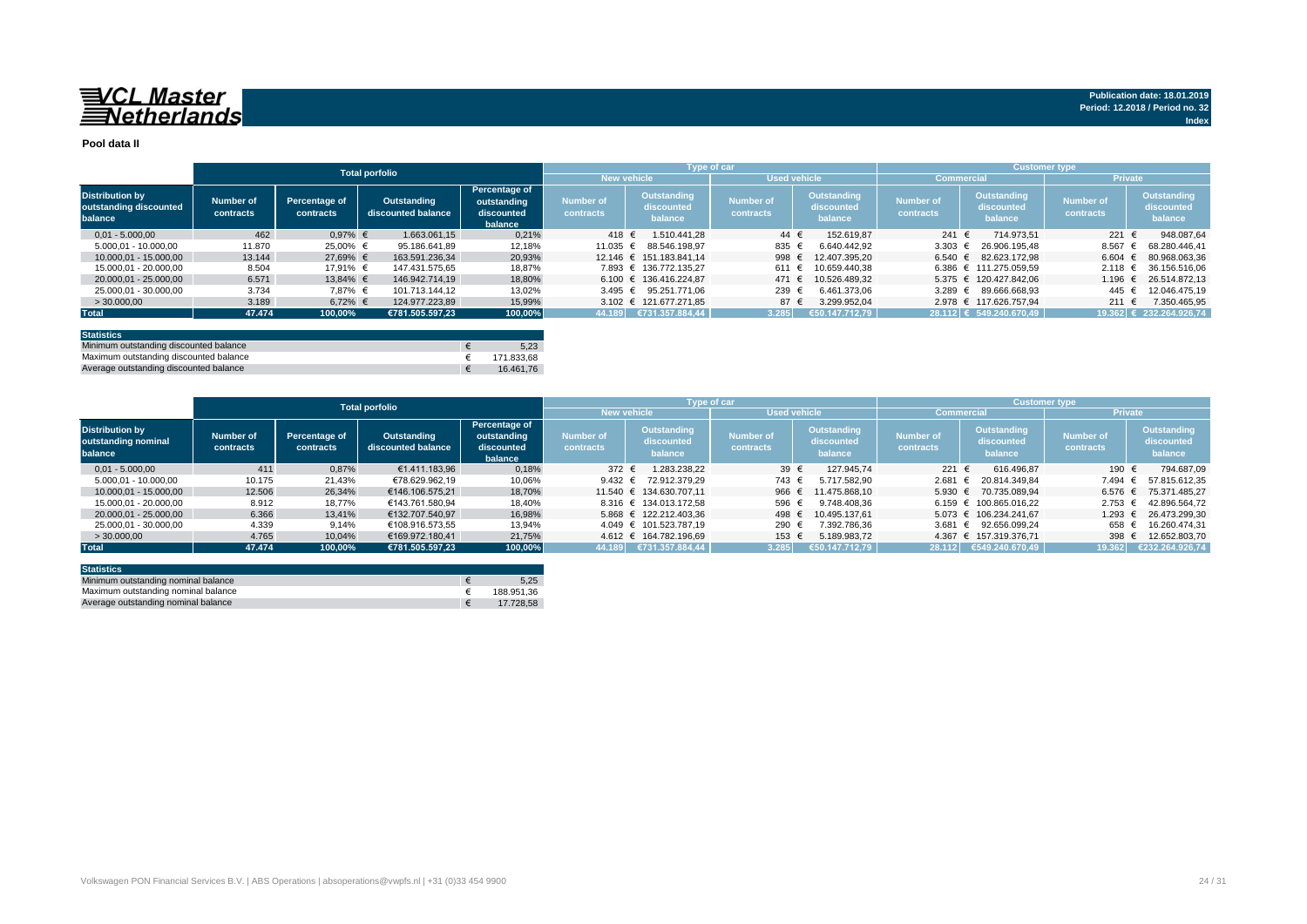

#### **Pool data III**

|                                          |                        |                            | <b>Total porfolio</b>                |                                                    |                               |                                      | Type of car                   |                                             | <b>Customer type</b>          |                                      |                               |                                      |  |
|------------------------------------------|------------------------|----------------------------|--------------------------------------|----------------------------------------------------|-------------------------------|--------------------------------------|-------------------------------|---------------------------------------------|-------------------------------|--------------------------------------|-------------------------------|--------------------------------------|--|
|                                          |                        |                            |                                      |                                                    |                               | <b>New vehicle</b>                   |                               | Used vehicle                                |                               | <b>Commercial</b>                    | <b>Private</b>                |                                      |  |
| <b>Distribution by</b><br>remaining term | Number of<br>contracts | Percentage of<br>contracts | Outstanding<br>discounted<br>balance | Percentage of<br>outstanding<br>discounted balance | <b>Number of</b><br>contracts | Outstanding<br>discounted<br>balance | <b>Number of</b><br>contracts | <b>Outstanding</b><br>discounted<br>balance | <b>Number of</b><br>contracts | Outstanding<br>discounted<br>balance | <b>Number of</b><br>contracts | Outstanding<br>discounted<br>balance |  |
| $01 - 12$                                | 9.997                  |                            | 21.06% € 112.876.428.69              | 14,44%                                             | 8.927                         | € 100.560.634.58                     | 1.070                         | 12.315.794.11                               | 4.984                         | 66.096.110.26                        | $5.013 \in$                   | 46.780.318.43                        |  |
| $13 - 24$                                | 14.260                 |                            | 30.04% € 211.992.992.48              | 27,13%                                             |                               | 12.927 € 191.500.397.22              | 1.333                         | 20.492.595.26<br>$\epsilon$                 |                               | 8.235 € 144.523.138,64               | 6.025                         | 67.469.853.84                        |  |
| 25-36                                    | 12.580                 |                            | 26.50% € 230.453.449.43              | 29,49%                                             |                               | 11.886 € 217.250.341.14              | 694                           | 13.203.108.29<br>$=$                        |                               | 7.995 € 169.767.467.94               | 4.585                         | 60.685.981.49                        |  |
| 37-48                                    | 8.816                  |                            | 18.57% € 182.572.111.03              | 23,36%                                             |                               | 8.650 € 178.914.077.75               | 166                           | 3.658.033.28                                |                               | 5.497 € 133.166.279.28               | $3.319$ €                     | 49.405.831.75                        |  |
| 49-60                                    | 1.820                  |                            | 3.83% € 43.586.792.84                | 5,58%                                              |                               | 1.798 € 43.108.610.99                | 22 $\epsilon$                 | 478.181.85                                  |                               | 1.400 € 35.663.851.61                | 420                           | 7.922.941.23                         |  |
| 61-72                                    |                        | $0.00\%$ €                 | 23.822.76                            | 0,00%                                              |                               | 23.822.76                            | $0 \in$                       |                                             |                               | 23.822.76                            |                               |                                      |  |
| $>72$                                    |                        | $0.00\%$ €                 |                                      | 0,00%                                              |                               |                                      | $0 \in$                       |                                             |                               | $0 \in$                              |                               | $0 \in$                              |  |
| <b>Total</b>                             | 47.474                 |                            | $\mid$ 100,00% €781.505.597,23       | 100,00%                                            | 44.189                        | €731.357.884.44                      | 3.285                         | 147.712.79<br>€50.1                         | 28.112                        | €549.240.670.49                      | 19.362                        | €232.264.926.74                      |  |

| <b>Statistics</b>               |       |
|---------------------------------|-------|
| Minimum Remaining Term          |       |
| Maximum Remaining Term          |       |
| Weighted Average Remaining Term | 28.01 |

|                        |           |               | <b>Total porfolio</b> |                    |                    |                           | Type of car         |                     | / Customer type  |                        |                |                       |
|------------------------|-----------|---------------|-----------------------|--------------------|--------------------|---------------------------|---------------------|---------------------|------------------|------------------------|----------------|-----------------------|
|                        |           |               |                       |                    | <b>New vehicle</b> |                           | <b>Used vehicle</b> |                     |                  | Commercial             | <b>Private</b> |                       |
|                        |           |               | Outstanding           | Percentage of      | Number of          | Outstanding               |                     | Outstanding         | <b>Number of</b> | Outstanding            |                | Outstanding           |
| <b>Distribution by</b> | Number of | Percentage of | discounted            | outstanding        |                    | discounted                | <b>Number of</b>    | discounted          |                  | discounted             | Number of      | discounted            |
| seasoning              | contracts | contracts     | balance               | discounted balance | contracts          | balance                   | contracts           | balance             | contracts        | balance                | contracts      | balance               |
| $01 - 12$              | 13.089    | 27.57%        | €262.421.161.42       | 33,58%             |                    | 12.133 € 247.367.665.71   | 956 €               | 15.053.495.71       |                  | 7.699 € 184.178.410.53 | 5.390          | € 78.242.750.89       |
| $13 - 24$              | 14.696    | 30.96%        | €254.706.396.16       | 32,59%             |                    | 13.430 € 235.393.645.54   | 1.266               | 19.312.750.62<br>€  |                  | 8.537 € 177.490.188.13 | 6.159          | € 77.216.208.03       |
| $25 - 36$              | 13.010    | 27.40%        | €186.730.740.86       | 23,89%             |                    | 12.052 € 171.999.131.74   |                     | 958 € 14.731.609.12 |                  | 8.063 € 133.794.594.42 |                | 4.947 € 52.936.146.44 |
| 37-48                  | 6.216     | 13,09%        | €73.752.955.35        | 9,44%              |                    | $6.115 \t∈ 72.736.497.78$ | 101                 | 1.016.457.57        | 3.487            | € 50.829.630.83        | 2.729          | 22.923.324,52<br>÷    |
| 49-60                  | 453       | 0,95%         | €3.813.773.24         | 0,49%              | 449 €              | 3.780.373.47              | $4 \in$             | 33.399,77           | 317 $\epsilon$   | 2.867.284.12           | 136 €          | 946.489,12            |
| 61-72                  |           | 0,02%         | €80.570,20            | 0,01%              | 10 €               | 80.570.20                 | $0 \in$             |                     | $9 \in$          | 80.562,46              |                | 7.74                  |
| $>72$                  |           | 0,00%         | €0,00                 | 0,00%              | $0 \in$            |                           | ∩ €                 |                     | $0 \in$          |                        |                |                       |
| <b>Total</b>           | 47.474    | 100.00%       | €781.505.597.23       | 100,00%            | 44.189             | €731.357.884.44           | 3.285               | €50.147.712.79      | 28.112           | €549.240.670.49        | 19.362         | €232.264.926.74       |

| <b>Statistics</b>          |       |
|----------------------------|-------|
| Minimum seasoning          |       |
| Maximum seasoning          |       |
| Weighted average seasoning | 19.87 |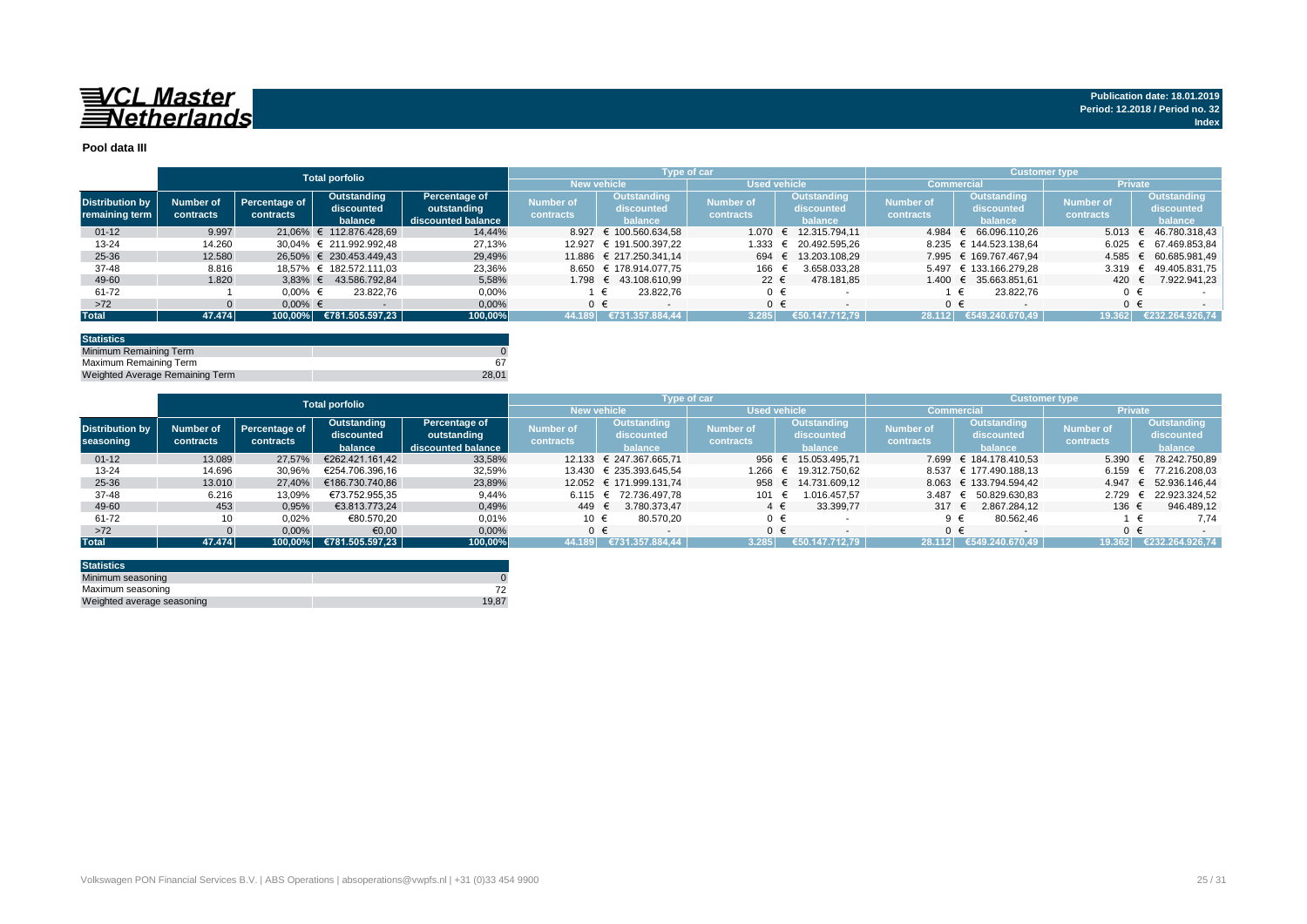**Pool data IV**

|                              |           |                           | <b>Total porfolio</b>   |                    |                  | <b>Type of car</b>      |                     |                       | <b>Customer type</b> |                        |                  |                       |  |  |  |  |
|------------------------------|-----------|---------------------------|-------------------------|--------------------|------------------|-------------------------|---------------------|-----------------------|----------------------|------------------------|------------------|-----------------------|--|--|--|--|
|                              |           |                           |                         |                    |                  | <b>New vehicle</b>      | <b>Used vehicle</b> |                       |                      | <b>Commercial</b>      | <b>Private</b>   |                       |  |  |  |  |
|                              | Number of | Percentage of             | Outstanding             | Percentage of      | <b>Number of</b> | Outstanding             | <b>Number of</b>    | Outstanding           | <b>Number of</b>     | Outstanding            | <b>Number of</b> | Outstanding           |  |  |  |  |
| <b>Distribution by brand</b> |           |                           | discounted              | outstanding        | contracts        | discounted              | contracts           | discounted            | contracts            | discounted             |                  | discounted            |  |  |  |  |
|                              | contracts | contracts                 | balance                 | discounted balance |                  | halance                 |                     | halance               |                      | alance                 | contracts        | balance               |  |  |  |  |
| <b>VW</b>                    | 16.549    | 34,86%                    | €252.332.169.20         | 32,29%             |                  | 15.175 € 230.526.073.24 |                     | 1.374 € 21.806.095,96 |                      | 9.004 € 164.996.043.81 |                  | 7.545 € 87.336.125,39 |  |  |  |  |
| <b>VW LCV</b>                | 4.114     | 8.67%                     | €71.130.207.86          | 9,10%              |                  | 3.981 € 69.396.448.11   | 133 €               | 1.733.759.75          |                      | 4.114 € 71.130.207.86  | 0 €              |                       |  |  |  |  |
| Audi                         | 5.454     | 11.49%                    | €130.417.836.43         | 16,69%             |                  | 5.121 € 123.099.631.24  | 333 $\epsilon$      | 7.318.205.19          |                      | 2.880 € 79.412.530.15  |                  | 2.574 € 51.005.306,28 |  |  |  |  |
| Seat                         | 5.913     | 12.46%                    | €68.642.152.62          | 8,78%              |                  | 5.591 € 65.380.999.78   | 322 $\epsilon$      | 3.261.152.84          |                      | 1.556 € 23.672.108.99  | 4.357            | € 44.970.043.63       |  |  |  |  |
| Skoda                        | 8.240     | 17.36%                    | €109.258.505.94         | 13.98%             |                  | 7.927 € 105.565.065.86  | 313 $\epsilon$      | 3.693.440.08          |                      | 3.358 € 60.345.325.64  |                  | 4.882 € 48.913.180,30 |  |  |  |  |
| Other brands                 | 7.204     | €149.724.725.18<br>15.17% |                         | 19.16%             |                  | 6.394 € 137.389.666.21  |                     | 810 € 12.335.058.97   |                      | 7.200 € 149.684.454.04 |                  | 40.271.14             |  |  |  |  |
| <b>Total</b>                 | 47.474    |                           | 100.00% €781.505.597.23 | 100,00%            |                  | 44.189 €731.357.884,44  | 3.285               | €50.147.712.79        |                      | 28.112 €549.240.670.49 | 19.362           | €232.264.926.74       |  |  |  |  |

|                                                   |                                                                                                                                                    |         | <b>Total porfolio</b>         |                                             |                               | Type of car                                        |                               |                                      | <b>Customer type</b>          |                                             |                |                             |  |  |  |
|---------------------------------------------------|----------------------------------------------------------------------------------------------------------------------------------------------------|---------|-------------------------------|---------------------------------------------|-------------------------------|----------------------------------------------------|-------------------------------|--------------------------------------|-------------------------------|---------------------------------------------|----------------|-----------------------------|--|--|--|
|                                                   |                                                                                                                                                    |         |                               |                                             |                               | <b>New vehicle</b>                                 | <b>Used vehicle</b>           |                                      |                               | Commercia                                   | <b>Private</b> |                             |  |  |  |
| <b>Distribution by geographic</b><br>distribution | Percentage of<br>Outstanding<br>Percentage of<br>Number of<br>outstanding<br>discounted<br>contracts<br>contracts<br>discounted balance<br>balance |         | <b>Number of</b><br>contracts | <b>Outstanding</b><br>discounted<br>balance | <b>Number of</b><br>contracts | <b>Outstanding</b><br>discounted<br><b>balance</b> | <b>Number of</b><br>contracts | Outstanding<br>discounted<br>balance | <b>Number of</b><br>contracts | <b>Outstanding</b><br>discounted<br>balance |                |                             |  |  |  |
| Noord-Holland                                     | 7.633                                                                                                                                              | 16.08%  | €134.741.190.09               | 17,24%                                      |                               | 7.009 € 124.394.629.13                             | 624 €                         | 10.346.560.96                        | 4.790 €                       | 99.305.478.21                               | 2.843          | 35.435.711.88<br>$\epsilon$ |  |  |  |
| Flevoland                                         | 1.184                                                                                                                                              | 2,49%   | €17.542.249.65                | 2,24%                                       |                               | 1.123 € 16.729.044.97                              | 61 €                          | 813.204.68                           | 444 €                         | 9.042.051.53                                | 740 €          | 8.500.198,12                |  |  |  |
| Utrecht                                           | 4.594                                                                                                                                              | 9,68%   | €76.035.152.60                | 9,73%                                       |                               | 4.199 € 70.212.048.78                              | 395 $\epsilon$                | 5.823.103.82                         |                               | 2.854 € 56.192.781.59                       | 1.740          | 19.842.371.01               |  |  |  |
| Zuid-Holland                                      | 11.894                                                                                                                                             | 25,05%  | €191.965.272.76               | 24,56%                                      |                               | 11.101 € 179.734.426.67                            | 793 €                         | 12.230.846.09                        |                               | 6.638 € 128.108.049.31                      | 5.256          | 63.857.223.45               |  |  |  |
| Gelderland                                        | 5.055                                                                                                                                              | 10.65%  | €80.511.279.58                | 10,30%                                      |                               | 4.754 € 76.129.227.22                              | 301 $\epsilon$                | 4.382.052.36                         |                               | 3.209 € 59.288.932.30                       | 1.846          | $\epsilon$ 21.222.347.28    |  |  |  |
| Noord-Brabant                                     | 7.054                                                                                                                                              | 14,86%  | €115.723.752.57               | 14,81%                                      |                               | 6.629 € 109.500.445.22                             | 425 €                         | 6.223.307.35                         | $4.074 \text{ } \in$          | 79.735.585.44                               | 2.980          | 35.988.167.13<br>€          |  |  |  |
| Zeeland                                           | 799                                                                                                                                                | 1,68%   | €12.683.497.92                | 1,62%                                       |                               | 744 € 11.989.932.75                                | 55 €                          | 693.565.17                           | 395 €                         | 7.566.466.02                                | 404 $\in$      | 5.117.031.90                |  |  |  |
| Limburg                                           | 3.224                                                                                                                                              | 6,79%   | €51.804.698.11                | 6,63%                                       |                               | 3.013 € 48.530.314,32                              | 211 €                         | 3.274.383.79                         | 1.806 €                       | 34.468.146.63                               | 1.418          | 17.336.551.48<br>$\epsilon$ |  |  |  |
| Overijssel                                        | 3.320                                                                                                                                              | 6,99%   | €58.142.461.23                | 7,44%                                       |                               | 3.073 € 54.396.433.55                              | 247 $\in$                     | 3.746.027.68                         | $2.536 \in$                   | 48.544.606.90                               | 784 €          | 9.597.854,33                |  |  |  |
| Drenthe                                           | 862                                                                                                                                                | 1,82%   | €13.805.214.23                | 1,77%                                       |                               | 807 € 12.956.710.29                                | 55 €                          | 848.503,94                           | 453 €                         | 9.098.682.12                                | 409 €          | 4.706.532.11                |  |  |  |
| Friesland                                         | 651                                                                                                                                                | 1.37%   | €8.981.004.02                 | 1,15%                                       | 627 €                         | 8.604.643.94                                       | 24 $\in$                      | 376.360.08                           | 182 €                         | 3.661.162.75                                | 469 €          | 5.319.841.27                |  |  |  |
| Groningen                                         | 1.204                                                                                                                                              | 2,54%   | €19.569.824.47                | 2,50%                                       | 1.110 €                       | 18.180.027.60                                      | 94 $\in$                      | 1.389.796,87                         |                               | 731 €<br>14.228.727.69                      | 473 €          | 5.341.096,78                |  |  |  |
| Total                                             | 47.474                                                                                                                                             | 100.00% | €781.505.597.23               | 100,00%                                     |                               | 44.189 €731.357.884.44                             | 3.285                         | €50.147.712.79                       |                               | 28.112 €549.240.670.49                      |                | 19.362 €232.264.926.74      |  |  |  |

|                                                                   |                               | <b>Total porfolio</b>      |                                      |                                     |                               | <b>Type of car</b>                          |                               | <b>Customer type</b>                        |                               |                                      |                               |                                             |  |  |  |
|-------------------------------------------------------------------|-------------------------------|----------------------------|--------------------------------------|-------------------------------------|-------------------------------|---------------------------------------------|-------------------------------|---------------------------------------------|-------------------------------|--------------------------------------|-------------------------------|---------------------------------------------|--|--|--|
|                                                                   |                               |                            |                                      |                                     | <b>New vehicle</b>            |                                             | <b>Used vehicle</b>           |                                             | Commercia                     |                                      | <b>Private</b>                |                                             |  |  |  |
| <b>Distribution by industry sector</b>                            | <b>Number of</b><br>contracts | Percentage of<br>contracts | Outstanding<br>discounted<br>balance | Percentage of<br>discounted balance | <b>Number of</b><br>contracts | <b>Outstanding</b><br>discounted<br>balance | <b>Number of</b><br>contracts | <b>Outstanding</b><br>discounted<br>balance | <b>Number of</b><br>contracts | Outstanding<br>discounted<br>balance | <b>Number of</b><br>contracts | <b>Outstanding</b><br>discounted<br>balance |  |  |  |
| Agriculture / Forestry                                            | 173                           | 0,36%                      | €3.535.182,04                        | 0,45%                               | 165 €                         | 3.389.072.55                                | 8 €                           | 146.109,49                                  | 173 €                         | 3.535.182.04                         | $0 \in$                       | $\sim$                                      |  |  |  |
| Construction                                                      | 148                           | 0,31%<br>€2.783.296.11     |                                      | 0,36%                               | 145 €                         | 2.735.936.45                                |                               | $3 \in$<br>47.359.66                        |                               | 2.783.296.11<br>148 €                | $0 \in$                       |                                             |  |  |  |
| Energy / Mining                                                   | 152                           | €3.538.494.99<br>0,32%     |                                      | 0,45%                               | $141$ €                       | 3.315.296.96                                | 11 €<br>223.198.03            |                                             | 152 €                         | 3.538.494.99                         | $0 \in$                       | $\sim$                                      |  |  |  |
| <b>Financial services</b>                                         | 1.733                         | 3,65%                      | €35.075.721.96                       | 4,49%                               | 1.622 €                       | 32.943.887.71                               | 111 €                         | 2.131.834.25                                | 1.733 €                       | 35.075.721.96                        | $0 \in$                       |                                             |  |  |  |
| Hotel and restaurant industry                                     | 124                           | 0,26%                      | €2.328.028.70                        | 0,30%                               | 118 €                         | 2.234.934.30                                | 6 €                           | 93.094.40                                   | 124 $\in$                     | 2.328.028.70                         | $0 \in$                       | $\sim$                                      |  |  |  |
| Information technology                                            | 1.476                         | 3,11%                      | €27.695.812.80                       | 3,54%                               | 1.382 €                       | 26.162.242.06                               | 94 $\in$                      | .533.570.74                                 | 1.476 €                       | 27.695.812.80                        | $0 \in$                       |                                             |  |  |  |
| Manufacturing industry                                            | 3.012                         | 6,34%                      | €63.275.810.11                       | 8,10%                               |                               | 2.796 € 59.859.945.57                       | 216 $\epsilon$                | 3.415.864.54                                | 3.012 $\epsilon$              | 63.275.810.11                        | $0 \in$                       | $\sim$                                      |  |  |  |
| Other                                                             | 8.073                         | 17.01%                     | €169.419.037.09                      | 21,68%                              |                               | 6.797 € 147.995.234.52                      | 1.276 €                       | 21.423.802.57                               |                               | 8.070 € 169.386.104.43               | $0 \in$                       |                                             |  |  |  |
| Other services                                                    | 6.208                         | 13,08%                     | €105.599.408.45                      | 13,51%                              |                               | 5.628 € 96.918.781.25                       | 580 €                         | 8.680.627.20                                |                               | 6.208 € 105.599.408.45               | $0 \in$                       |                                             |  |  |  |
| Private                                                           | 19.359                        | 40,78%                     | €232.231.994.08                      | 29,72%                              |                               | 18.787 € 226.315.353,78                     | 572 €                         | 5.916.640.30                                | $0 \in$                       |                                      |                               | 19.362 € 232.264.926,74                     |  |  |  |
| Public administration, education,<br>health care, public services | 556                           | 1,17%                      | €9.709.230,54                        | 1,24%                               | 507 €                         | 8.917.639,90                                | 49 €                          | 791.590,64                                  | 556 €                         | 9.709.230.54                         | $0 \in$                       |                                             |  |  |  |
| Real estate                                                       | 610                           | 1,28%                      | €12.356.960.73                       | 1.58%                               |                               | 555 € 11.458.981,39                         | 55 €                          | 897.979.34                                  | 610 €                         | 12.356.960.73                        | $0 \in$                       |                                             |  |  |  |
| Retail / Wholesale                                                | 1.717                         | 3,62%                      | €29.328.184.36                       | 3,75%                               |                               | 1.633 € 28.092.774.33                       | 84 €                          | 1.235.410.03                                | $1.717 \in$                   | 29.328.184.36                        | $0 \in$                       |                                             |  |  |  |
| Transportation                                                    | 4.133                         | 8.71%                      | €84.628.435.27                       | 10,83%                              |                               | 3.913 € 81.017.803,67                       | 220 $\epsilon$                | 3.610.631.60                                |                               | 4.133 € 84.628.435.27                | $0 \in$                       |                                             |  |  |  |
| <b>Total</b>                                                      | 47.474                        | 100,00%                    | €781.505.597,23                      | 100,00%                             |                               | 44.189 €731.357.884,44                      | 3.285                         | €50.147.712.79                              |                               | 28.112 €549.240.670.49               | 19.362                        | €232.264.926.74                             |  |  |  |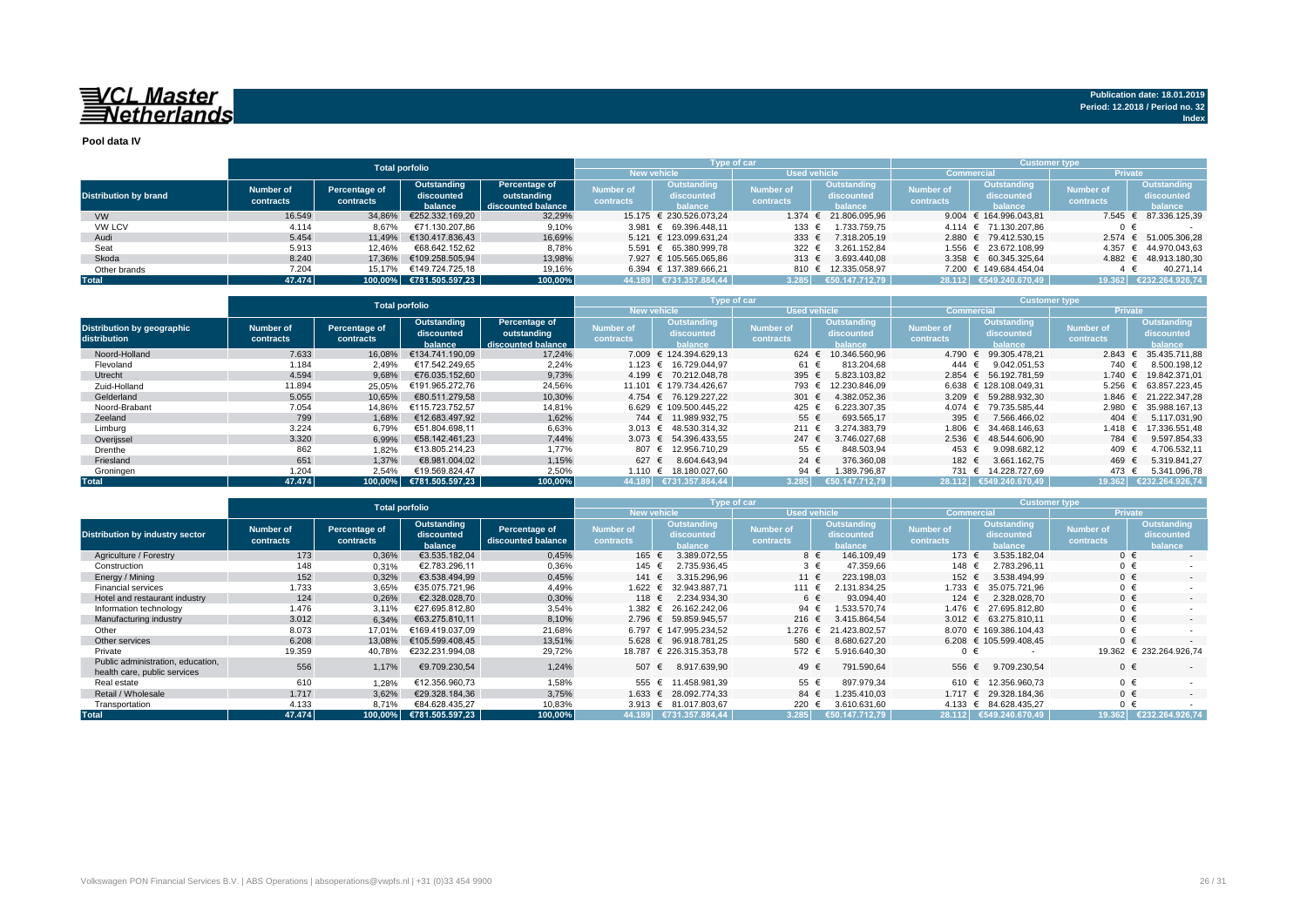## VCL Master<br>Netherlands

**Publication date: 18.01.2019 Period: 12.2018 / Period no. 32**

**Index**

**Pool data V**

|                                          |                   |                       |                        | <b>Total porfolio</b>                 |                    |                         |                                        | Type of car          |                            | <b>Customer type</b>       |                               |                      |                                            |  |  |  |
|------------------------------------------|-------------------|-----------------------|------------------------|---------------------------------------|--------------------|-------------------------|----------------------------------------|----------------------|----------------------------|----------------------------|-------------------------------|----------------------|--------------------------------------------|--|--|--|
|                                          |                   |                       |                        |                                       |                    | New vehicle             |                                        | <b>Used vehicle</b>  |                            | <b>Commercial</b>          |                               | <b>Private</b>       |                                            |  |  |  |
|                                          |                   | <b>Number of</b>      | <b>Percentage of</b>   | <b>Outstanding</b>                    | Percentage of      | Number of               | Outstanding                            | <b>Number of</b>     | <b>Outstanding</b>         | <b>Number of</b>           | <b>Outstanding</b>            | <b>Number of</b>     | <b>Outstanding</b>                         |  |  |  |
| <b>Distribution by brand &amp; Model</b> | <b>Model</b>      | contracts             | contracts              | discounted                            | outstanding        | contracts               | discounted                             | contracts            | discounted                 | contracts                  | discounted                    | contracts            | discounted                                 |  |  |  |
|                                          |                   |                       |                        | balance                               | discounted balance |                         |                                        |                      |                            |                            |                               |                      |                                            |  |  |  |
| Volkswagen                               | Amarok            | $\overline{1}$        | $0.00\%$ €             | 16.340,41                             | 0,00%              |                         | 1 €<br>16.340,41                       | $0 \in$              |                            | $1 \in$                    | 16.340,41                     |                      | $0 \in$                                    |  |  |  |
|                                          | Arteon            | 62                    | $0,13%$ €              | 2.215.325,58                          | 0,28%              | 61 €                    | 2.184.429,82                           | $1 \in$              | 30.895,76                  | 62 €                       | 2.215.325,58                  | $\mathbf{0}$         | $\epsilon$                                 |  |  |  |
|                                          | Beetle            | 11                    | $0,02%$ €              | 237.868,36                            | 0,03%              | 10 €                    | 224.638,06                             | 1 €                  | 13.230,30                  | 8 €                        | 175.208,72                    | $3 \in$              | 62.659,64                                  |  |  |  |
|                                          | Caddy             | 128                   | $0,27%$ €              | 1.818.112,81                          | 0,23%              | $123$ €                 | 1.742.381,39                           | $5 \in$              | 75.731,42                  | 123 $\epsilon$             | 1.735.253,94                  | $5 \in$              | 82.858.87                                  |  |  |  |
|                                          | Crafter           | 79                    | $0,17%$ €              | 1.498.628,98                          | 0,19%              | 66                      | 1.340.897,76<br>€                      | 13 €                 | 157.731,22                 | 79 €                       | 1.498.628,98                  |                      | $0 \in$                                    |  |  |  |
|                                          | Golf              | 4.748                 |                        | 10,00% € 83.537.306,46                | 10,69%             | 4.146 $∈$               | 72.689.596,33                          | 602 €                | 10.847.710,13              | 3.004                      | € 57.523.521,75               |                      | 1.744 € 26.013.784,7                       |  |  |  |
|                                          | Jetta             |                       | $0.00\%$ €             |                                       | 0,00%              |                         | $0 \in$                                | $0 \in$              |                            | $0 \in$                    |                               | $\mathbf{0}$         | €                                          |  |  |  |
|                                          | Passat            | 1.821                 | $3,84%$ €              | 44.489.144,87                         | 5,69%              | $1.593$ €               | 38.926.065,19                          | 228 €                | 5.563.079,68               | 1.805 $∈$                  | 44.145.392,08                 | 16 €                 | 343.752,79                                 |  |  |  |
|                                          | Polo              | 4.076                 |                        | 8,59% € 49.144.610,54                 | 6,29%              | 3.799 $\in$             | 46.469.829,31                          | 277 €                | 2.674.781,23               | 1.455 $∈$                  | 18.143.389,51                 | $2.621$ €            | 31.001.221,03                              |  |  |  |
|                                          | Sharan            | 15                    | $0,03%$ €              | 402.729,16                            | 0,05%              | 14 €                    | 384.306.82                             | 1 €                  | 18.422,34                  | 13 $\epsilon$              | 347.792,71                    | $\overline{2}$       | 54.936,45<br>€                             |  |  |  |
|                                          | Tiquan            | 684                   |                        | 1,44% € 19.657.369,77                 | 2,52%              | 668 €                   | 19.221.214,80                          | 16 €                 | 436.154,97                 |                            | 579 € 16.751.945,28           | 105 €<br>$\Omega$    | 2.905.424,49<br>$\epsilon$                 |  |  |  |
|                                          | Touareg           | $\overline{2}$        | $0,00%$ €              | 134.114,77                            | 0,02%              | 2                       | $\epsilon$<br>134.114,77               | $0 \in$              |                            | $2 \in$                    | 134.114,77                    |                      | 475.233,43                                 |  |  |  |
|                                          | Touran            | 181                   | $0,38%$ €              | 4.072.852,96                          | 0,52%              | 173 €<br>335 $\epsilon$ | 3.933.274,95<br>5.440.362,78           | 8 €<br>23 $\epsilon$ | 139.578,01<br>368.958,75   | 161 €<br>358 $\epsilon$    | 3.597.619,53<br>5.809.321,53  | 20 €<br>$\mathbf{0}$ | $\epsilon$                                 |  |  |  |
|                                          | Transporter       | 358                   | $0,75%$ €<br>$0,49%$ € | 5.809.321,53                          | 0,74%              | 232 €                   | 5.656.527,44                           | $2 \epsilon$         | 40.033,50                  |                            | 100 € 2.463.308,39            | 134 $\in$            | 3.233.252,55                               |  |  |  |
|                                          | T-roc<br>Up!      | 234<br>4.149          |                        | 5.696.560,94<br>8,74% € 33.601.882,06 | 0,73%<br>4.30%     |                         | 3.952 € 32.162.093,41                  | 197 €                | 1.439.788,65               |                            | 1.254 € 10.438.880,63         |                      | 2.895 € 23.163.001,43                      |  |  |  |
| <b>Sub-Total VW</b>                      |                   | 16.549                | 34.86%                 | €252.332.169.20                       | 32.29%             | 15.175                  | €230.526.073.24                        | 374                  | a ann a                    |                            | £16499604381                  |                      |                                            |  |  |  |
| <b>VW LCV</b>                            | Amarok            | 18                    | $0,04%$ €              | 519.018,20                            | 0,07%              | 16 €                    | 467.769,35                             | $2 \in$              | 51.248,85                  | 18 €                       | 519.018,20                    |                      | $0 \in$                                    |  |  |  |
|                                          | Caddy             | 1.759                 |                        | 3,71% € 21.637.267,76                 | 2,77%              |                         | 1.712 € 21.251.469,35                  | 47 €                 | 385.798,41                 |                            | 1.759 € 21.637.267,76         | $0 \in$              |                                            |  |  |  |
|                                          | Crafter           | 856                   | 1,80% €                | 19.719.763,77                         | 2.52%              |                         | 817 € 19.136.614,08                    | 39 $\epsilon$        | 583.149,69                 |                            | 856 € 19.719.763,77           |                      | $0 \in$                                    |  |  |  |
|                                          | Tiguan            | 8                     | $0,02%$ €              | 178.108,72                            | 0,02%              |                         | 178.108,72<br>8 €                      | $0 \in$              | $\sim$                     | 8 €                        | 178.108,72                    |                      | $0 \in$                                    |  |  |  |
|                                          | Touran            | $\overline{4}$        | $0,01\%$ €             | 64.722,31                             | 0,01%              |                         | $4 \in$<br>64.722,31                   | $0 \in$              |                            | $4 \in$                    | 64.722,31                     | $0 \in$              |                                            |  |  |  |
|                                          | Transporter       | 1.465                 |                        | 3,09% € 28.920.945,07                 | 3,70%              |                         | 1.420 € 28.207.382,27                  | 45 €                 | 713.562,80                 |                            | 1.465 € 28.920.945,07         |                      | $0 \in$                                    |  |  |  |
|                                          | Sharan            | $\overline{4}$        | $0,01\%$ €             | 90.382,03                             | 0,01%              |                         | 90.382,03<br>$4 \in$                   | $0 \in$              |                            | $4 \in$                    | 90.382,03                     |                      | $0 \in$                                    |  |  |  |
| <b>Sub-Total VW LCV</b>                  |                   | 4.114                 | 8,67%                  | €71.130.207,86                        | 9,10%              | 3.981                   | €69.396.448.11                         | 133                  | €1.733.759,75              |                            | 4.114 €71.130.207,86          |                      |                                            |  |  |  |
| Audi                                     | A1                | 1.124                 |                        | 2,37% € 16.439.963,41                 | 2,10%              | 1.093 $∈$               | 16.035.295,93                          | 31 €                 | 404.667,48                 | 180 €                      | 2.889.436,07                  |                      | 944 € 13.550.527,34                        |  |  |  |
|                                          | A <sub>3</sub>    | 2.432                 |                        | 5,12% € 52.374.635,51                 | 6,70%              | $2.194$ €               | 47.366.945,37                          | 238 €                | 5.007.690,14               | 1.237 $∈$                  | 27.289.716,10                 | 1.195 $∈$            | 25.084.919,41                              |  |  |  |
|                                          | A4                | 898                   |                        | 1,89% € 25.912.022,34                 | 3,32%              |                         | 875 € 25.382.773,54                    | 23 €                 | 529.248,80                 |                            | 678 € 19.727.569,29           | 220 €                | 6.184.453,05                               |  |  |  |
|                                          | A5                | 218                   | $0,46%$ €              | 8.004.584,26                          | 1,02%              | 212 €                   | 7.844.249,49                           | 6 €                  | 160.334,77                 | 188 €                      | 6.877.805,64                  | 30 $\epsilon$        | 1.126.778,62                               |  |  |  |
|                                          | A6                | 269                   | $0.57\%$ €             | 9.481.055,76                          | 1.21%              | 254 €                   | 9.141.252,37                           | 15 €                 | 339.803,39                 | 263 €                      | 9.256.506,56                  | 6                    | 224.549,20<br>€                            |  |  |  |
|                                          | A7                | 13                    | $0,03%$ €              | 607.235,70                            | 0,08%              | 13 $\epsilon$           | 607.235,70                             | $0 \in$              |                            | 13 €                       | 607.235,70                    | $\mathbf{0}$         |                                            |  |  |  |
|                                          | A8                | 6                     | $0,01\%$ €             | 411.162,03                            | 0,05%              |                         | 6 €<br>411.162,03                      | $0 \in$              |                            | 6 €                        | 411.162,03                    |                      | $0 \in$                                    |  |  |  |
|                                          | Q <sub>2</sub>    | 248                   | $0,52%$ €              | 6.662.761,15                          | 0.85%              | 241 $\in$               | 6.462.601.42                           | 7 €                  | 200.159,73                 | 132 $\epsilon$             | 3.630.947.50                  | 116 €                | 3.031.813.65                               |  |  |  |
|                                          | Q <sub>3</sub>    | 90                    | $0,19%$ €              | 2.521.255,09                          | 0,32%              | 89 €                    | 2.502.060,58                           | $1 \in$              | 19.194,51                  | 34 €                       | 982.385,06                    | 56 €                 | 1.538.870,03                               |  |  |  |
|                                          | Q <sub>5</sub>    | 72                    | $0,15%$ €              | 3.170.645,80                          | 0,41%              | 70 €                    | 3.110.436,04                           | $2 \in$              | 60.209,76                  | 69<br>€                    | 3.055.232,79                  | 3                    | 115.413,01<br>€                            |  |  |  |
|                                          | Q7                | 76                    | $0.16\%$ €             | 4.546.473,62                          | 0.58%              | 67 €                    | 3.974.836,89                           | 9 €                  | 571.636.73                 | 76 €                       | 4.546.473,62                  | $\mathbf{0}$         | €                                          |  |  |  |
|                                          | TT                | 8                     | $0,02%$ €              | 286.041,76                            | 0,04%              | 7 €                     | 260.781,88                             | $1 \in$              | 25.259,88                  | $4 \in$                    | 138.059,79                    | $4 \in$              | 147.981,97                                 |  |  |  |
| <b>Sub-Total Audi</b>                    |                   | 5.454                 |                        | 11,49% €130.417.836,43                | 16.69%             | 5.121                   | €123.099.631.24                        | $333 -$              | €7.318.205.19              |                            | 2.880 €79.412.530.15          | 2.574                | .005.306.28                                |  |  |  |
|                                          | Alhambra          | 21                    | $0,04%$ €              | 598.685,17                            | 0,08%              | 19 €                    | 532.540,85                             | $2 \in$              | 66.144,32                  | 20 €                       | 582.989.57                    | $1 \in$              | 15.695,60                                  |  |  |  |
|                                          | Altea             | $\overline{1}$        | $0,00%$ €              | 13.177,25                             | 0,00%              | 1 €                     | 13.177,25                              | $0 \in$              |                            | $0 \in$                    |                               | 1 €                  | 13.177,25                                  |  |  |  |
|                                          | Arona             | 177                   | $0,37%$ €              | 3.325.224,41                          | 0,43%              | 176 €                   | 3.306.015,76                           | $1 \in$              | 19.208,65                  | 41 $\in$                   | 837.705,43                    | 136 €                | 2.487.518,98                               |  |  |  |
|                                          | Ibiza             | 2.662                 |                        | 5,61% € 28.133.218,43                 | 3,60%              | 2.530 ∈                 | 26.922.988,75                          | 132 $∈$              | 1.210.229,68               | 458 €                      | 5.305.024,26                  | 2.204 ∈              | 22.828.194,17                              |  |  |  |
|                                          | Leon              | 1.330                 |                        | 2,80% € 20.312.085,05                 | 2,60%              |                         | 1.197 € 18.753.734,37                  | 133 $∈$              | 1.558.350,68               |                            | 721 € 11.723.912,61           | 609 €                | 8.588.172,44                               |  |  |  |
|                                          | Mii               | 1.468                 |                        | 3,09% € 10.719.977,63                 | 1,37%              | 1.419 $∈$               | 10.402.882,91                          | 49 €                 | 317.094,72                 | 128 €                      | 980.887,18                    | 1.340 $∈$            | 9.739.090,45                               |  |  |  |
|                                          | Ateca             | 217                   | $0,46%$ €              | 5.107.013,22                          | 0,65%              | 213 $∈$                 | 5.025.248,75                           | $4 \in$              | 81.764,47                  | 167 €                      | 3.951.283,45                  | 50 $\epsilon$        | 1.155.729,77                               |  |  |  |
|                                          | Toledo            | 37                    | $0,08%$ €              | 432.771,46                            | 0,06%              | 36 €                    | 424.411,14                             | $1 \in$              | 8.360,32                   | 21 $\in$                   | 290.306,49                    | 16 €                 | 142.464.97                                 |  |  |  |
| <b>Sub-Total Seat</b>                    |                   | 5.913                 | 12,46%                 | €68.642.152,62                        | 8,78%              | 5.591                   | E65.380.999.78                         | 3221                 | €3.261.152.84              |                            | €23.672.108.99                | 1.357                | 14.970.043.63                              |  |  |  |
| Skoda                                    | Citigo            | 2.364                 |                        | 4,98% € 17.829.778,84                 | 2,28%              |                         | 2.311 € 17.499.897,91                  | 53 $\epsilon$        | 329.880,93                 | 188 €                      | 1.469.539,78                  |                      | 2.176 € 16.360.239,06                      |  |  |  |
|                                          | Fabia             | 2.430                 |                        | 5,12% € 27.430.758,79                 | 3,51%              | 1.921 $∈$               | 2.362 € 26.689.431,00<br>34.733.749,04 | 68 €<br>158 €        | 741.327,79<br>2.091.347,34 | 458<br>€<br>1.846<br>€     | 5.365.471,10<br>33.064.811,58 | 233                  | 1.972 € 22.065.287,69<br>3.760.284,80<br>€ |  |  |  |
|                                          | Octavia           | 2.079                 | 1,16% €                | 4,38% € 36.825.096,38                 | 4,71%              | 541 €                   | 6.579.084,92                           | 11 €                 | 106.972,92                 | 112 €                      |                               | 440 €                | 5.208.918,72                               |  |  |  |
|                                          | Rapid<br>Roomster | 552<br>$\overline{1}$ | $0,00%$ €              | 6.686.057,84<br>5.422,89              | 0,86%<br>0,00%     | 1 €                     | 5.422,89                               | $0 \in$              |                            | $\epsilon$<br>$\mathbf{1}$ | 1.477.139,12<br>5.422,89      | $\Omega$             | $\epsilon$                                 |  |  |  |
|                                          | Superb            | 477                   |                        | 1,00% € 10.791.836,00                 | 1,38%              |                         | 455 € 10.397.625,44                    | 22 €                 | 394.210,56                 | 456 €                      | 10.246.651,96                 | 21 €                 | 545.184,04                                 |  |  |  |
|                                          | Kodiaq            | 189                   | $0,40%$ €              | 5.801.533,18                          | 0,74%              | 188 €                   | 5.771.832,64                           | 1 €                  | 29.700,54                  | 179 €                      | 5.496.184,32                  | 10 €                 | 305.348,86                                 |  |  |  |
|                                          | Karog             | 126                   | $0,27%$ €              | 3.527.435,36                          | 0,45%              | 126 €                   | 3.527.435,36                           | $0 \in$              |                            | 111 €                      | 3.116.328,66                  | 15 €                 | 411.106,70                                 |  |  |  |
|                                          | Yeti              | 22                    | $0,05%$ €              | 360.586,66                            | 0,05%              | 22 $\epsilon$           | 360.586,66                             | $0 \in$              |                            | 7 €                        | 103.776,23                    | 15 €                 | 256.810,43                                 |  |  |  |
| <b>Sub-Total Skoda</b>                   |                   | 8.240                 | 17,36%                 | €109.258.505,94                       | 13,98%             | 7.927                   | €105.565.065.86                        | 313                  | €3.693.440.08              | 3.358                      | €60.345.325.64                | 4.882                | €48.913.180,30                             |  |  |  |
| <b>Other brands</b>                      |                   | 7.204                 | 15.17%                 | €149.724.725.18                       | 19.16%             |                         | 6.394 €137.389.666.21                  | 810                  | €12.335.058.97             |                            | 7.200 €149.684.454.04         |                      | €40.271,14                                 |  |  |  |
| <b>Total</b>                             |                   | 47.474                |                        | 100,00% €781.505.597,23               | 100,00%            |                         | 44.189 €731.357.884,44                 |                      | 3.285│ €50.147.712,79      |                            | 28.112 €549.240.670,49        | 19.362               | €232.264.926,74                            |  |  |  |
|                                          |                   |                       |                        |                                       |                    |                         |                                        |                      |                            |                            |                               |                      |                                            |  |  |  |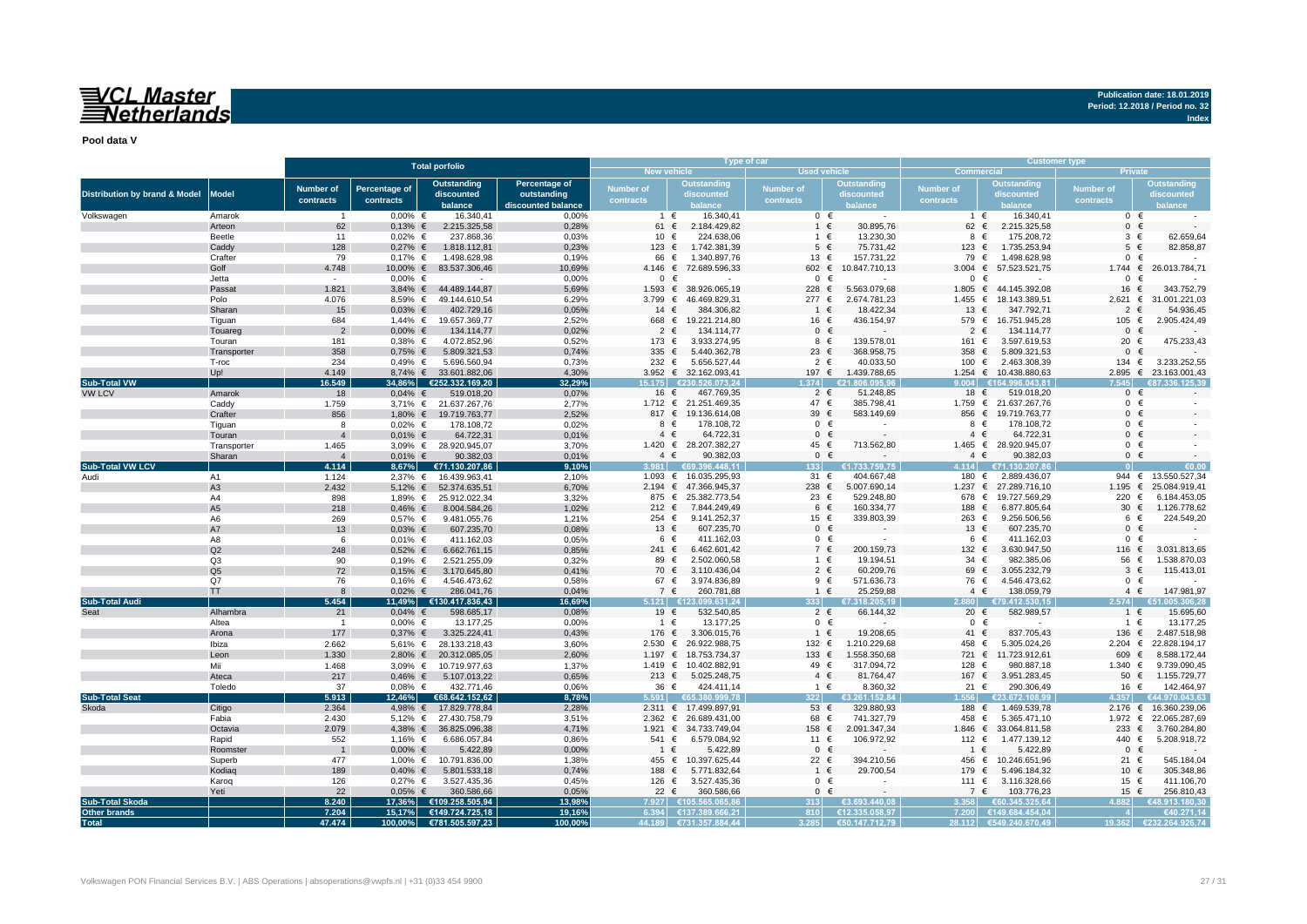

### **Pool data VI**

|               |                                                   | <b>Total portfolio</b> | <b>Customer type</b>              |                                                    |                     |                                          |                     |                                   |  |  |  |  |
|---------------|---------------------------------------------------|------------------------|-----------------------------------|----------------------------------------------------|---------------------|------------------------------------------|---------------------|-----------------------------------|--|--|--|--|
|               |                                                   |                        |                                   |                                                    | <b>Commercial</b>   |                                          | <b>Private</b>      |                                   |  |  |  |  |
| Type of car   | Percentage of<br>Number of contracts<br>contracts |                        | Outstanding<br>discounted balance | Percentage of<br>outstanding<br>discounted balance | Number of contracts | <b>Outstanding</b><br>discounted balance | Number of contracts | Outstanding<br>discounted balance |  |  |  |  |
| New vehicles  | 44.189                                            | 93,08% €               | 731.357.884.44                    | 93,58%                                             | 25.401              | €505.030.920,79                          | 18.788              | €226.326.963,65                   |  |  |  |  |
| Used vehicles | 3.285                                             | 6.92% €                | 50.147.712.79                     | 6.42%                                              | 2.711               | €44.209.749.70                           | 574                 | €5.937.963.09                     |  |  |  |  |
| <b>Total</b>  | 47.474                                            | 100,00%                | €781.505.597,23                   | 100,00%                                            | 28.112              | €549.240.670,49                          | 19.362              | €232.264.926,74                   |  |  |  |  |

|                      |                     |                            | <b>Total portfolio</b>                   |                                                    |
|----------------------|---------------------|----------------------------|------------------------------------------|----------------------------------------------------|
| <b>Customer type</b> | Number of contracts | Percentage of<br>contracts | <b>Outstanding</b><br>discounted balance | Percentage of<br>outstanding<br>discounted balance |
| Commercial           | 28.112              | 59.22%                     | €549.240.670.49                          | 70,28%                                             |
| Private              | 19.362              | 40,78%                     | €232.264.926.74                          | 29.72%                                             |
| <b>Total</b>         | 47.474              | 100,00%                    | €781.505.597,23                          | 100,00%                                            |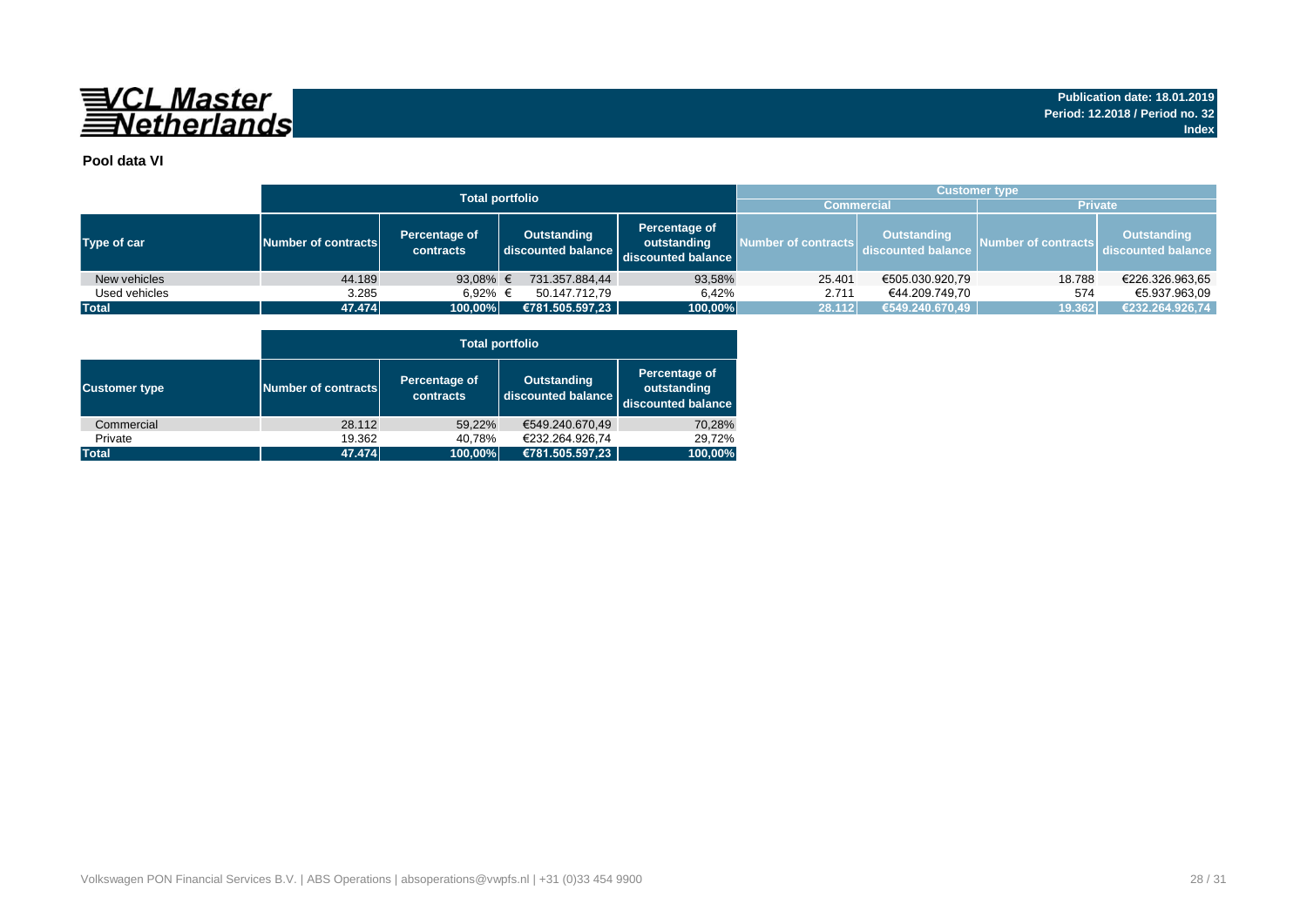#### **Pool data VII**

|                                   |                        |                                               | <b>Total porfolio</b>                |                                                       |                             | <b>Type of car</b>                   |                               |                                      | <b>Customer type</b>    |                                      |                               |                                      |  |  |  |  |
|-----------------------------------|------------------------|-----------------------------------------------|--------------------------------------|-------------------------------------------------------|-----------------------------|--------------------------------------|-------------------------------|--------------------------------------|-------------------------|--------------------------------------|-------------------------------|--------------------------------------|--|--|--|--|
|                                   |                        |                                               |                                      |                                                       |                             | <b>New vehicle</b>                   | <b>Used vehicle</b>           |                                      |                         | <b>Commercial</b>                    | <b>Private</b>                |                                      |  |  |  |  |
| <b>Distribution by motor type</b> | Number of<br>contracts | <b>Percentage of</b><br>contracts             | Outstanding<br>discounted<br>balance | Percentage of<br>outstanding<br>discounted<br>balance | Number of<br>contracts      | Outstanding<br>discounted<br>balance | <b>Number of</b><br>contracts | Outstanding<br>discounted<br>balance | Number of<br>contracts  | Outstanding<br>discounted<br>balance | <b>Number of</b><br>contracts | Outstanding<br>discounted<br>balance |  |  |  |  |
| EA189 (unfixed)                   | 320                    | 0,67%                                         | 2.798.566.51                         | 0,36%                                                 | 286                         | €2.529.243.29                        | 34                            | €269.323,22                          | 311                     | €2.706.318,94                        |                               | €92.247,57                           |  |  |  |  |
| Other                             | 47.154                 |                                               | € 778.707.030.72<br>99,64%<br>99,33% |                                                       | 43.903                      | €728.828.641.15                      | 3.251                         | €49.878.389.57                       | 27.801                  | €546.534.351,55                      | 19.353                        | €232.172.679.17                      |  |  |  |  |
| <b>Total</b>                      |                        | 47.474<br>100,00% € 781.505.597,23<br>100,00% |                                      |                                                       | $ 44.189 $ € 731.357.884,44 | 3.285                                | 50.147.712.79                 |                                      | 28.112 € 549.240.670.49 |                                      | 19.362 € 232.264.926,74       |                                      |  |  |  |  |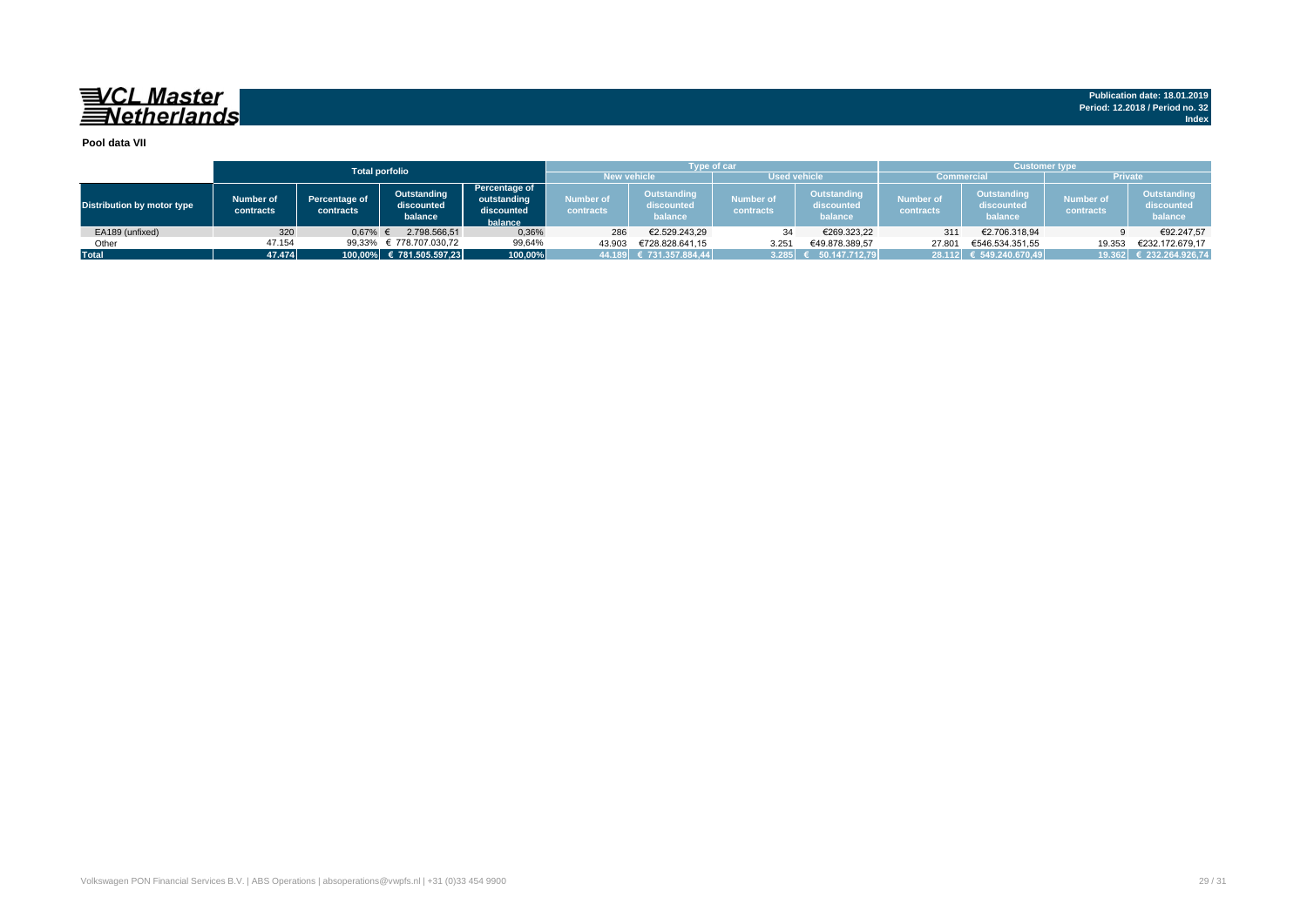**Publication date: 18.01.2019 Period: 12.2018 / Period no. 32 Index**

#### **Prepayments**

| <b>Reporting period</b>  | <b>Unscheduled payments</b> | Discounted balance as of<br>previous period | <b>Periodic CPR</b> | <b>Annualised CPR</b> |
|--------------------------|-----------------------------|---------------------------------------------|---------------------|-----------------------|
| Pool cut                 |                             |                                             |                     |                       |
| 31-5-2016                | €498.994,73                 | €254.509.899,87                             | 0,196%              | 2,328%                |
| 30-6-2016                | €90.546,38                  | €255.186.298,49                             | 0,035%              | 0,425%                |
| 31-7-2016                | €630.907,72                 | €346.248.092,83                             | 0,182%              | 2,165%                |
| 31-8-2016                | €149.257,83                 | €347.052.186,47                             | 0,043%              | 0,515%                |
| 30-9-2016                | €118.674,28                 | €409.005.121,41                             | 0,029%              | 0,348%                |
| 31-10-2016<br>30-11-2016 | €200.293,91<br>€145.231,57  | €408.532.596,90<br>€443.219.201,18          | 0,049%<br>0,033%    | 0,587%<br>0,393%      |
| 31-12-2016               | €149.774,20                 | €443.088.269,96                             | 0,034%              | 0,405%                |
| 31-1-2017                | €427.650,04                 | €444.454.906,82                             | 0,096%              | 1,149%                |
| 28-2-2017                | €161.859,45                 | €444.520.828,63                             | 0,036%              | 1,149%                |
| 31-3-2017                | €198.635,00                 | €518.870.496,20                             | 0,038%              | 0,458%                |
| 30-4-2017                | €198.635,00                 | €519.662.281,03                             | 0,044%              | 0,522%                |
| 31-5-2017                | €203.476,68                 | €519.617.330,16                             | 0,039%              | 0,469%                |
| 30-6-2017                | €215.892,12                 | €563.390.649,12                             | 0,038%              | 0,459%                |
| 31-7-2017                | €278.939,02                 | €563.447.253,24                             | 0,050%              | 0,592%                |
| 31-8-2017                | €260.693,26                 | €564.451.015,23                             | 0,046%              | 0,553%                |
| 30-9-2017                | €260.638,06                 | €564.886.419,96                             | 0,046%              | 0,552%                |
| 31-10-2017<br>30-11-2017 | €371.540,38<br>€357.595,85  | €607.195.061,29<br>€608.264.526,13          | 0,061%<br>0,059%    | 0,732%<br>0,703%      |
| 31-12-2017               | €213.238,36                 | €607.738.186,77                             | 0,035%              | 0,420%                |
| 31-1-2018                | €266.863,21                 | €610.261.221,40                             | 0,044%              | 0,420%                |
| 28-2-2018                | €207.806,81                 | €609.188.553,59                             | 0,034%              | 0,409%                |
| 31-3-2018                | €258.848,87                 | €678.577.121,56                             | 0,038%              | 0,457%                |
| 30-4-2018                | €220.346,99                 | €679.633.121,94                             | 0,032%              | 0,388%                |
| 31-5-2018                | €317.533,76                 | €679.383.368,60                             | 0,047%              | 0,559%                |
| 30-6-2018                | €332.395,70                 | €682.057.744,59                             | 0,049%              | 0,583%                |
| 31-7-2018                | €428.306,84                 | €681.400.871,05                             | 0,063%              | 0,752%                |
| 31-8-2018                | €298.903,00                 | €729.483.449,68                             | 0,041%              | 0,491%                |
| 30-9-2018                | €291.001,82                 | €730.002.930,35                             | 0,040%              | 0,477%                |
| 31-10-2018               | €438.303,29                 | €729.555.472.11                             | 0,060%              | 0,719%                |
| 30-11-2018               | €336.082,11                 | €731.216.477,16                             | 0,046%              | 0,550%                |
| 31-12-2018<br>31-1-2019  | €422.275,50                 | €779.821.185,54                             | 0,054%              | 0,648%                |
| 28-2-2019                |                             |                                             |                     |                       |
| 31-3-2019                |                             |                                             |                     |                       |
| 30-4-2019                |                             |                                             |                     |                       |
| 31-5-2019                |                             |                                             |                     |                       |
| 30-6-2019                |                             |                                             |                     |                       |
| 31-7-2019                |                             |                                             |                     |                       |
| 31-8-2019                |                             |                                             |                     |                       |
| 30-9-2019                |                             |                                             |                     |                       |
| 31-10-2019               |                             |                                             |                     |                       |
| 30-11-2019               |                             |                                             |                     |                       |
| 31-12-2019<br>31-1-2020  |                             |                                             |                     |                       |
| 29-2-2020                |                             |                                             |                     |                       |
| 31-3-2020                |                             |                                             |                     |                       |
| 30-4-2020                |                             |                                             |                     |                       |
| 31-5-2020                |                             |                                             |                     |                       |
| 30-6-2020                |                             |                                             |                     |                       |
| 31-7-2020                |                             |                                             |                     |                       |
| 31-8-2020                |                             |                                             |                     |                       |
| 30-9-2020                |                             |                                             |                     |                       |
| 31-10-2020               |                             |                                             |                     |                       |
| 30-11-2020               |                             |                                             |                     |                       |
| 31-12-2020<br>31-1-2021  |                             |                                             |                     |                       |
| 28-2-2021                |                             |                                             |                     |                       |
| 31-3-2021                |                             |                                             |                     |                       |
| 30-4-2021                |                             |                                             |                     |                       |
| 31-5-2021                |                             |                                             |                     |                       |
| 30-6-2021                |                             |                                             |                     |                       |
| 31-7-2021                |                             |                                             |                     |                       |
| 31-8-2021                |                             |                                             |                     |                       |
| 30-9-2021                |                             |                                             |                     |                       |
| 31-10-2021               |                             |                                             |                     |                       |
| 30-11-2021               |                             |                                             |                     |                       |
| 31-12-2021               |                             |                                             |                     |                       |
| 31-1-2022<br>28-2-2022   |                             |                                             |                     |                       |
| 31-3-2022                |                             |                                             |                     |                       |
| 30-4-2022                |                             |                                             |                     |                       |

The annualised constant prepayment rate (CPR) of the underlying receivables based upon the most recent periodic CPR. Periodic CPR is equal to the total unscheduled principal received in the most recent period divided by the start of period principal balance. This is then annualised as follows:

1-((1-Periodic CPR)^number of periods in a year)